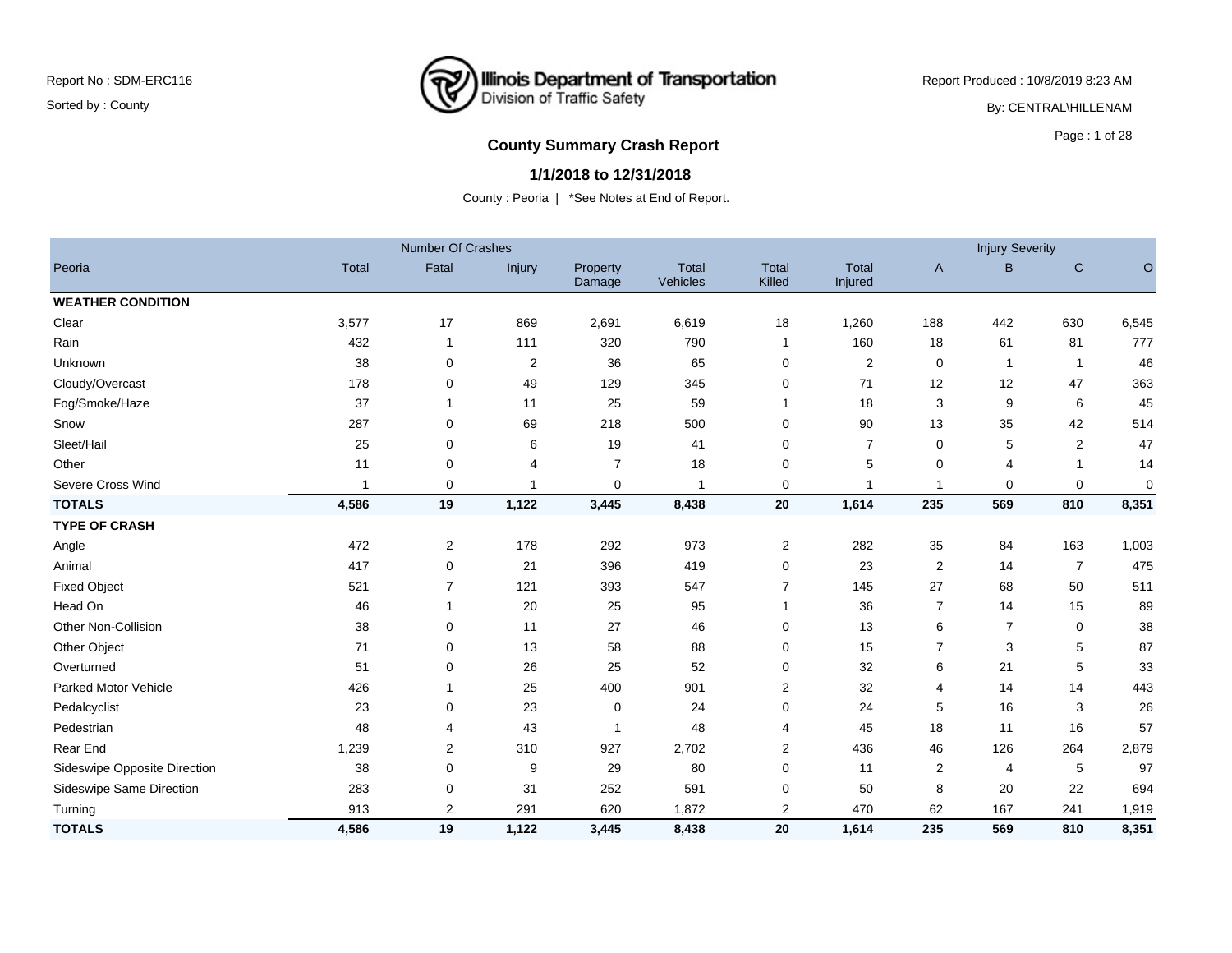Report Produced : 10/8/2019 8:23 AM

By: CENTRAL\HILLENAM

# **County Summary Crash Report COUNTY COUNTY SUMMARY CRASH REPORT**

#### **1/1/2018 to 12/31/2018**

|                               |              | <b>Number Of Crashes</b> |        |                    |                          |                 |                  |     | <b>Injury Severity</b> |     |       |
|-------------------------------|--------------|--------------------------|--------|--------------------|--------------------------|-----------------|------------------|-----|------------------------|-----|-------|
| Peoria                        | <b>Total</b> | Fatal                    | Injury | Property<br>Damage | <b>Total</b><br>Vehicles | Total<br>Killed | Total<br>Injured | A   | B                      | C   | O     |
| <b>ROAD SURFACE CONDITION</b> |              |                          |        |                    |                          |                 |                  |     |                        |     |       |
| Dry                           | 3,372        | 16                       | 834    | 2,522              | 6,268                    | 17              | 1,205            | 186 | 420                    | 599 | 6,245 |
| Ice                           | 150          |                          | 37     | 112                | 256                      |                 | 52               | 6   | 22                     | 24  | 254   |
| Other                         | 6            | 0                        | 3      | 3                  | 8                        | 0               | 4                | 0   | $\overline{2}$         | 2   | 5     |
| Sand, Mud, Dirt               | 4            | 0                        |        | 3                  | 5                        | $\Omega$        |                  |     | 0                      | 0   | 5     |
| Snow or Slush                 | 293          | 0                        | 57     | 236                | 511                      | 0               | 74               | 10  | 22                     | 42  | 506   |
| Unknown                       | 54           | 0                        | 6      | 48                 | 91                       | 0               |                  | 0   | -4                     | 3   | 81    |
| Wet                           | 707          | 2                        | 184    | 521                | 1,299                    | 2               | 271              | 32  | 99                     | 140 | 1,255 |
| <b>TOTALS</b>                 | 4,586        | 19                       | 1,122  | 3,445              | 8,438                    | 20              | 1,614            | 235 | 569                    | 810 | 8,351 |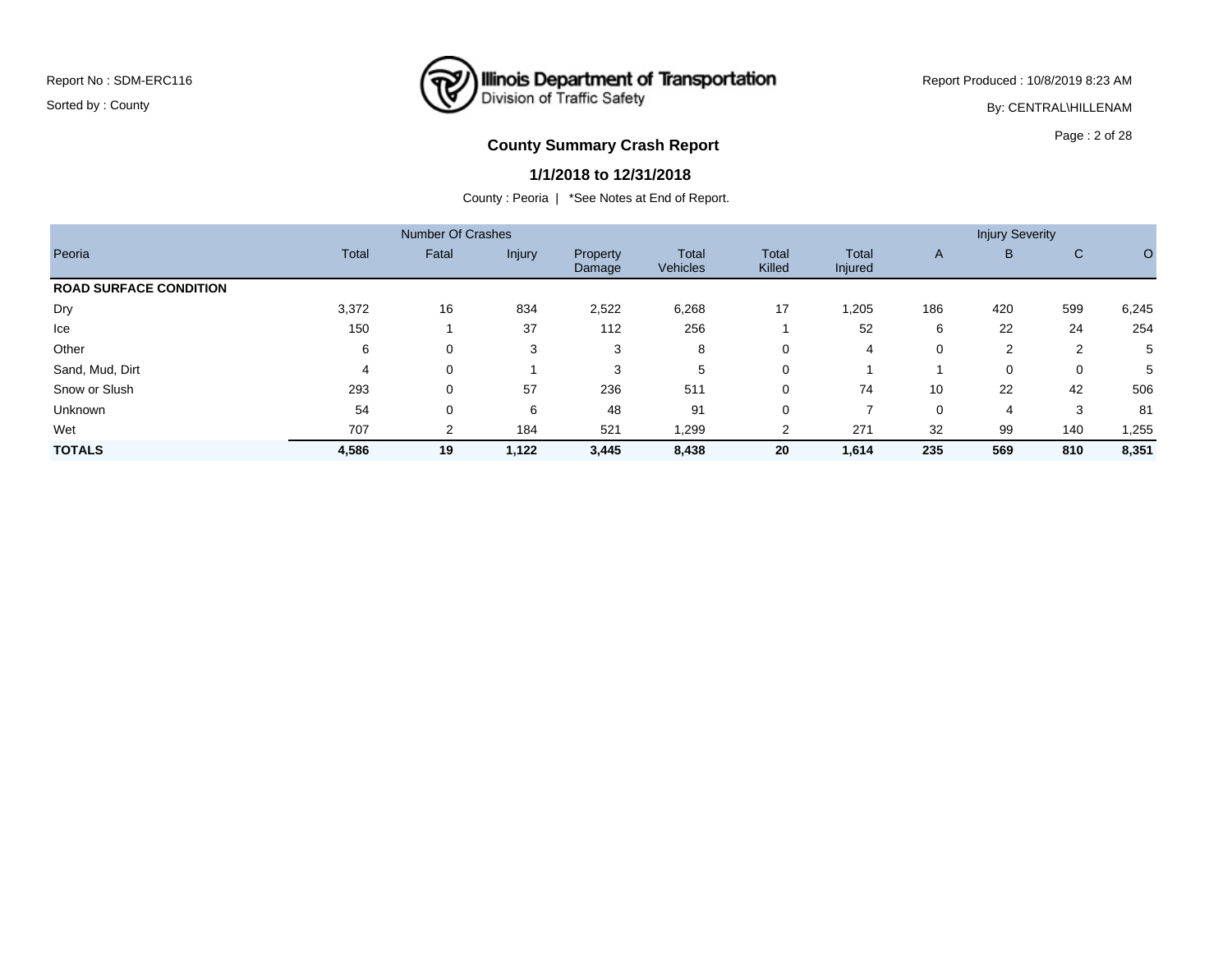Report Produced : 10/8/2019 8:23 AM

By: CENTRAL\HILLENAM

# **County Summary Crash Report County Summary Crash Report**

#### **1/1/2018 to 12/31/2018**

|                             |       |       | <b>Number of Crashes</b> |       |                                  |                   |                                      |              |                | <b>Injury Severity</b> |     |       |
|-----------------------------|-------|-------|--------------------------|-------|----------------------------------|-------------------|--------------------------------------|--------------|----------------|------------------------|-----|-------|
| Peoria                      | Total | Fatal | Injury                   |       | <b>Property</b><br><b>Damage</b> | Total<br>Vehicles | <b>Total Total</b><br>Killed Injured | $\mathsf{A}$ | B              | C                      | O   |       |
| <b>CLASS OF TRAFFICWAY</b>  |       |       |                          |       |                                  |                   |                                      |              |                |                        |     |       |
| <b>City Streets Urban</b>   |       | 2,330 | 3                        | 565   | 1,762                            | 4,472             | 3                                    | 804          | 104            | 225                    | 475 | 4,344 |
| <b>Controlled Rural</b>     |       | 14    | 0                        | 2     | 12                               | 17                | 0                                    | 4            | 0              | 4                      | 0   | 25    |
| Controlled Urban            |       | 68    | 0                        | 13    | 55                               | 107               | 0                                    | 18           | 2              | 6                      | 10  | 116   |
| County & Local Roads Rural  |       | 371   | 5                        | 94    | 272                              | 566               | 5                                    | 136          | 17             | 83                     | 36  | 524   |
| <b>State Numbered Rural</b> |       | 43    | $\overline{2}$           | 14    | 27                               | 80                | 3                                    | 21           | $\overline{7}$ | 3                      | 11  | 74    |
| <b>State Numbered Urban</b> |       | 307   | 4                        | 96    | 207                              | 613               | 4                                    | 143          | 17             | 46                     | 80  | 628   |
| Unmarked Highway Rural      |       | 1,453 | 5                        | 338   | 1,110                            | 2,583             | 5                                    | 488          | 88             | 202                    | 198 | 2,640 |
| <b>TOTALS</b>               |       | 4,586 | 19                       | 1,122 | 3,445                            | 8,438             | 20                                   | 1,614        | 235            | 569                    | 810 | 8,351 |
| <b>DAY OF WEEK</b>          |       |       |                          |       |                                  |                   |                                      |              |                |                        |     |       |
| Sunday                      |       | 496   | 4                        | 131   | 361                              | 858               | 5                                    | 201          | 30             | 65                     | 106 | 866   |
| Monday                      |       | 681   |                          | 169   | 511                              | 1,260             |                                      | 237          | 36             | 74                     | 127 | 1,206 |
| Tuesday                     |       | 673   | 3                        | 150   | 520                              | 1,241             | 3                                    | 196          | 23             | 65                     | 108 | 1,252 |
| Wednesday                   |       | 693   | 2                        | 160   | 531                              | 1,303             | $\overline{2}$                       | 224          | 28             | 88                     | 108 | 1,277 |
| Thursday                    |       | 736   | 3                        | 167   | 566                              | 1,370             | 3                                    | 235          | 33             | 88                     | 114 | 1,333 |
| Friday                      |       | 732   | 4                        | 199   | 529                              | 1,390             | 4                                    | 292          | 44             | 101                    | 147 | 1,381 |
| Saturday                    |       | 575   | 2                        | 146   | 427                              | 1,016             | 2                                    | 229          | 41             | 88                     | 100 | 1,036 |
| <b>TOTALS</b>               |       | 4,586 | 19                       | 1,122 | 3,445                            | 8,438             | 20                                   | 1,614        | 235            | 569                    | 810 | 8,351 |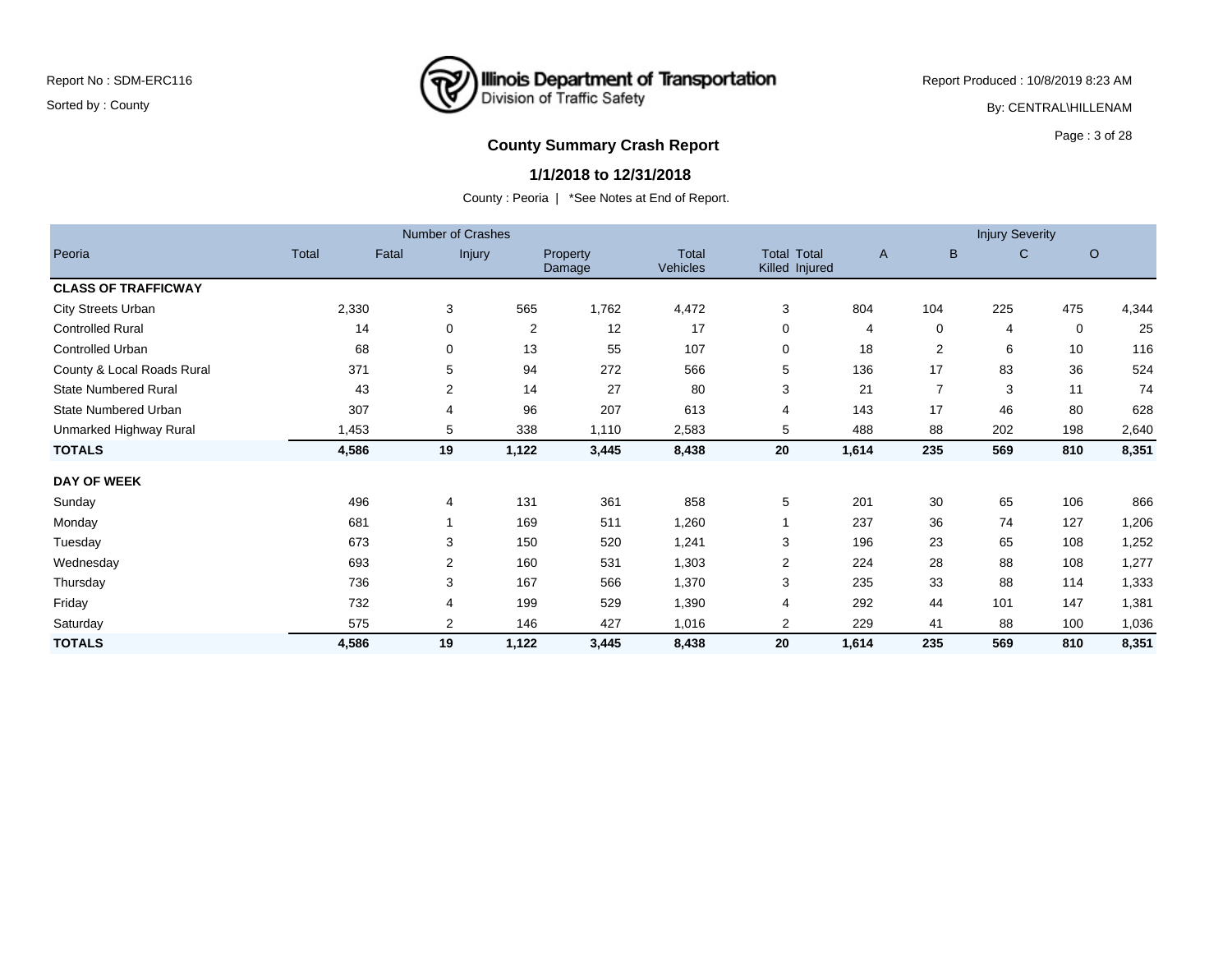Report Produced : 10/8/2019 8:23 AM

By: CENTRAL\HILLENAM

# **County Summary Crash Report COUNTY COUNTY SUMMARY CRASH REPORT**

#### **1/1/2018 to 12/31/2018**

|                    |              | Number Of Crashes |               |                    |                   |                 |                  |                | <b>Injury Severity</b>  |                |         |
|--------------------|--------------|-------------------|---------------|--------------------|-------------------|-----------------|------------------|----------------|-------------------------|----------------|---------|
| Peoria             | <b>Total</b> | Fatal             | <b>Injury</b> | Property<br>Damage | Total<br>Vehicles | Total<br>Killed | Total<br>Injured | $\mathsf{A}$   | B                       | $\mathsf{C}$   | $\circ$ |
| <b>TIME OF DAY</b> |              |                   |               |                    |                   |                 |                  |                |                         |                |         |
| Midnight           | 99           | 0                 | 24            | 75                 | 160               | 0               | 32               | 10             | 11                      | 11             | 138     |
| 01 AM              | 75           | 3                 | 20            | 52                 | 114               | 4               | 24               | 8              | 9                       | $\overline{7}$ | 95      |
| 02 AM              | 70           | 0                 | 18            | 52                 | 103               | 0               | 26               | 5              | 12                      | 9              | $77$    |
| 03 AM              | 49           | $\mathbf 0$       | $\sqrt{2}$    | 47                 | 78                | 0               | $\overline{2}$   | $\mathbf 0$    | $\overline{\mathbf{c}}$ | $\mathbf 0$    | 69      |
| 04 AM              | 60           | 0                 | 11            | 49                 | 86                | 0               | 15               | 5              | $\overline{7}$          | 3              | 65      |
| 05 AM              | 84           | $\mathbf{1}$      | 12            | 71                 | 122               | $\mathbf{1}$    | 12               | 1              | $\overline{7}$          | 4              | 108     |
| 06 AM              | 129          | 0                 | 24            | 105                | 204               | 0               | 29               | 5              | 8                       | 16             | 170     |
| 07 AM              | 265          | $\mathbf 1$       | 62            | 202                | 491               | $\mathbf{1}$    | 75               | $\overline{7}$ | 22                      | 46             | 472     |
| 08 AM              | 224          | 0                 | 48            | 176                | 432               | 0               | 65               | $\overline{7}$ | 20                      | 38             | 409     |
| 09 AM              | 151          | $\mathbf{1}$      | 36            | 114                | 282               | $\mathbf{1}$    | 49               | 2              | 14                      | 33             | 273     |
| 10 AM              | 174          | 0                 | 48            | 126                | 342               | 0               | 76               | 3              | 17                      | 56             | 321     |
| <b>11 AM</b>       | 223          | $\mathbf 0$       | 61            | 162                | 434               | 0               | 80               | 6              | 25                      | 49             | 411     |
| Noon               | 237          | $\mathbf{1}$      | 68            | 168                | 470               | $\mathbf{1}$    | 94               | 10             | 31                      | 53             | 464     |
| 1 PM               | 280          | 0                 | 66            | 214                | 548               | 0               | 100              | 13             | 26                      | 61             | 571     |
| 2 PM               | 284          | $\mathbf 1$       | 74            | 209                | 560               | 1               | 113              | 25             | 33                      | 55             | 583     |
| 3 PM               | 374          | $\mathbf 1$       | 112           | 261                | 741               | $\mathbf{1}$    | 163              | 29             | 44                      | 90             | 766     |
| 4 PM               | 428          |                   | 120           | 307                | 853               | 1               | 170              | 17             | 73                      | 80             | 846     |
| 5 PM               | 401          | $\mathbf 1$       | 98            | 302                | 795               | $\mathbf{1}$    | 146              | 13             | 72                      | 61             | 813     |
| 6 PM               | 260          | $\mathbf 1$       | 69            | 190                | 472               | $\mathbf{1}$    | 120              | 23             | 40                      | 57             | 507     |
| 7 PM               | 172          | $\mathbf 1$       | 35            | 136                | 284               | 1               | 49               | 10             | 24                      | 15             | 317     |
| 8 PM               | 168          | $\overline{2}$    | 39            | 127                | 269               | 2               | 58               | 11             | 25                      | 22             | 258     |
| 9 PM               | 157          | $\mathbf 1$       | 36            | 120                | 234               | 1               | 62               | 15             | 23                      | 24             | 263     |
| <b>10 PM</b>       | 123          | $\overline{2}$    | 24            | 97                 | 201               | 2               | 34               | 6              | 16                      | 12             | 207     |
| <b>11 PM</b>       | 99           | 1                 | 15            | 83                 | 163               | 1               | 20               | 4              | 8                       | 8              | 148     |
| <b>TOTALS</b>      | 4,586        | 19                | 1,122         | 3,445              | 8,438             | 20              | 1,614            | 235            | 569                     | 810            | 8,351   |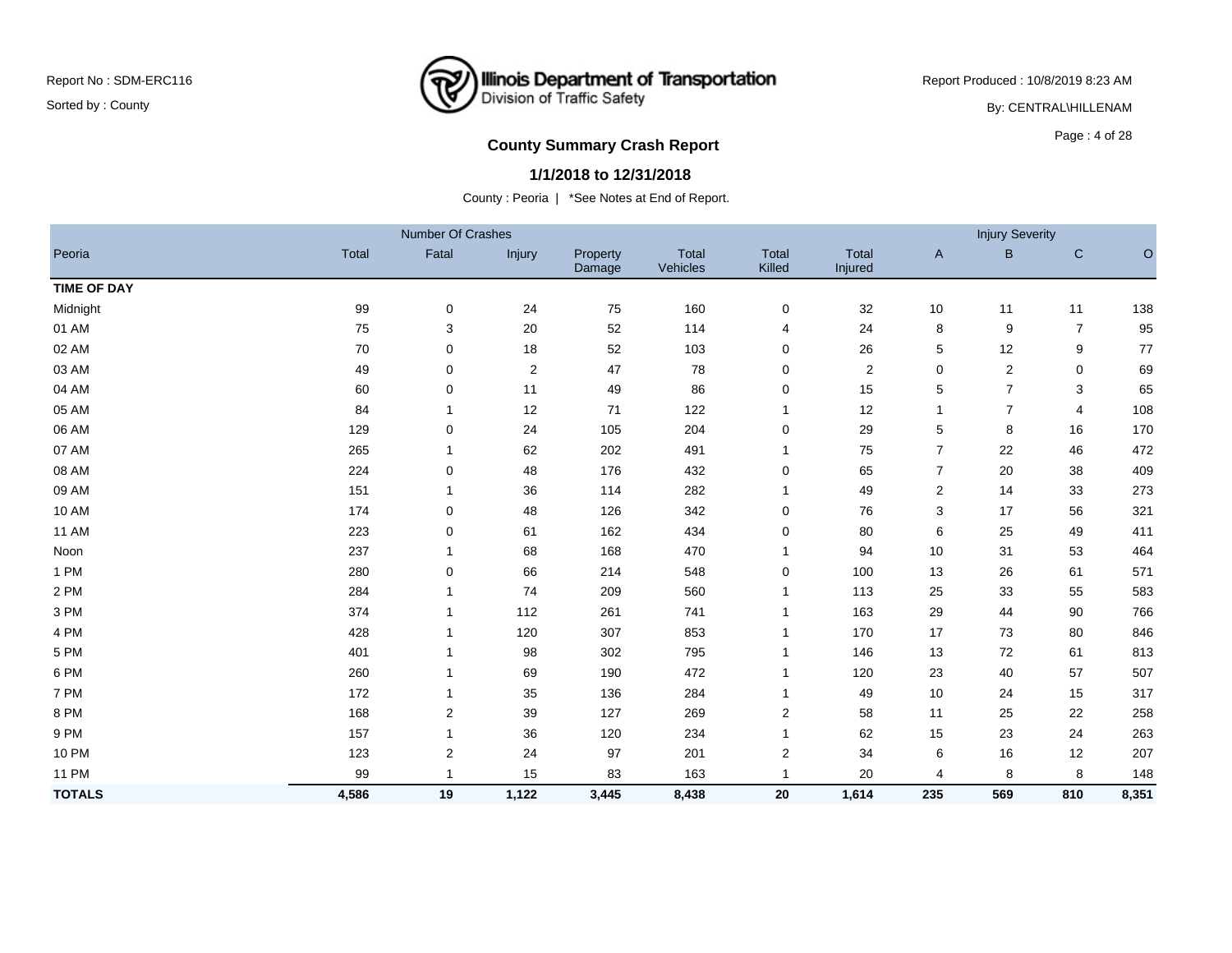### **Illinois Department of Transportation**<br>Division of Traffic Safety ₹

Report Produced : 10/8/2019 8:23 AM

By: CENTRAL\HILLENAM

# **County Summary Crash Report County Summary Crash Report**

#### **1/1/2018 to 12/31/2018**

|                        |              | <b>Number Of Crashes</b> |                |                    |                          |                        |                         |                | <b>Injury Severity</b> |                |         |
|------------------------|--------------|--------------------------|----------------|--------------------|--------------------------|------------------------|-------------------------|----------------|------------------------|----------------|---------|
| Peoria                 | <b>Total</b> | Fatal                    | Injury         | Property<br>Damage | Total<br><b>Vehicles</b> | <b>Total</b><br>Killed | <b>Total</b><br>Injured | A              | B                      | $\mathsf C$    | $\circ$ |
| <b>LIGHT CONDITION</b> |              |                          |                |                    |                          |                        |                         |                |                        |                |         |
| Darkness               | 743          | 8                        | 144            | 591                | 1,082                    | 9                      | 187                     | 29             | 105                    | 53             | 1,034   |
| Darkness, Lighted Road | 602          | 4                        | 138            | 460                | 1,086                    | 4                      | 222                     | 46             | 57                     | 119            | 1,084   |
| Dawn                   | 92           | 0                        | 18             | 74                 | 138                      | $\mathbf 0$            | 22                      | $\overline{2}$ | 12                     | 8              | 122     |
| Daylight               | 3,022        | $\overline{7}$           | 802            | 2,213              | 5,905                    | $\overline{7}$         | 1,150                   | 149            | 380                    | 621            | 5,917   |
| Dusk                   | 90           | 0                        | 18             | 72                 | 162                      | $\mathbf 0$            | 30                      | 9              | 14                     | $\overline{7}$ | 156     |
| Unknown                | 37           | 0                        | $\overline{2}$ | 35                 | 65                       | 0                      | 3                       | 0              | -1                     | $\overline{2}$ | 38      |
| <b>TOTALS</b>          | 4,586        | 19                       | 1,122          | 3,445              | 8,438                    | 20                     | 1,614                   | 235            | 569                    | 810            | 8,351   |
| <b>ROAD DEFECTS</b>    |              |                          |                |                    |                          |                        |                         |                |                        |                |         |
| Debris On Roadway      | 15           | 0                        | 3              | 12                 | 25                       | 0                      | 4                       | 0              | -1                     | 3              | 24      |
| No Defects             | 4,406        | 17                       | 1,095          | 3,294              | 8,128                    | 18                     | 1,581                   | 233            | 557                    | 791            | 8,033   |
| Other                  | 21           |                          | 6              | 14                 | 39                       |                        | 8                       | 0              | 3                      | 5              | 41      |
| Rut, Holes             | 19           |                          | 2              | 16                 | 26                       |                        | 2                       | 0              | 0                      | $\overline{2}$ | 32      |
| Shoulders              | 6            | 0                        |                | 5                  | 11                       | 0                      |                         | 0              | 0                      |                | 11      |
| Unknown                | 90           | 0                        | 8              | 82                 | 163                      | $\mathbf 0$            | 11                      | 0              | 4                      | $\overline{7}$ | 168     |
| Worn Surface           | 29           | 0                        | 7              | 22                 | 46                       | 0                      | 7                       | $\overline{2}$ | 4                      |                | 42      |
| <b>TOTALS</b>          | 4,586        | 19                       | 1,122          | 3,445              | 8,438                    | 20                     | 1,614                   | 235            | 569                    | 810            | 8,351   |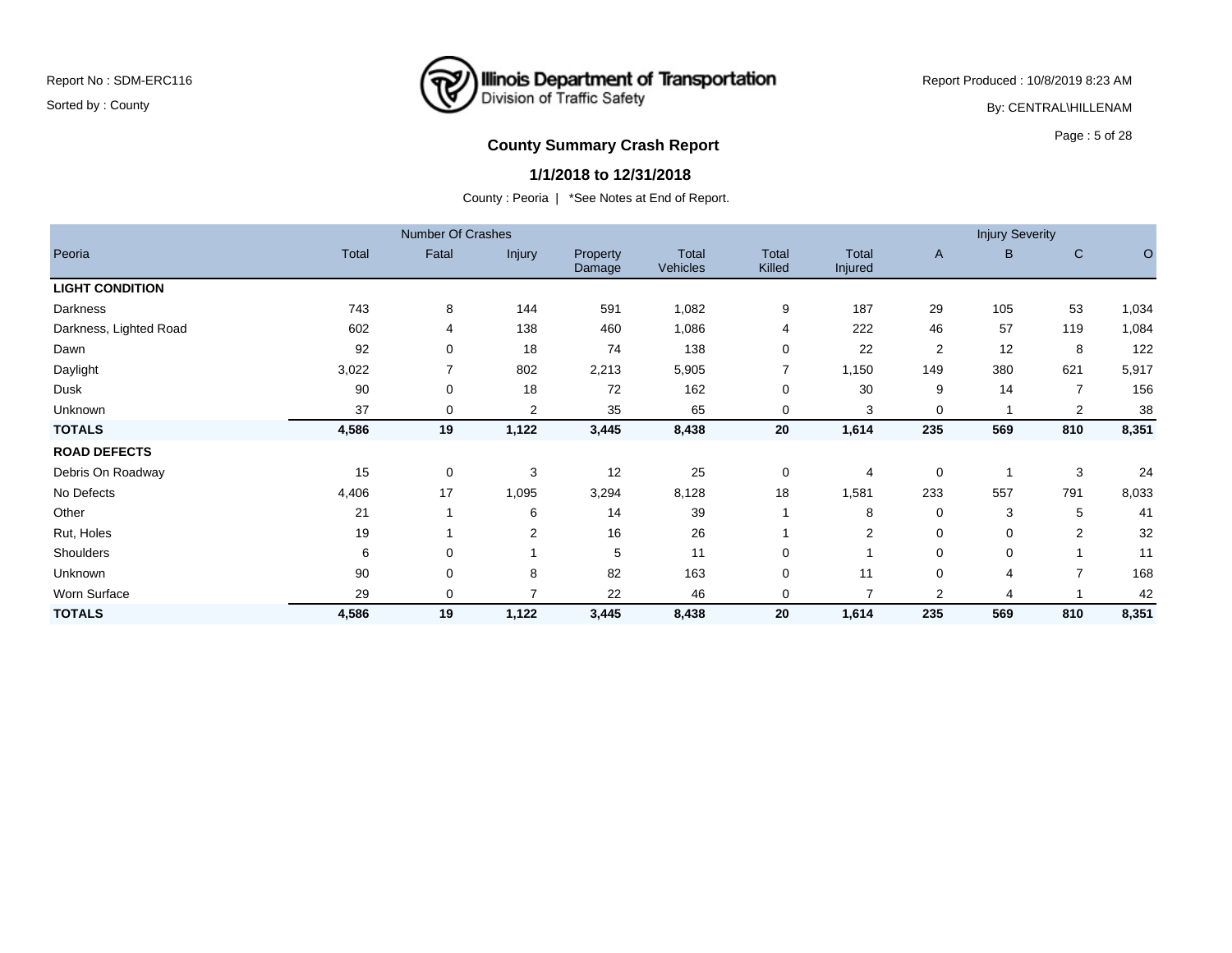

Report Produced : 10/8/2019 8:23 AM

By: CENTRAL\HILLENAM

# **County Summary Crash Report County Summary Crash Report**

#### **1/1/2018 to 12/31/2018**

|                        |       | <b>Number Of Crashes</b> |                |                    |                   |                 |                  |     | <b>Injury Severity</b> |              |                |
|------------------------|-------|--------------------------|----------------|--------------------|-------------------|-----------------|------------------|-----|------------------------|--------------|----------------|
| Peoria                 | Total | Fatal                    | Injury         | Property<br>Damage | Total<br>Vehicles | Total<br>Killed | Total<br>Injured | A   | B                      | $\mathsf{C}$ | $\circ$        |
| <b>TRAFFIC CONTROL</b> |       |                          |                |                    |                   |                 |                  |     |                        |              |                |
| Delineators            | 6     | 0                        | 3              | 3                  | 13                | 0               | 4                |     | $\mathbf 0$            | 3            | 11             |
| Lane Use Marking       | 349   |                          | 66             | 276                | 576               | 7               | 97               | 20  | 48                     | 29           | 696            |
| No Controls            | 2,436 |                          | 526            | 1,909              | 4,282             |                 | 711              | 110 | 255                    | 346          | 3,936          |
| No Passing             | 6     |                          |                | 1                  | 9                 | 5               | 3                |     |                        |              | 5              |
| Other                  | 12    | 0                        |                | 11                 | 20                | $\Omega$        |                  | 0   |                        | 0            | 23             |
| Other Regualtory Sig   | 6     | 0                        | $\overline{2}$ | 4                  | 11                | 0               | 3                | 0   |                        | 2            | 9              |
| Other RR Crossing      |       | 0                        | 0              |                    | 2                 | $\Omega$        | $\mathbf 0$      | 0   | 0                      | $\Omega$     | $\overline{2}$ |
| Other Warning Sign     | 14    | 0                        |                | 10                 | 26                | $\Omega$        | 5                |     | 3                      |              | 29             |
| Police/Flagman         | 3     | 0                        | 0              | 3                  | 6                 | 0               | 0                | 0   | 0                      | 0            | 8              |
| Stop Sign/Flasher      | 548   | 3                        | 183            | 362                | 1,053             | 3               | 277              | 28  | 115                    | 134          | 1,064          |
| <b>Traffic Signal</b>  | 1,178 | 4                        | 331            | 843                | 2,392             | $\overline{4}$  | 505              | 74  | 140                    | 291          | 2,526          |
| Unknown                | 13    | 0                        | 0              | 13                 | 20                | $\Omega$        | 0                | 0   | 0                      | $\Omega$     | 17             |
| Yield                  | 14    | 0                        | 5              | 9                  | 28                | $\Omega$        | 8                | 0   | 5                      | 3            | 25             |
| <b>TOTALS</b>          | 4,586 | 19                       | 1,122          | 3,445              | 8,438             | 20              | 1,614            | 235 | 569                    | 810          | 8,351          |
| <b>ROADWAY FEATURE</b> |       |                          |                |                    |                   |                 |                  |     |                        |              |                |
| <b>Bridge</b>          | 190   | 2                        | 49             | 139                | 357               | 3               | 73               | 12  | 22                     | 39           | 350            |
| Not Applicable         | 4,304 | 16                       | 1,050          | 3,238              | 7,916             | 16              | 1,506            | 218 | 537                    | 751          | 7,818          |
| Underpass              | 92    |                          | 23             | 68                 | 165               | 1               | 35               | 5   | 10                     | 20           | 183            |
| <b>TOTALS</b>          | 4,586 | 19                       | 1,122          | 3,445              | 8,438             | 20              | 1,614            | 235 | 569                    | 810          | 8,351          |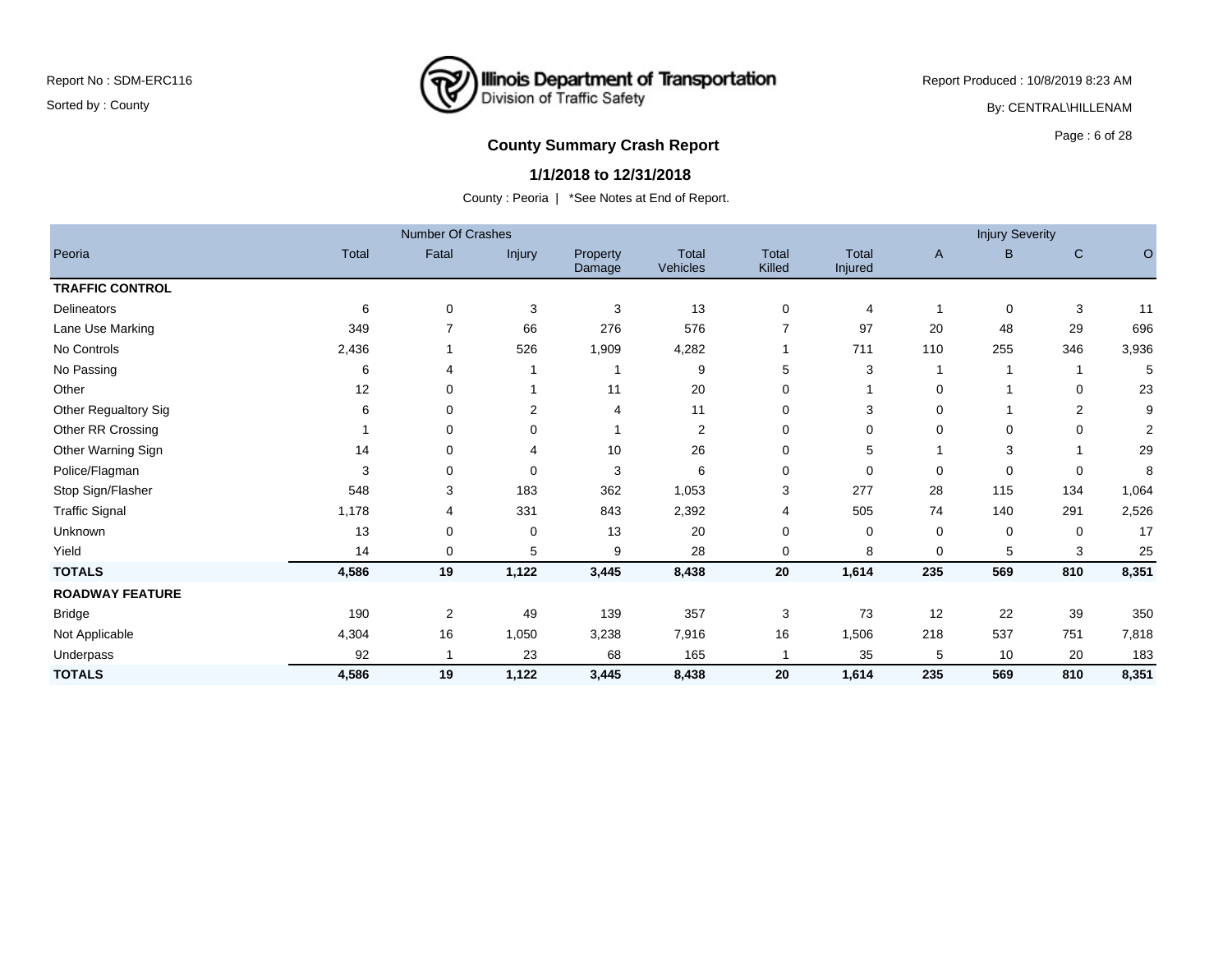Report Produced : 10/8/2019 8:23 AM

By: CENTRAL\HILLENAM

### **County Summary Crash Report COUNTY COUNTY SUMMARY CRASH REPORT**

#### **1/1/2018 to 12/31/2018**

|                         |              | <b>Number Of Persons</b> |        |                    |                          |                        |                  |                | <b>Injury Severity</b> |              |         |
|-------------------------|--------------|--------------------------|--------|--------------------|--------------------------|------------------------|------------------|----------------|------------------------|--------------|---------|
| Peoria                  | <b>Total</b> | Fatal                    | Injury | Property<br>Damage | <b>Total</b><br>Vehicles | <b>Total</b><br>Killed | Total<br>Injured | A              | B                      | $\mathsf{C}$ | $\circ$ |
| <b>DRIVER CONDITION</b> |              |                          |        |                    |                          |                        |                  |                |                        |              |         |
| Alcohol Impaired        | 107          | 3                        | 33     | 71                 | 107                      | 3                      | 27               | 10             | 14                     | 3            | 77      |
| Drug Impaired           | 17           | 5                        | 8      | 4                  | 17                       | 5                      | $\overline{ }$   | $\mathbf 0$    | 4                      | 3            | 5       |
| Emotional               | 36           |                          | 16     | 19                 | 36                       | 0                      | 10               |                | 4                      | 5            | 26      |
| Fatigued                | 37           | 0                        | 9      | 28                 | 37                       | 0                      | 7                |                | 3                      | 3            | 30      |
| Had Been Drinking       | 22           |                          | 6      | 15                 | 22                       | 0                      | 6                | $\overline{2}$ | 4                      | 0            | 16      |
| <b>Illness</b>          | 20           | 0                        | 11     | 9                  | 20                       | 0                      | 8                | $\overline{2}$ | 3                      | 3            | 12      |
| Medicated               | 2            | 0                        |        |                    | 2                        | 0                      |                  | 0              | 0                      |              |         |
| Normal                  | 6,962        | 16                       | 1,875  | 5,071              | 6,962                    | 5                      | 945              | 98             | 337                    | 510          | 6,012   |
| Other                   | 33           | 0                        | 16     | 17                 | 33                       | 0                      | 13               | 3              |                        | 3            | 20      |
| Other/Unknown           | 642          | 0                        | 93     | 549                | 642                      | 0                      | 10               | 4              | 2                      | 4            | 632     |
| Removed By EMS          | 39           |                          | 37     |                    | 39                       | 0                      | 36               | 28             | 6                      | 2            | 3       |
| <b>TOTALS</b>           | 7,917        | 27                       | 2,105  | 5,785              | 7,917                    | 13                     | 1,070            | 149            | 384                    | 537          | 6,834   |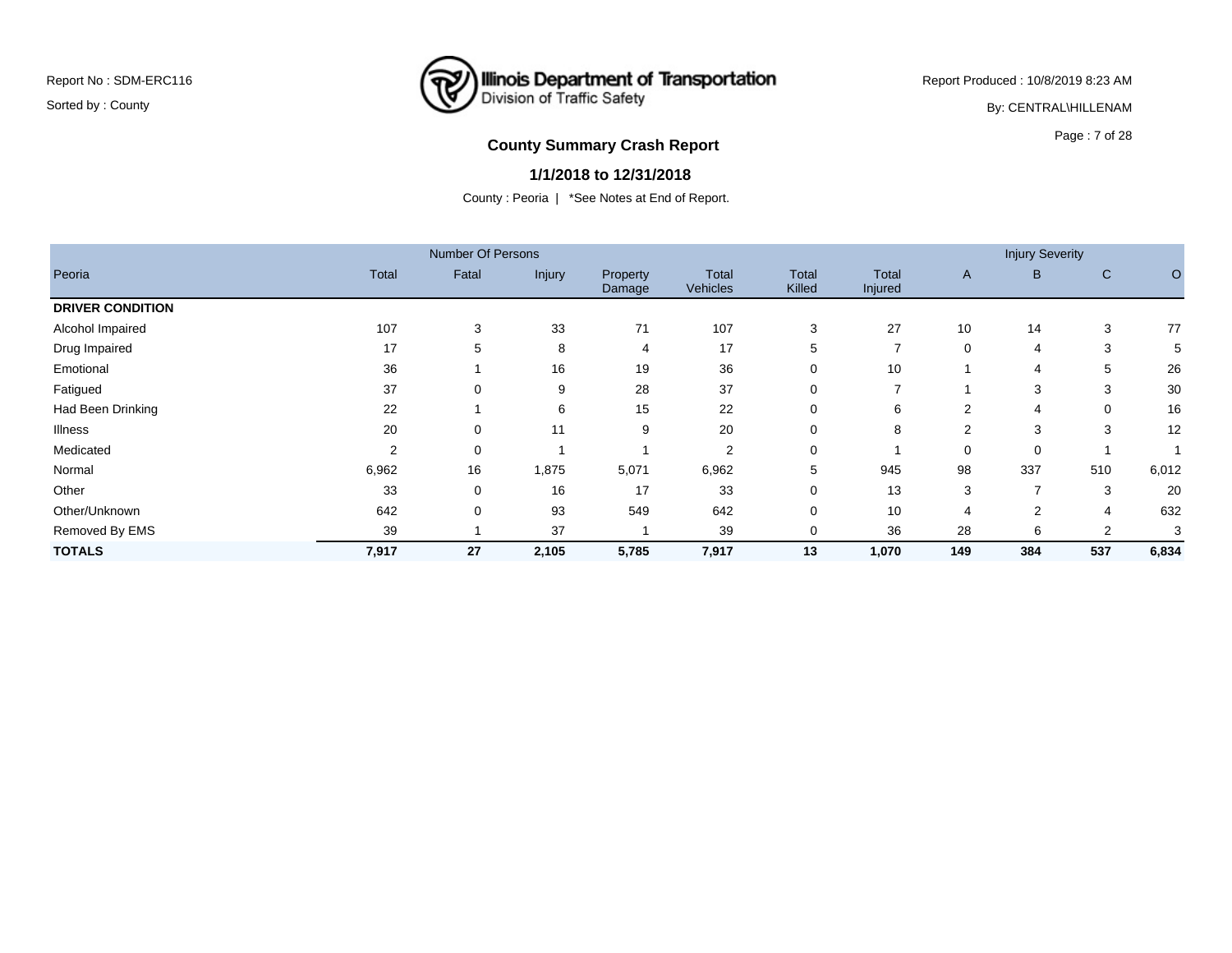### **Illinois Department of Transportation**<br>Division of Traffic Safety ₹

Report Produced : 10/8/2019 8:23 AM

By: CENTRAL\HILLENAM

# **County Summary Crash Report County Summary Crash Report**

#### **1/1/2018 to 12/31/2018**

|                          |            |                         | Number Of Persons |              |                    |                   |                     |                  |                           | <b>Injury Severity</b> |                         |                |
|--------------------------|------------|-------------------------|-------------------|--------------|--------------------|-------------------|---------------------|------------------|---------------------------|------------------------|-------------------------|----------------|
| Peoria                   |            | Total                   | Fatal             | Injury       | Property<br>Damage | Total<br>Vehicles | Total<br>Killed     | Total<br>Injured | $\boldsymbol{\mathsf{A}}$ | $\sf B$                | ${\bf C}$               | $\circ$        |
| <b>DRIVER AGE/GENDER</b> |            |                         |                   |              |                    |                   |                     |                  |                           |                        |                         |                |
| 15                       |            |                         |                   |              |                    |                   |                     |                  |                           |                        |                         |                |
|                          | Female     | 4                       | $\mathbf 0$       | $\mathbf{1}$ | $\mathbf 3$        | 4                 | $\pmb{0}$           | $\pmb{0}$        | $\mathbf 0$               | $\pmb{0}$              | $\mathbf 0$             | 4              |
|                          | Male       | $\overline{\mathbf{4}}$ | $\mathbf 0$       | $\mathbf{1}$ | $\mathsf 3$        | $\overline{4}$    | $\mathbf 0$         | $\mathbf{1}$     | $\pmb{0}$                 | $\mathbf 0$            | $\overline{1}$          | 3              |
| 16                       |            |                         |                   |              |                    |                   |                     |                  |                           |                        |                         |                |
|                          | Female     | 100                     | 0                 | 27           | 72                 | 100               | $\mathsf{O}\xspace$ | 16               | $\sqrt{2}$                | 6                      | $\bf8$                  | 84             |
|                          | Male       | 64                      | 0                 | 15           | 49                 | 64                | $\mathbf 0$         | 4                | $\mathbf{1}$              | $\mathbf{3}$           | $\mathbf 0$             | 60             |
| $17$                     |            |                         |                   |              |                    |                   |                     |                  |                           |                        |                         |                |
|                          | Female     | $99\,$                  | 0                 | 29           | 69                 | 99                | $\pmb{0}$           | 14               | $\mathbf 3$               | 4                      | $\overline{7}$          | 85             |
|                          | Male       | 97                      | $\pmb{0}$         | 21           | 76                 | $97\,$            | $\mathbf 0$         | 13               | $\pmb{0}$                 | $\overline{7}$         | $\,6\,$                 | 84             |
|                          | Not Stated | $\mathbf{1}$            | $\mathbf 0$       | $\mathbf 0$  | $\mathbf{1}$       | $\overline{1}$    | $\mathbf 0$         | $\mathsf 0$      | $\mathsf 0$               | $\pmb{0}$              | $\mathbf 0$             | $\mathbf{1}$   |
| 18                       |            |                         |                   |              |                    |                   |                     |                  |                           |                        |                         |                |
|                          | Female     | 95                      | $\mathbf 0$       | 26           | 69                 | 95                | $\mathsf{O}\xspace$ | 13               | $\pmb{0}$                 | 6                      | $\boldsymbol{7}$        | 82             |
|                          | Male       | 103                     | $\mathbf 0$       | 24           | 79                 | 103               | $\mathbf 0$         | $\boldsymbol{9}$ | $\overline{2}$            | $\mathbf{3}$           | $\overline{4}$          | 94             |
| 19                       |            |                         |                   |              |                    |                   |                     |                  |                           |                        |                         |                |
|                          | Female     | 108                     | $\mathbf 0$       | 39           | 69                 | 108               | $\pmb{0}$           | 23               | $\ensuremath{\mathsf{3}}$ | 8                      | 12                      | 85             |
|                          | Male       | 111                     | $\mathbf 0$       | 24           | 87                 | 111               | $\mathbf 0$         | 11               | $\mathbf{1}$              | $\,6\,$                | $\overline{\mathbf{4}}$ | 100            |
| $20\,$                   |            |                         |                   |              |                    |                   |                     |                  |                           |                        |                         |                |
|                          | Female     | 92                      | $\pmb{0}$         | 22           | 70                 | 92                | $\pmb{0}$           | $10$             | $\overline{2}$            | $\mathbf 5$            | $\mathbf 3$             | 82             |
|                          | Male       | 98                      | $\mathbf{1}$      | 24           | 73                 | 98                | $\overline{1}$      | $\boldsymbol{9}$ | $\sqrt{3}$                | $\mathsf 0$            | $\,6\,$                 | 88             |
| 21                       |            |                         |                   |              |                    |                   |                     |                  |                           |                        |                         |                |
|                          | Female     | 110                     | 0                 | 36           | 74                 | 110               | 0                   | 20               | 4                         | 4                      | 12                      | $90\,$         |
|                          | Male       | $100\,$                 | $\mathbf 0$       | 22           | 78                 | 100               | ${\bf 0}$           | 14               | $\mathsf 3$               | $\bf8$                 | $\sqrt{3}$              | 86             |
| 22-24                    |            |                         |                   |              |                    |                   |                     |                  |                           |                        |                         |                |
|                          | Female     | 327                     | $\pmb{0}$         | 97           | 230                | 327               | $\mathbf 0$         | 60               | $\overline{7}$            | 19                     | 34                      | 267            |
|                          | Male       | 274                     | $\mathbf{1}$      | 82           | 191                | 274               | $\mathbf{1}$        | 43               | $10$                      | 15                     | 18                      | 230            |
| 25-29                    |            |                         |                   |              |                    |                   |                     |                  |                           |                        |                         |                |
|                          | Female     | 422                     | $\mathbf{1}$      | 129          | 292                | 422               | $\mathbf{1}$        | 74               | 9                         | 25                     | 40                      | 347            |
|                          | Male       | 467                     | 0                 | 114          | 351                | 467               | $\mathbf 0$         | 63               | 13                        | 27                     | 23                      | 404            |
|                          | Not Stated | $\overline{2}$          | 0                 | $\pmb{0}$    | 2                  | 2                 | $\mathbf 0$         | $\mathbf 0$      | $\mathbf 0$               | $\mathbf 0$            | $\mathbf 0$             | $\overline{c}$ |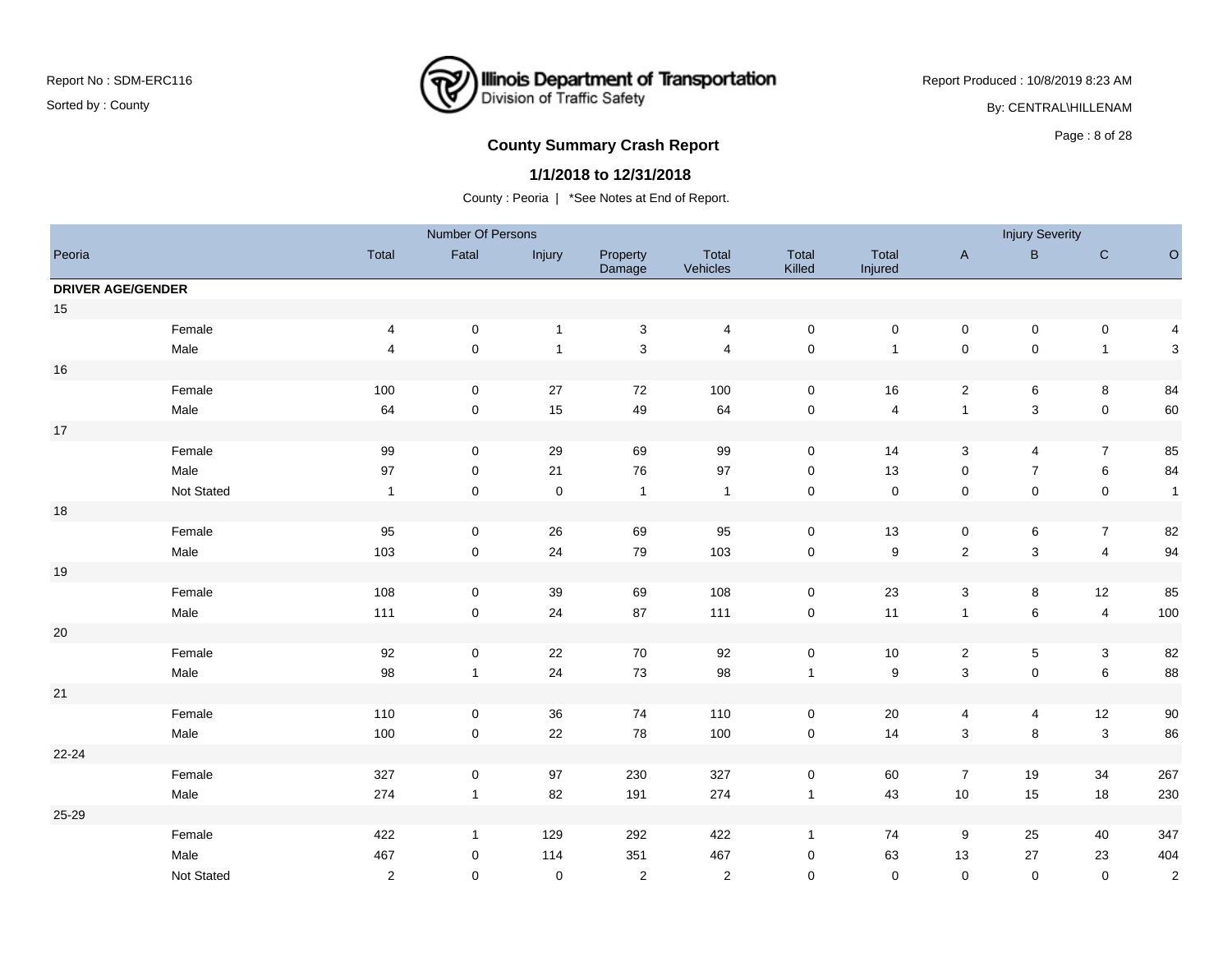# **Illinois Department of Transportation**<br>Division of Traffic Safety ₹

Report Produced : 10/8/2019 8:23 AM

By: CENTRAL\HILLENAM

# **County Summary Crash Report County Summary Crash Report**

#### **1/1/2018 to 12/31/2018**

|                          |            |                | Number Of Persons   |                |                    |                   |                         |                  |                           | <b>Injury Severity</b> |             |              |
|--------------------------|------------|----------------|---------------------|----------------|--------------------|-------------------|-------------------------|------------------|---------------------------|------------------------|-------------|--------------|
| Peoria                   |            | Total          | Fatal               | Injury         | Property<br>Damage | Total<br>Vehicles | Total<br>Killed         | Total<br>Injured | $\boldsymbol{\mathsf{A}}$ | $\sf B$                | $\mathsf C$ | $\circ$      |
| <b>DRIVER AGE/GENDER</b> |            |                |                     |                |                    |                   |                         |                  |                           |                        |             |              |
| 30-34                    |            |                |                     |                |                    |                   |                         |                  |                           |                        |             |              |
|                          | Female     | 362            | 0                   | 87             | 274                | 362               | $\mathbf 0$             | 46               | 4                         | 12                     | 30          | 316          |
|                          | Male       | 380            | 0                   | 97             | 283                | 380               | 0                       | 50               | $10$                      | 15                     | 25          | 330          |
|                          | Not Stated | $\overline{1}$ | $\mathbf 0$         | $\pmb{0}$      | $\overline{1}$     | $\overline{1}$    | 0                       | $\mathbf 0$      | $\pmb{0}$                 | $\mathbf 0$            | $\mathsf 0$ | $\mathbf{1}$ |
| 35-39                    |            |                |                     |                |                    |                   |                         |                  |                           |                        |             |              |
|                          | Female     | 303            | $\pmb{0}$           | 86             | 216                | 303               | $\pmb{0}$               | 48               | 4                         | 13                     | 31          | 255          |
|                          | Male       | 332            | $\mathbf{1}$        | 82             | 247                | 332               | $\mathbf{1}$            | 36               | 8                         | 14                     | 14          | 295          |
|                          | Not Stated | $\overline{1}$ | $\mathsf{O}\xspace$ | $\pmb{0}$      | $\mathbf{1}$       | $\overline{1}$    | $\pmb{0}$               | $\mathbf 0$      | $\pmb{0}$                 | $\pmb{0}$              | $\mathsf 0$ | $\mathbf{1}$ |
| $40 - 44$                |            |                |                     |                |                    |                   |                         |                  |                           |                        |             |              |
|                          | Female     | 275            | 0                   | 81             | 194                | 275               | $\pmb{0}$               | 45               | 4                         | 19                     | 22          | 230          |
|                          | Male       | 264            | $\mathbf{1}$        | 71             | 192                | 264               | $\mathbf{1}$            | 34               | $\,6\,$                   | 11                     | 17          | 229          |
| 45-49                    |            |                |                     |                |                    |                   |                         |                  |                           |                        |             |              |
|                          | Female     | 251            | $\mathbf{1}$        | 78             | 172                | 251               | $\mathbf{1}$            | 49               | $\mathbf{1}$              | 18                     | 30          | 201          |
|                          | Male       | 267            | $\boldsymbol{2}$    | 74             | 191                | 267               | $\overline{\mathbf{c}}$ | 34               | 4                         | 15                     | 15          | 231          |
|                          | Not Stated | $\overline{1}$ | $\mathbf 0$         | $\overline{1}$ | $\mathsf 0$        | $\overline{1}$    | $\pmb{0}$               | $\mathbf 0$      | $\pmb{0}$                 | $\mathbf 0$            | $\mathsf 0$ | $\mathbf{1}$ |
| 50-54                    |            |                |                     |                |                    |                   |                         |                  |                           |                        |             |              |
|                          | Female     | 190            | 0                   | 53             | 137                | 190               | $\mathbf 0$             | 35               | 4                         | 10                     | 21          | 155          |
|                          | Male       | 257            | $\mathbf{1}$        | 68             | 187                | 257               | $\mathbf{1}$            | 23               | $\mathbf{3}$              | $\boldsymbol{9}$       | 11          | 233          |
| 55-59                    |            |                |                     |                |                    |                   |                         |                  |                           |                        |             |              |
|                          | Female     | 219            | $\mathbf 0$         | 73             | 145                | 219               | $\mathbf 0$             | 45               | $\,$ 5 $\,$               | 14                     | 26          | 174          |
|                          | Male       | 247            | $\mathbf{1}$        | 68             | 177                | 247               | $\mathbf{1}$            | 34               | 8                         | 12                     | 14          | 212          |
|                          | Not Stated | $\mathbf{1}$   | $\pmb{0}$           | $\pmb{0}$      | $\mathbf{1}$       | $\overline{1}$    | $\pmb{0}$               | $\pmb{0}$        | $\pmb{0}$                 | $\pmb{0}$              | $\pmb{0}$   | $\mathbf{1}$ |
| 60-64                    |            |                |                     |                |                    |                   |                         |                  |                           |                        |             |              |
|                          | Female     | 202            | 0                   | 63             | 139                | 202               | 0                       | 35               | 4                         | 11                     | 20          | 167          |
|                          | Male       | 261            | $\mathbf{1}$        | 58             | 201                | 261               | $\mathbf{1}$            | 23               | $\overline{2}$            | 8                      | 13          | 237          |
| 65-69                    |            |                |                     |                |                    |                   |                         |                  |                           |                        |             |              |
|                          | Female     | 146            | 0                   | 43             | 103                | 146               | 0                       | 27               | 3                         | 10                     | 14          | 119          |
|                          | Male       | 198            | $\mathbf{1}$        | 60             | 137                | 198               | $\mathbf{1}$            | 29               | 6                         | 18                     | $\sqrt{5}$  | 168          |
|                          |            |                |                     |                |                    |                   |                         |                  |                           |                        |             |              |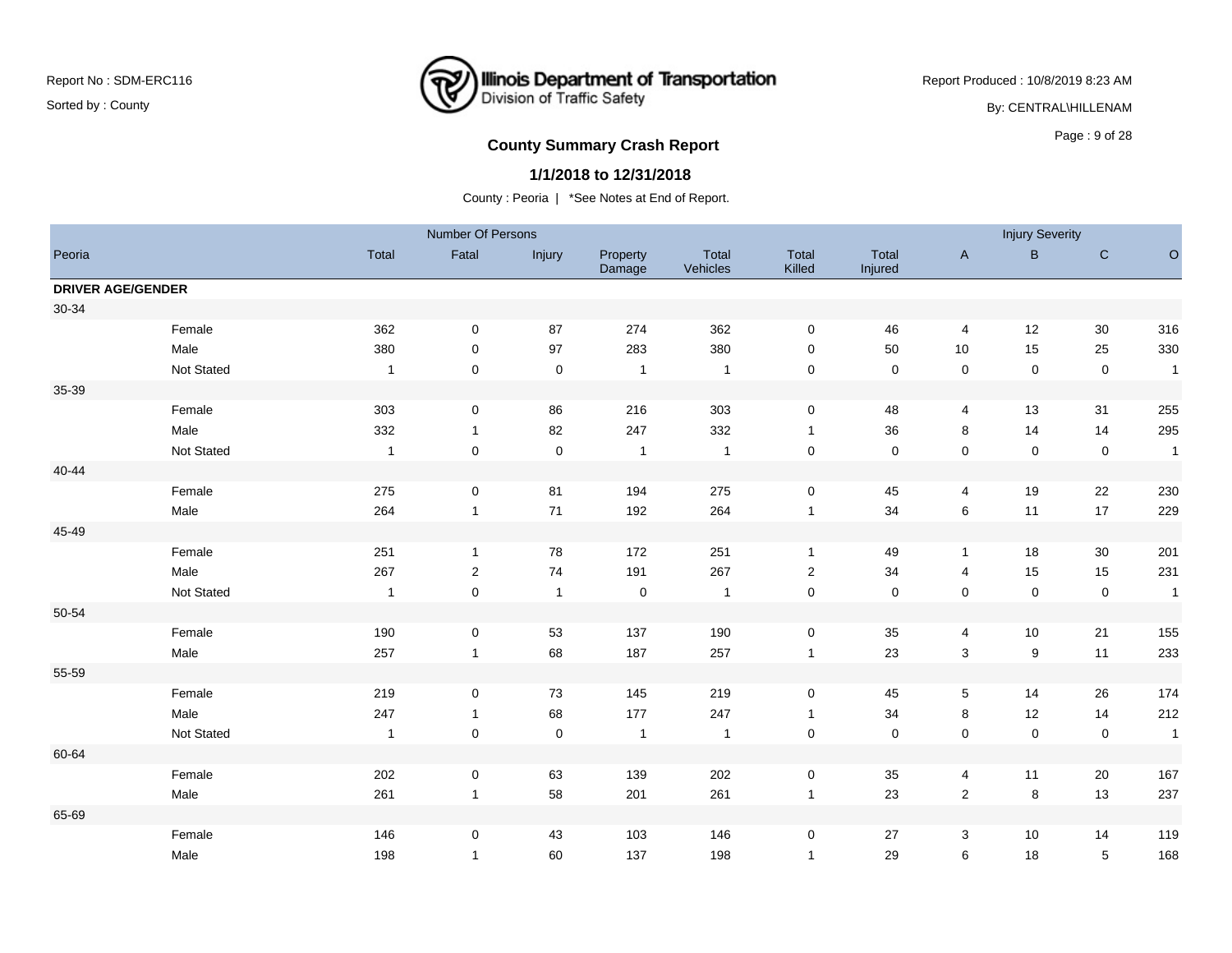### **Illinois Department of Transportation**<br>Division of Traffic Safety ष्टि

Report Produced : 10/8/2019 8:23 AM

By: CENTRAL\HILLENAM

# **County Summary Crash Report COUNTY SUMMARY CRASH REPORT COUNTY SUMMARY CRASH REPORT**

#### **1/1/2018 to 12/31/2018**

|                          |            |                | Number Of Persons |                |                    |                   |                 |                  |                | <b>Injury Severity</b>    |                |                |
|--------------------------|------------|----------------|-------------------|----------------|--------------------|-------------------|-----------------|------------------|----------------|---------------------------|----------------|----------------|
| Peoria                   |            | Total          | Fatal             | Injury         | Property<br>Damage | Total<br>Vehicles | Total<br>Killed | Total<br>Injured | $\mathsf{A}$   | $\mathsf B$               | $\mathsf{C}$   | $\circ$        |
| <b>DRIVER AGE/GENDER</b> |            |                |                   |                |                    |                   |                 |                  |                |                           |                |                |
| 70-74                    |            |                |                   |                |                    |                   |                 |                  |                |                           |                |                |
|                          | Female     | 108            | $\pmb{0}$         | 30             | 78                 | 108               | $\mathbf 0$     | 18               | $\overline{2}$ | $\ensuremath{\mathsf{3}}$ | 13             | 90             |
|                          | Male       | 141            | $\pmb{0}$         | 39             | 101                | 141               | 0               | 18               | 3              | 8                         | $\overline{7}$ | 123            |
| 75-79                    |            |                |                   |                |                    |                   |                 |                  |                |                           |                |                |
|                          | Female     | 60             | 0                 | 16             | 44                 | 60                | 0               | $\overline{7}$   | $\overline{1}$ | 1                         | $\overline{5}$ | 53             |
|                          | Male       | 81             | 0                 | 22             | 59                 | 81                | $\pmb{0}$       | 13               | $\overline{1}$ | 6                         | 6              | 68             |
| 80-84                    |            |                |                   |                |                    |                   |                 |                  |                |                           |                |                |
|                          | Female     | 46             | $\pmb{0}$         | $\overline{7}$ | 39                 | 46                | $\mathsf 0$     | $\mathbf{1}$     | $\mathbf 0$    | $\pmb{0}$                 | $\overline{1}$ | 45             |
|                          | Male       | 53             | $\mathbf{1}$      | 15             | 37                 | 53                | $\mathbf{1}$    | $\,$ 5 $\,$      | $\mathsf 0$    | $\sqrt{2}$                | $\mathbf 3$    | 47             |
| 85-89                    |            |                |                   |                |                    |                   |                 |                  |                |                           |                |                |
|                          | Female     | $18$           | $\pmb{0}$         | 5              | 13                 | 18                | 0               | $\,$ 5 $\,$      | $\mathbf{1}$   | 3                         | $\overline{1}$ | 13             |
|                          | Male       | $30\,$         | $\mathbf 0$       | 10             | 19                 | $30\,$            | 0               | $\,$ 5 $\,$      | $\mathsf 0$    | 3                         | $\sqrt{2}$     | 25             |
| 90-94                    |            |                |                   |                |                    |                   |                 |                  |                |                           |                |                |
|                          | Female     | $\overline{7}$ | 0                 | $\overline{2}$ | $5\phantom{.0}$    | $\overline{7}$    | 0               | $\mathbf{1}$     | $\mathbf 0$    | 0                         | $\mathbf{1}$   | $\,6\,$        |
|                          | Male       | $\overline{7}$ | $\pmb{0}$         | $\overline{1}$ | $\,6\,$            | $\overline{7}$    | $\mathsf 0$     |                  | $\pmb{0}$      | 1                         | $\mathbf 0$    | $\,6\,$        |
| 95-98                    |            |                |                   |                |                    |                   |                 |                  |                |                           |                |                |
|                          | Female     | $\sqrt{2}$     | 0                 | $\mathbf 0$    | $\overline{2}$     | $\overline{2}$    | 0               | 0                | $\mathbf 0$    | 0                         | $\mathbf 0$    | $\overline{c}$ |
|                          | Male       | 3              | $\pmb{0}$         | $\mathbf{1}$   | $\sqrt{2}$         | 3                 | $\mathsf 0$     | $\overline{1}$   | $\overline{1}$ | $\pmb{0}$                 | $\mathbf 0$    | $\sqrt{2}$     |
| Unknown                  |            |                |                   |                |                    |                   |                 |                  |                |                           |                |                |
|                          | Female     | $38\,$         | 0                 | 10             | 28                 | $38\,$            | 0               | -1               | $\mathbf 0$    | $\mathbf{1}$              | $\mathbf 0$    | $37\,$         |
|                          | Male       | 95             | $\pmb{0}$         | 27             | 68                 | 95                | 0               | 3                | $\overline{1}$ | $\mathbf 0$               | $\overline{2}$ | 92             |
|                          | Not Stated | 392            | 0                 | 44             | 348                | 392               | 0               |                  | 0              | 1                         | $\mathbf 0$    | 391            |
| <b>TOTALS</b>            |            | 7,917          | 27                | 2,105          | 5,785              | 7,917             | 13              | 1,070            | 149            | 384                       | 537            | 6,834          |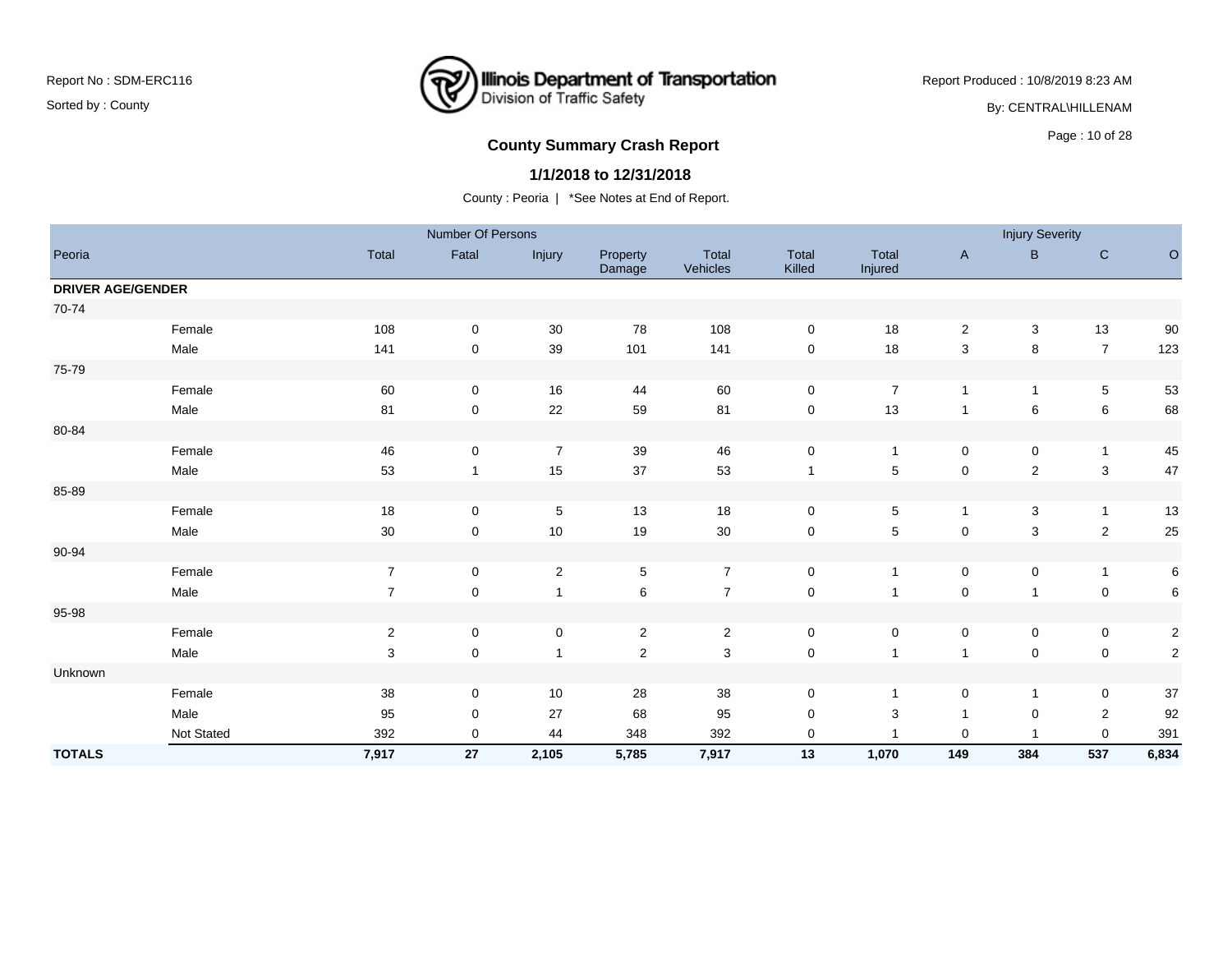

Report Produced : 10/8/2019 8:23 AM

By: CENTRAL\HILLENAM

# Page : 11 of 28 **County Summary Crash Report**

#### **1/1/2018 to 12/31/2018**

|                             |            |              | Number Of Persons   |             |                    |                   |                 |                           |                           | <b>Injury Severity</b>  |                           |              |
|-----------------------------|------------|--------------|---------------------|-------------|--------------------|-------------------|-----------------|---------------------------|---------------------------|-------------------------|---------------------------|--------------|
| Peoria                      |            | Total        | Fatal               | Injury      | Property<br>Damage | Total<br>Vehicles | Total<br>Killed | Total<br>Injured          | $\boldsymbol{\mathsf{A}}$ | $\sf{B}$                | $\mathsf C$               | $\circ$      |
| <b>PASSENGER AGE/GENDER</b> |            |              |                     |             |                    |                   |                 |                           |                           |                         |                           |              |
| ${\bf 00}$                  |            |              |                     |             |                    |                   |                 |                           |                           |                         |                           |              |
|                             | Female     | 20           | $\pmb{0}$           | 10          | 10                 | 20                | $\pmb{0}$       | $\mathbf{1}$              | $\mathbf{1}$              | $\pmb{0}$               | $\mathbf 0$               | 19           |
|                             | Male       | 24           | $\mathbf 0$         | $\,8\,$     | $16\,$             | 24                | $\pmb{0}$       | $\sqrt{2}$                | $\mathbf 1$               | $\mathbf 0$             | $\mathbf{1}$              | 22           |
| 01                          |            |              |                     |             |                    |                   |                 |                           |                           |                         |                           |              |
|                             | Female     | 26           | $\mathbf 0$         | 13          | 13                 | 26                | $\mathsf 0$     | 4                         | $\mathbf 0$               | $\mathbf{1}$            | 3                         | $22\,$       |
|                             | Male       | 31           | $\mathbf 0$         | 14          | 17                 | 31                | $\mathbf 0$     | $\overline{7}$            | $\mathsf{O}\xspace$       | $\overline{4}$          | $\mathbf 3$               | $24\,$       |
|                             | Not Stated | $\mathbf{1}$ | $\mathsf{O}\xspace$ | $\pmb{0}$   | $\mathbf{1}$       | $\mathbf{1}$      | $\pmb{0}$       | $\mathsf{O}\xspace$       | $\pmb{0}$                 | $\mathbf 0$             | $\pmb{0}$                 | $\mathbf{1}$ |
| $02\,$                      |            |              |                     |             |                    |                   |                 |                           |                           |                         |                           |              |
|                             | Female     | 24           | $\mathbf 0$         | 12          | 12                 | 24                | $\mathsf 0$     | 4                         | $\mathbf 0$               | 4                       | $\mathbf 0$               | $20\,$       |
|                             | Male       | $20\,$       | $\mathbf 0$         | $\,8\,$     | 12                 | $20\,$            | $\pmb{0}$       | 3                         | $\pmb{0}$                 | $\mathbf{1}$            | $\overline{2}$            | 17           |
| $03\,$                      |            |              |                     |             |                    |                   |                 |                           |                           |                         |                           |              |
|                             | Female     | $19$         | $\mathbf 0$         | $10$        | $\boldsymbol{9}$   | 19                | $\mathsf 0$     | 3                         | $\mathbf 0$               | $\pmb{0}$               | $\mathbf 3$               | 16           |
|                             | Male       | 24           | $\mathsf 0$         | 14          | $10$               | 24                | $\pmb{0}$       | $\mathbf{3}$              | $\mathbf{1}$              | $\sqrt{2}$              | $\mathbf 0$               | 21           |
| $04$                        |            |              |                     |             |                    |                   |                 |                           |                           |                         |                           |              |
|                             | Female     | $24\,$       | $\mathbf 0$         | 11          | 13                 | 24                | $\pmb{0}$       | 5                         | $\mathbf{1}$              | $\overline{2}$          | $\overline{2}$            | 19           |
|                             | Male       | $23\,$       | $\overline{0}$      | 14          | $\boldsymbol{9}$   | 23                | $\pmb{0}$       | $\,6\,$                   | $\mathbf{1}$              | $\mathbf{1}$            | $\overline{\mathbf{4}}$   | $17$         |
| $05\,$                      |            |              |                     |             |                    |                   |                 |                           |                           |                         |                           |              |
|                             | Female     | 21           | $\mathbf 0$         | 13          | $\bf8$             | 21                | $\mathsf 0$     | 3                         | $\mathbf 0$               | $\mathbf{3}$            | $\mathbf 0$               | 18           |
|                             | Male       | $15\,$       | $\mathsf{O}\xspace$ | $\,6\,$     | $\boldsymbol{9}$   | 15                | $\pmb{0}$       | 4                         | $\mathbf 0$               | $\mathbf{1}$            | $\ensuremath{\mathsf{3}}$ | 11           |
|                             | Not Stated | $\mathbf{1}$ | $\mathbf 0$         | $\pmb{0}$   | $\mathbf{1}$       | $\mathbf{1}$      | $\pmb{0}$       | $\pmb{0}$                 | $\mathbf 0$               | $\pmb{0}$               | $\mathbf 0$               | $\mathbf{1}$ |
| 06                          |            |              |                     |             |                    |                   |                 |                           |                           |                         |                           |              |
|                             | Female     | $21$         | $\pmb{0}$           | 8           | $13$               | 21                | $\pmb{0}$       | $\overline{c}$            | $\mathbf 0$               | $\mathbf{1}$            | $\mathbf{1}$              | 19           |
|                             | Male       | $17$         | $\mathsf 0$         | $\bf8$      | $\boldsymbol{9}$   | $17$              | $\pmb{0}$       | $\ensuremath{\mathsf{3}}$ | $\pmb{0}$                 | $\mathbf{1}$            | $\sqrt{2}$                | 14           |
| 07                          |            |              |                     |             |                    |                   |                 |                           |                           |                         |                           |              |
|                             | Female     | $18\,$       | 0                   | $\bf8$      | $10$               | 18                | $\pmb{0}$       | $\sqrt{2}$                | $\mathbf 0$               | $\overline{\mathbf{c}}$ | $\mathbf 0$               | $16\,$       |
|                             | Male       | 24           | $\mathbf 0$         | 12          | 12                 | 24                | $\pmb{0}$       | $\,6\,$                   | $\pmb{0}$                 | $\sqrt{2}$              | $\overline{\mathbf{4}}$   | 18           |
| 08                          |            |              |                     |             |                    |                   |                 |                           |                           |                         |                           |              |
|                             | Female     | $18\,$       | $\mathbf 0$         | $\,$ 5 $\,$ | 13                 | 18                | $\mathbf 0$     | $\mathbf{1}$              | $\mathbf 0$               | 0                       | $\mathbf{1}$              | $17$         |
|                             | Male       | 23           | 0                   | 11          | 12                 | 23                | $\mathbf 0$     | $\overline{7}$            | $\mathbf 0$               | $\mathsf 3$             | $\overline{4}$            | 16           |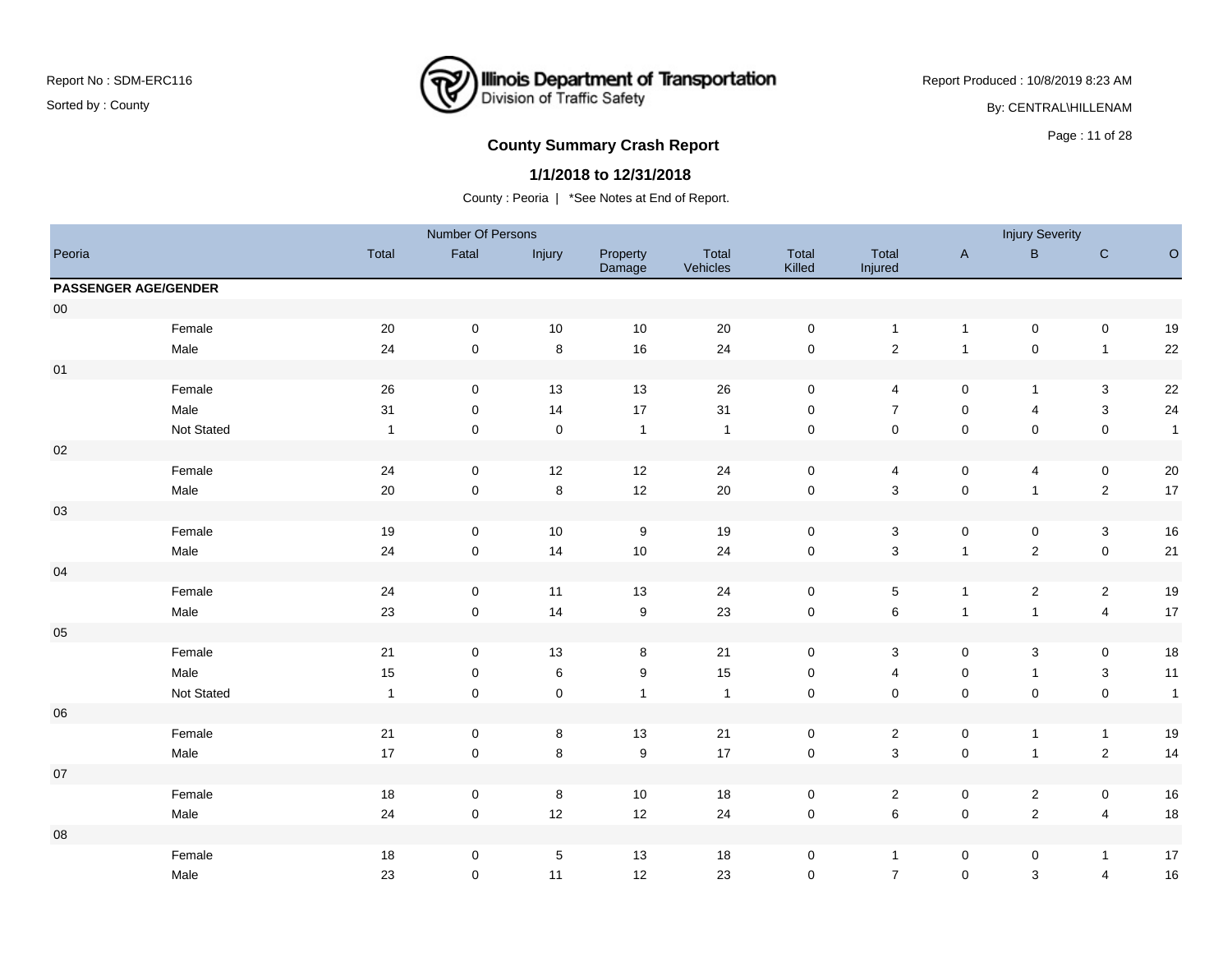### **Illinois Department of Transportation**<br>Division of Traffic Safety ₹

Report Produced : 10/8/2019 8:23 AM

By: CENTRAL\HILLENAM

# Page : 12 of 28 **County Summary Crash Report**

#### **1/1/2018 to 12/31/2018**

|            |                             |              | Number Of Persons       |             |                         |                   |                 |                         |                     | <b>Injury Severity</b>    |                           |              |
|------------|-----------------------------|--------------|-------------------------|-------------|-------------------------|-------------------|-----------------|-------------------------|---------------------|---------------------------|---------------------------|--------------|
| Peoria     |                             | Total        | Fatal                   | Injury      | Property<br>Damage      | Total<br>Vehicles | Total<br>Killed | Total<br>Injured        | $\mathsf A$         | $\sf B$                   | $\mathsf C$               | $\circ$      |
|            | <b>PASSENGER AGE/GENDER</b> |              |                         |             |                         |                   |                 |                         |                     |                           |                           |              |
| ${\bf 09}$ |                             |              |                         |             |                         |                   |                 |                         |                     |                           |                           |              |
|            | Female                      | 16           | $\overline{1}$          | 11          | $\overline{\mathbf{4}}$ | 16                | $\pmb{0}$       | $\mathbf 3$             | $\mathbf 0$         | $\mathbf{1}$              | $\overline{2}$            | 13           |
|            | Male                        | 22           | $\pmb{0}$               | 12          | $10$                    | 22                | $\pmb{0}$       | $\,$ 5 $\,$             | $\pmb{0}$           | $\pmb{0}$                 | $\sqrt{5}$                | $17$         |
| $10 - 14$  |                             |              |                         |             |                         |                   |                 |                         |                     |                           |                           |              |
|            | Female                      | 113          | $\overline{2}$          | 56          | 55                      | 113               | $\mathbf 0$     | 26                      | $\mathbf 0$         | $\overline{7}$            | 19                        | 87           |
|            | Male                        | 88           | $\mathbf 0$             | 45          | 43                      | 88                | $\pmb{0}$       | 15                      | $\pmb{0}$           | $\mathbf{3}$              | 12                        | 73           |
| 15         |                             |              |                         |             |                         |                   |                 |                         |                     |                           |                           |              |
|            | Female                      | 30           | $\mathbf 0$             | 17          | 13                      | $30\,$            | $\pmb{0}$       | 8                       | $\mathbf 0$         | 6                         | $\overline{2}$            | 22           |
|            | Male                        | 25           | $\overline{1}$          | 10          | 14                      | 25                | $\mathsf 0$     | $\sqrt{5}$              | $\sqrt{2}$          | $\sqrt{2}$                | $\mathbf{1}$              | $20\,$       |
| $16\,$     |                             |              |                         |             |                         |                   |                 |                         |                     |                           |                           |              |
|            | Female                      | 35           | $\overline{\mathbf{c}}$ | 21          | 12                      | 35                | $\pmb{0}$       | $\boldsymbol{9}$        | $\overline{c}$      | $\overline{\mathbf{c}}$   | $\overline{5}$            | 26           |
|            | Male                        | 25           | $\mathsf{O}\xspace$     | 14          | 11                      | 25                | $\pmb{0}$       | $\overline{7}$          | $\overline{2}$      | $\overline{c}$            | $\mathbf{3}$              | 18           |
| $17\,$     |                             |              |                         |             |                         |                   |                 |                         |                     |                           |                           |              |
|            | Female                      | $32\,$       | $\mathbf{1}$            | 12          | 19                      | 32                | $\pmb{0}$       | 8                       | $\mathbf 0$         | $\overline{2}$            | 6                         | 24           |
|            | Male                        | 50           | $\overline{1}$          | 18          | 31                      | 50                | $\mathbf{1}$    | 11                      | $\mathbf 0$         | $\sqrt{2}$                | $9\,$                     | 38           |
|            | Not Stated                  | $\mathbf{1}$ | $\mathbf 0$             | $\pmb{0}$   | $\mathbf{1}$            | $\mathbf{1}$      | $\pmb{0}$       | $\mathbf 0$             | $\mathbf 0$         | $\pmb{0}$                 | $\pmb{0}$                 | $\mathbf{1}$ |
| $18$       |                             |              |                         |             |                         |                   |                 |                         |                     |                           |                           |              |
|            | Female                      | $27\,$       | $\overline{1}$          | 14          | $12$                    | 27                | $\pmb{0}$       | $11$                    | $\mathbf{1}$        | $\mathbf 5$               | $\,$ 5 $\,$               | 16           |
|            | Male                        | $29\,$       | $\pmb{0}$               | 17          | 12                      | 29                | $\pmb{0}$       | $\overline{\mathbf{4}}$ | $\mathbf 0$         | $\sqrt{2}$                | $\sqrt{2}$                | 25           |
| 19         |                             |              |                         |             |                         |                   |                 |                         |                     |                           |                           |              |
|            | Female                      | 29           | $\mathbf 0$             | 11          | 18                      | 29                | $\mathsf 0$     | $\,$ 5 $\,$             | $\mathbf{1}$        | 3                         | $\mathbf{1}$              | 24           |
|            | Male                        | $30\,$       | $\mathbf 0$             | 15          | $15\,$                  | $30\,$            | $\pmb{0}$       | $10\,$                  | $\pmb{0}$           | $\overline{7}$            | $\ensuremath{\mathsf{3}}$ | $20\,$       |
| $20\,$     |                             |              |                         |             |                         |                   |                 |                         |                     |                           |                           |              |
|            | Female                      | 25           | $\mathbf 0$             | 12          | 13                      | 25                | $\mathbf 0$     | $10$                    | $\mathbf{1}$        | $\mathbf{1}$              | 8                         | $15\,$       |
|            | Male                        | 11           | $\mathsf{O}\xspace$     | $\mathbf 5$ | $\,6$                   | 11                | $\pmb{0}$       | $\mathbf 5$             | $\mathbf 2$         | $\ensuremath{\mathsf{3}}$ | $\mathbf 0$               | $\,6\,$      |
| 21         |                             |              |                         |             |                         |                   |                 |                         |                     |                           |                           |              |
|            | Female                      | 13           | $\mathbf 0$             | 8           | $\overline{5}$          | 13                | $\mathbf 0$     | 5                       | $\mathbf{1}$        | $\overline{2}$            | $\overline{2}$            | 8            |
|            | Male                        | 16           | 0                       | 6           | 10                      | 16                | $\mathbf 0$     | $\overline{a}$          | $\mathsf{O}\xspace$ | $\mathbf{1}$              | $\mathbf{1}$              | 14           |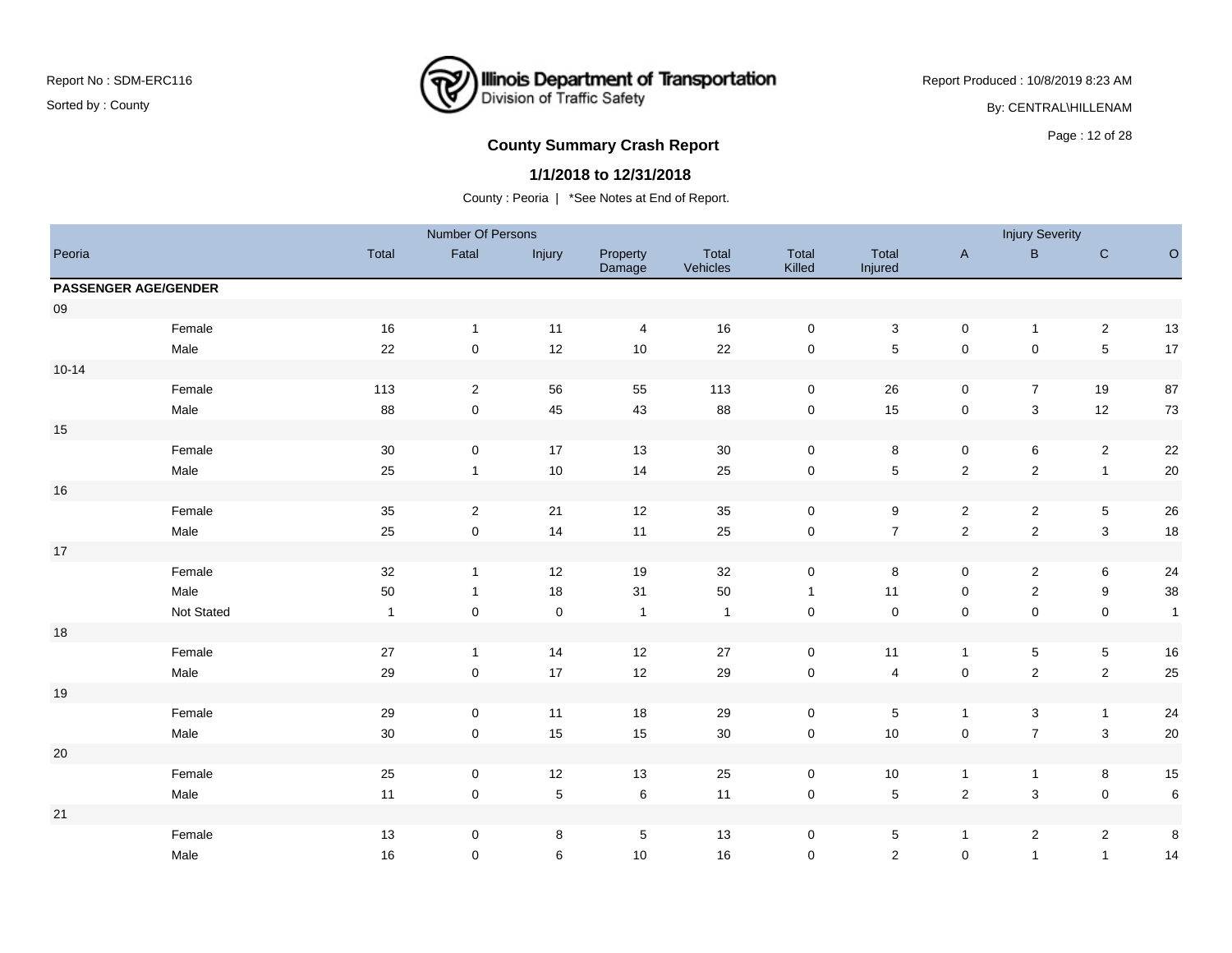# **Illinois Department of Transportation**<br>Division of Traffic Safety ₹

Report Produced : 10/8/2019 8:23 AM

By: CENTRAL\HILLENAM

# Page : 13 of 28 **County Summary Crash Report**

#### **1/1/2018 to 12/31/2018**

|        |                             |              | Number Of Persons |                  |                    |                   |                     |                           |                | <b>Injury Severity</b> |                           |              |
|--------|-----------------------------|--------------|-------------------|------------------|--------------------|-------------------|---------------------|---------------------------|----------------|------------------------|---------------------------|--------------|
| Peoria |                             | Total        | Fatal             | Injury           | Property<br>Damage | Total<br>Vehicles | Total<br>Killed     | Total<br>Injured          | $\mathsf A$    | $\sf B$                | $\mathsf C$               | $\circ$      |
|        | <b>PASSENGER AGE/GENDER</b> |              |                   |                  |                    |                   |                     |                           |                |                        |                           |              |
| 22-24  |                             |              |                   |                  |                    |                   |                     |                           |                |                        |                           |              |
|        | Female                      | 71           | $\mathbf 0$       | 35               | 36                 | 71                | $\mathbf 0$         | 25                        | $\overline{c}$ | 11                     | 12                        | 46           |
|        | Male                        | 62           | $\pmb{0}$         | 27               | 35                 | 62                | $\mathbf 0$         | 14                        | $\sqrt{2}$     | $\,6$                  | $\,6\,$                   | 48           |
| 25-29  |                             |              |                   |                  |                    |                   |                     |                           |                |                        |                           |              |
|        | Female                      | 88           | $\mathbf{1}$      | 45               | 42                 | 88                | $\overline{1}$      | 29                        | $\overline{7}$ | $\overline{7}$         | 15                        | 58           |
|        | Male                        | 91           | $\mathbf{1}$      | 39               | $51\,$             | 91                | $\mathbf 0$         | 15                        | $\overline{2}$ | $\mathbf 5$            | $\,8\,$                   | 76           |
| 30-34  |                             |              |                   |                  |                    |                   |                     |                           |                |                        |                           |              |
|        | Female                      | 55           | 0                 | 33               | 22                 | 55                | $\mathbf 0$         | 23                        | $\mathbf{1}$   | 6                      | 16                        | $32\,$       |
|        | Male                        | 39           | $\overline{2}$    | 17               | 20                 | 39                | $\mathbf 0$         | 11                        | $\sqrt{5}$     | $\mathbf{1}$           | $\overline{5}$            | 28           |
|        | Not Stated                  | $\mathbf{1}$ | $\mathbf 0$       | $\mathbf{1}$     | $\mathbf 0$        | $\overline{1}$    | $\mathbf 0$         | $\mathbf 0$               | $\pmb{0}$      | $\mathbf 0$            | $\mathbf 0$               | $\mathbf{1}$ |
| 35-39  |                             |              |                   |                  |                    |                   |                     |                           |                |                        |                           |              |
|        | Female                      | $30\,$       | 0                 | 17               | 13                 | $30\,$            | $\mathsf{O}\xspace$ | 13                        | $\overline{2}$ | $\overline{4}$         | $\overline{7}$            | 17           |
|        | Male                        | 34           | $\mathbf{1}$      | 12               | 21                 | 34                | $\mathbf 0$         | $\overline{\mathbf{4}}$   | $\pmb{0}$      | 1                      | $\mathbf{3}$              | $30\,$       |
| 40-44  |                             |              |                   |                  |                    |                   |                     |                           |                |                        |                           |              |
|        | Female                      | $28\,$       | 0                 | 8                | 20                 | 28                | $\mathsf{O}\xspace$ | 5                         | $\mathbf{1}$   | 3                      | $\mathbf{1}$              | 23           |
|        | Male                        | 28           | $\mathbf 0$       | 15               | 13                 | 28                | $\pmb{0}$           | $\overline{7}$            | $\sqrt{2}$     | $\mathbf{1}$           | $\overline{4}$            | $21$         |
| 45-49  |                             |              |                   |                  |                    |                   |                     |                           |                |                        |                           |              |
|        | Female                      | 31           | $\mathbf 0$       | 15               | 16                 | 31                | $\mathsf{O}\xspace$ | 8                         | $\sqrt{2}$     | $\overline{2}$         | 4                         | 23           |
|        | Male                        | 22           | $\pmb{0}$         | $\,8\,$          | 14                 | 22                | $\pmb{0}$           | 3                         | $\pmb{0}$      | $\mathbf{1}$           | $\sqrt{2}$                | 19           |
| 50-54  |                             |              |                   |                  |                    |                   |                     |                           |                |                        |                           |              |
|        | Female                      | 44           | $\mathbf 0$       | 25               | 19                 | 44                | $\mathsf{O}\xspace$ | 16                        | $\overline{c}$ | $\,$ 5 $\,$            | $9\,$                     | ${\bf 28}$   |
|        | Male                        | 21           | $\mathbf 0$       | 12               | $\boldsymbol{9}$   | 21                | $\pmb{0}$           | $\,6\,$                   | $\mathbf{1}$   | $\overline{2}$         | $\ensuremath{\mathsf{3}}$ | 15           |
| 55-59  |                             |              |                   |                  |                    |                   |                     |                           |                |                        |                           |              |
|        | Female                      | 38           | 0                 | 22               | 16                 | 38                | $\mathbf 0$         | 13                        | 4              | $\mathbf{1}$           | 8                         | $25\,$       |
|        | Male                        | 20           | 0                 | $\boldsymbol{9}$ | 11                 | $20\,$            | $\mathbf 0$         | $\ensuremath{\mathsf{3}}$ | $\sqrt{2}$     | $\pmb{0}$              | $\mathbf{1}$              | $17$         |
| 60-64  |                             |              |                   |                  |                    |                   |                     |                           |                |                        |                           |              |
|        | Female                      | 32           | $\mathbf 0$       | 15               | 17                 | 32                | $\mathbf 0$         | 15                        | $\sqrt{5}$     | $\overline{7}$         | 3                         | 17           |
|        | Male                        | 23           | $\mathbf 0$       | 8                | 15                 | 23                | $\mathbf 0$         | $\overline{2}$            | $\mathbf 0$    | $\mathbf{1}$           | $\mathbf{1}$              | 21           |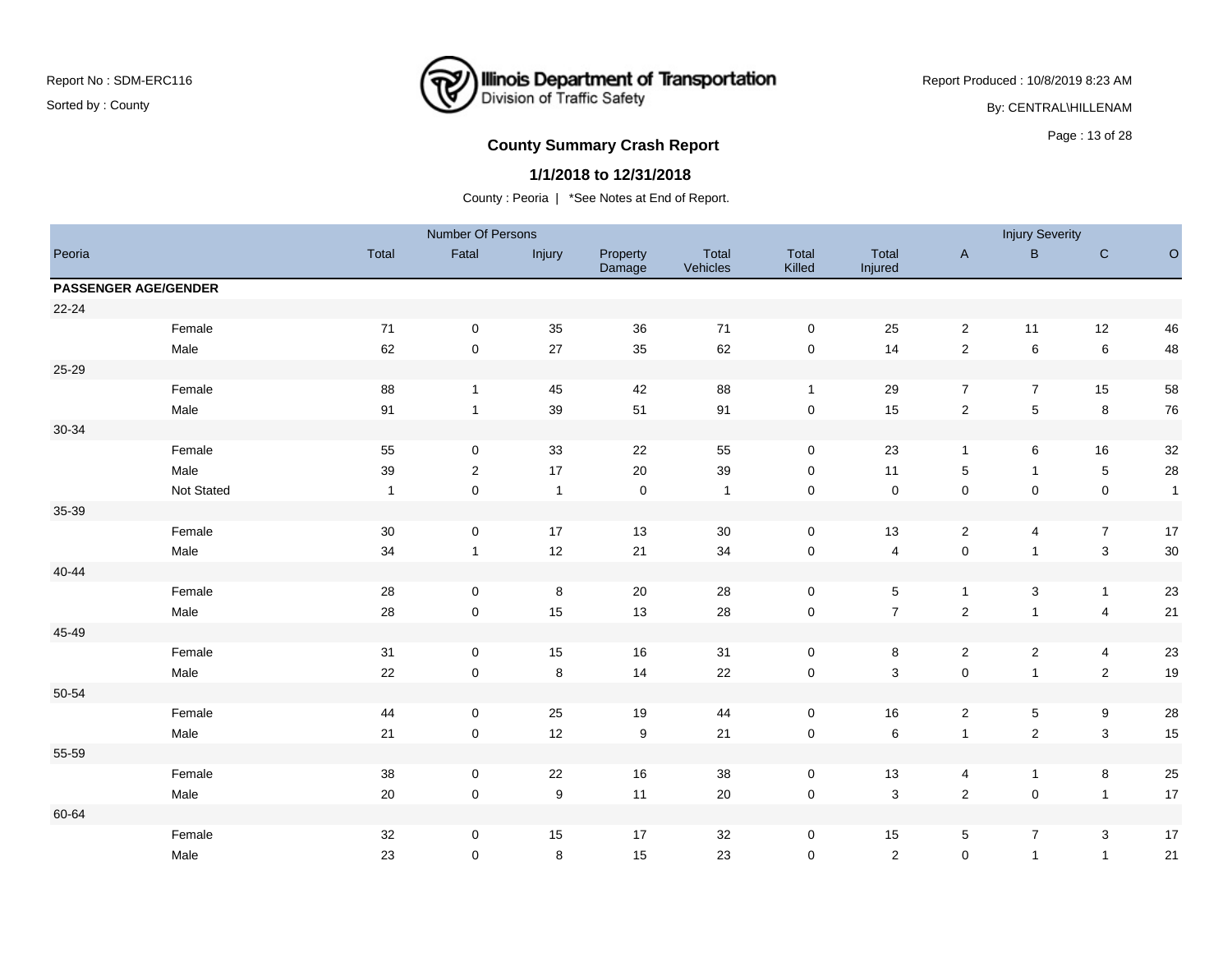### **Illinois Department of Transportation**<br>Division of Traffic Safety ₹

Report Produced : 10/8/2019 8:23 AM

By: CENTRAL\HILLENAM

# **County Summary Crash Report COUNTY SUMMARY CRASH REPORT COUNTY SUMMARY CRASH REPORT**

#### **1/1/2018 to 12/31/2018**

|               |                             |                | Number Of Persons |                           |                    |                          |                 |                  |                | <b>Injury Severity</b> |                |                  |
|---------------|-----------------------------|----------------|-------------------|---------------------------|--------------------|--------------------------|-----------------|------------------|----------------|------------------------|----------------|------------------|
| Peoria        |                             | Total          | Fatal             | Injury                    | Property<br>Damage | <b>Total</b><br>Vehicles | Total<br>Killed | Total<br>Injured | $\mathsf{A}$   | B                      | $\mathbf C$    | $\circ$          |
|               | <b>PASSENGER AGE/GENDER</b> |                |                   |                           |                    |                          |                 |                  |                |                        |                |                  |
| 65-69         |                             |                |                   |                           |                    |                          |                 |                  |                |                        |                |                  |
|               | Female                      | 32             | $\mathbf{1}$      | 18                        | 13                 | 32                       | $\mathbf 0$     | 11               | $\overline{2}$ | 3                      | 6              | 21               |
|               | Male                        | 13             | 0                 | $\mathbf 5$               | $\,8\,$            | 13                       | $\mathbf 0$     | $\overline{1}$   | $\pmb{0}$      | $\pmb{0}$              | $\overline{1}$ | 12               |
| 70-74         |                             |                |                   |                           |                    |                          |                 |                  |                |                        |                |                  |
|               | Female                      | 23             | 0                 | $\overline{7}$            | 16                 | 23                       | $\mathbf 0$     | $\overline{c}$   | $\mathsf 0$    | 1                      | $\overline{1}$ | $21$             |
|               | Male                        | 13             | 0                 | $\overline{7}$            | $\,6\,$            | 13                       | $\mathbf 0$     | 6                | $\pmb{0}$      | 4                      | $\overline{2}$ | $\boldsymbol{7}$ |
| 75-79         |                             |                |                   |                           |                    |                          |                 |                  |                |                        |                |                  |
|               | Female                      | 22             | $\mathbf 0$       | 9                         | 13                 | 22                       | $\mathsf 0$     | 6                | $\mathsf 0$    | 0                      | 6              | 16               |
|               | Male                        | 9              | $\mathbf 0$       | 4                         | $\,$ 5 $\,$        | $\boldsymbol{9}$         | $\mathsf 0$     | $\overline{c}$   | $\overline{1}$ | $\pmb{0}$              | $\overline{1}$ | $\boldsymbol{7}$ |
| 80-84         |                             |                |                   |                           |                    |                          |                 |                  |                |                        |                |                  |
|               | Female                      | 8              | 0                 | $\sqrt{2}$                | $\,6\,$            | $\,8\,$                  | $\pmb{0}$       | $\mathbf{1}$     | $\pmb{0}$      | 0                      | $\overline{1}$ | $\boldsymbol{7}$ |
|               | Male                        | 4              | $\mathbf 0$       | $\ensuremath{\mathsf{3}}$ |                    | $\overline{4}$           | $\mathsf 0$     | $\sqrt{3}$       | $\mathbf{1}$   | 1                      | $\overline{1}$ | $\mathbf{1}$     |
| 85-89         |                             |                |                   |                           |                    |                          |                 |                  |                |                        |                |                  |
|               | Female                      | 14             | $\mathbf{1}$      | 5                         | 8                  | 14                       | $\mathbf{1}$    | 4                | $\overline{2}$ | $\mathbf{1}$           | $\mathbf{1}$   | 9                |
|               | Male                        | $\overline{2}$ | $\pmb{0}$         |                           |                    | $\sqrt{2}$               | $\mathsf 0$     | $\overline{1}$   | $\pmb{0}$      |                        | $\pmb{0}$      | $\mathbf{1}$     |
| 90-94         |                             |                |                   |                           |                    |                          |                 |                  |                |                        |                |                  |
|               | Female                      | $\mathbf{3}$   | 0                 | $\overline{1}$            | $\sqrt{2}$         | $\mathbf{3}$             | $\mathbf 0$     | 0                | $\mathbf 0$    | $\pmb{0}$              | $\mathbf 0$    | $\sqrt{3}$       |
|               | Male                        | 1              | $\mathbf 0$       | $\mathbf 0$               |                    | $\overline{\mathbf{1}}$  | $\mathsf 0$     | $\mathbf 0$      | $\mathsf 0$    | 0                      | $\pmb{0}$      | $\mathbf{1}$     |
| Unknown       |                             |                |                   |                           |                    |                          |                 |                  |                |                        |                |                  |
|               | Female                      | 27             | 0                 | 9                         | 18                 | 27                       | $\mathbf 0$     | $\overline{c}$   | $\mathbf 0$    | 1                      | $\overline{1}$ | 25               |
|               | Male                        | 29             | 0                 | 12                        | 17                 | 29                       | 0               | 4                | $\mathbf 0$    |                        | 3              | 25               |
|               | Not Stated                  | 16             | 0                 | 5                         | 11                 | 16                       | 0               |                  | $\mathbf 0$    | 0                      |                | 15               |
| <b>TOTALS</b> |                             | 1,985          | 16                | 940                       | 1,029              | 1,985                    | $\mathbf{3}$    | 471              | 63             | 156                    | 252            | 1,511            |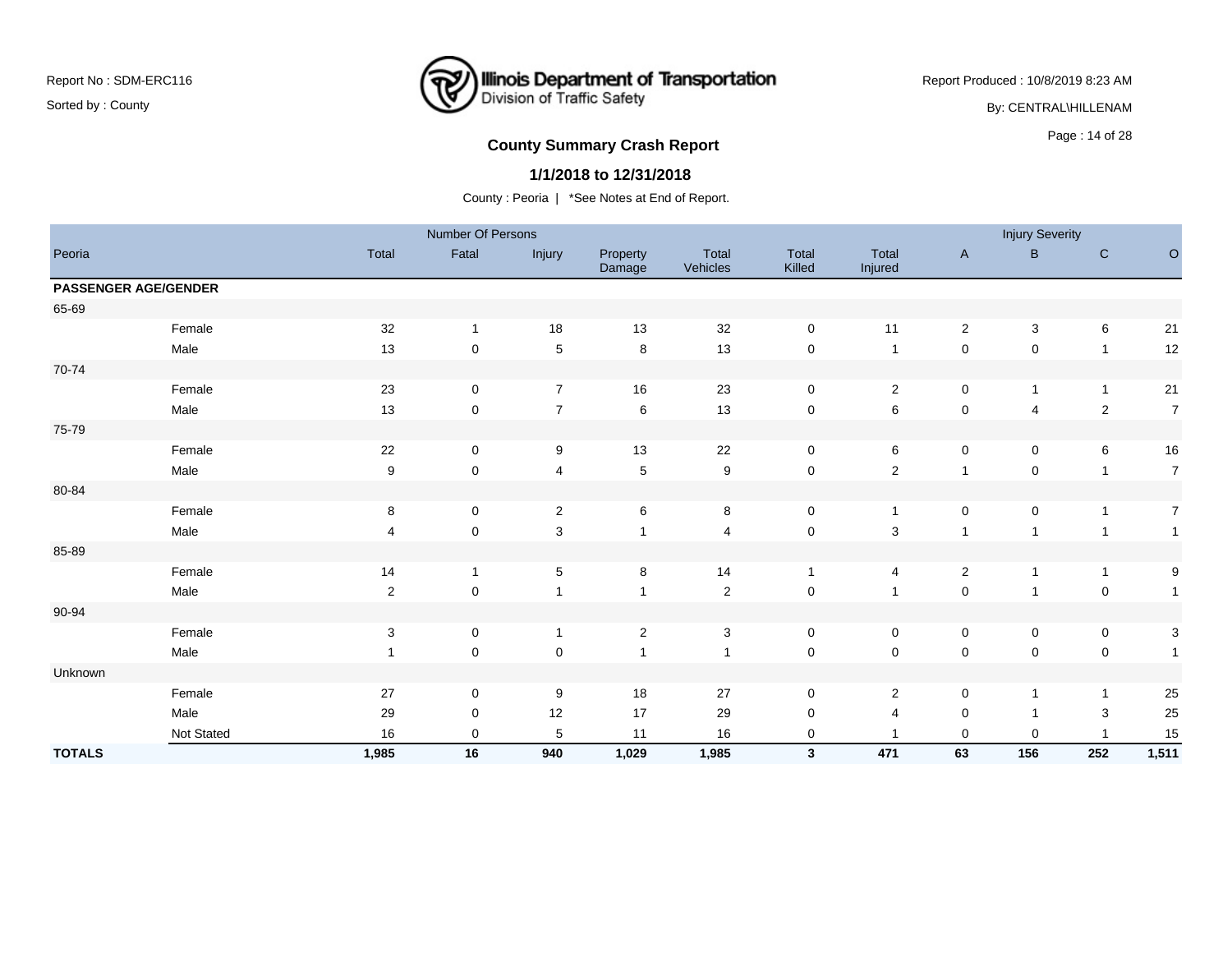### **Illinois Department of Transportation**<br>Division of Traffic Safety ₹

Report Produced : 10/8/2019 8:23 AM

By: CENTRAL\HILLENAM

# **County Summary Crash Report COUNTY SUMMARY CRASH REPORT COUNTY SUMMARY CRASH REPORT**

#### **1/1/2018 to 12/31/2018**

|           |                       |                           | Number Of Persons   |                |                     |                           |                     |                  |                | <b>Injury Severity</b> |                     |              |
|-----------|-----------------------|---------------------------|---------------------|----------------|---------------------|---------------------------|---------------------|------------------|----------------|------------------------|---------------------|--------------|
| Peoria    |                       | Total                     | Fatal               | Injury         | Property<br>Damage  | Total<br>Vehicles         | Total<br>Killed     | Total<br>Injured | $\mathsf{A}$   | $\sf B$                | ${\bf C}$           | $\circ$      |
|           | PEDESTRIAN AGE/GENDER |                           |                     |                |                     |                           |                     |                  |                |                        |                     |              |
| $04\,$    |                       |                           |                     |                |                     |                           |                     |                  |                |                        |                     |              |
|           | Male                  | $\mathbf{1}$              | $\mathbf 0$         | $\overline{1}$ | $\pmb{0}$           | $\mathbf{1}$              | $\mathsf{O}\xspace$ | $\mathbf{1}$     | $\overline{1}$ | $\mathbf 0$            | $\mathsf{O}\xspace$ | $\mathbf 0$  |
| 06        |                       |                           |                     |                |                     |                           |                     |                  |                |                        |                     |              |
|           | Male                  | $\sqrt{2}$                | $\mathsf 0$         | $\overline{2}$ | $\pmb{0}$           | $\overline{2}$            | $\pmb{0}$           | $\overline{2}$   | $\overline{1}$ | $\pmb{0}$              | $\overline{1}$      | $\pmb{0}$    |
| 09        |                       |                           |                     |                |                     |                           |                     |                  |                |                        |                     |              |
|           | Male                  | $\mathbf{2}$              | $\mathbf 0$         | $\sqrt{2}$     | $\pmb{0}$           | $\mathbf{2}$              | $\mathbf 0$         | $\overline{2}$   | $\mathbf{1}$   | $\mathbf 0$            | $\mathbf{1}$        | $\mathbf 0$  |
| $10 - 14$ |                       |                           |                     |                |                     |                           |                     |                  |                |                        |                     |              |
|           | Female                | $\mathbf{1}$              | $\mathbf 0$         | $\mathbf{1}$   | $\mathsf{O}\xspace$ | $\mathbf{1}$              | $\pmb{0}$           | $\mathbf{1}$     | $\pmb{0}$      | $\mathbf 0$            | $\overline{1}$      | $\pmb{0}$    |
|           | Male                  | $\mathbf{1}$              | $\mathsf{O}\xspace$ | $\overline{1}$ | $\mathbf 0$         | $\mathbf{1}$              | $\pmb{0}$           | $\mathbf{1}$     | $\pmb{0}$      | $\mathbf{1}$           | $\mathbf 0$         | $\mathbf 0$  |
| 15        |                       |                           |                     |                |                     |                           |                     |                  |                |                        |                     |              |
|           | Female                | $\mathbf{1}$              | $\pmb{0}$           | $\mathbf{1}$   | $\pmb{0}$           | $\mathbf{1}$              | $\pmb{0}$           | $\mathbf{1}$     | $\pmb{0}$      | $\pmb{0}$              | $\mathbf{1}$        | $\pmb{0}$    |
| $16\,$    |                       |                           |                     |                |                     |                           |                     |                  |                |                        |                     |              |
|           | Male                  | $\mathbf{1}$              | $\pmb{0}$           | $\overline{1}$ | $\pmb{0}$           | $\mathbf{1}$              | $\pmb{0}$           | $\mathbf{1}$     | $\pmb{0}$      | $\mathbf{1}$           | $\mathbf 0$         | $\pmb{0}$    |
| 18        |                       |                           |                     |                |                     |                           |                     |                  |                |                        |                     |              |
|           | Female                | $\mathbf{1}$              | $\mathsf 0$         | $\overline{1}$ | $\mathsf 0$         | $\mathbf{1}$              | $\pmb{0}$           | $\mathbf{1}$     | $\,0\,$        | $\mathsf 0$            | $\overline{1}$      | $\mathbf 0$  |
|           | Male                  | $\mathbf{1}$              | $\mathsf 0$         | $\mathbf{1}$   | $\pmb{0}$           | $\mathbf{1}$              | $\mathbf 0$         | $\mathbf{1}$     | $\pmb{0}$      | $\mathbf 0$            | $\overline{1}$      | $\mathbf 0$  |
| $20\,$    |                       |                           |                     |                |                     |                           |                     |                  |                |                        |                     |              |
|           | Female                | $\mathbf{1}$              | $\mathbf 0$         | $\overline{1}$ | $\mathsf{O}\xspace$ | $\mathbf{1}$              | $\mathbf 0$         | $\mathbf{1}$     | $\mathbf{1}$   | $\mathbf 0$            | $\mathbf 0$         | $\pmb{0}$    |
|           | Male                  | $\mathbf{1}$              | $\mathsf 0$         | $\mathbf{1}$   | $\mathbf 0$         | $\mathbf{1}$              | $\mathbf 0$         | $\mathbf{1}$     | $\pmb{0}$      | $\pmb{0}$              | $\overline{1}$      | $\mathbf 0$  |
| $22 - 24$ |                       |                           |                     |                |                     |                           |                     |                  |                |                        |                     |              |
|           | Female                | 4                         | $\mathbf{1}$        | $\mathbf{3}$   | 0                   | 4                         | $\mathbf{1}$        | $\mathbf{3}$     | $\mathbf 0$    | $\overline{2}$         | $\overline{1}$      | $\pmb{0}$    |
|           | Male                  | $\ensuremath{\mathsf{3}}$ | $\mathsf 0$         | $\mathsf 3$    | $\mathsf 0$         | $\ensuremath{\mathsf{3}}$ | $\pmb{0}$           | $\overline{2}$   | $\mathbf 2$    | $\mathbf 0$            | $\mathbf 0$         | $\mathbf{1}$ |
| 25-29     |                       |                           |                     |                |                     |                           |                     |                  |                |                        |                     |              |
|           | Female                | $\overline{2}$            | $\mathbf 0$         | $\overline{c}$ | 0                   | $\overline{2}$            | $\mathbf 0$         | $\overline{c}$   | $\overline{1}$ | $\mathbf 0$            | $\overline{1}$      | $\pmb{0}$    |
|           | Male                  | $\mathbf{1}$              | $\mathsf{O}\xspace$ | $\mathbf{1}$   | $\mathbf 0$         | $\mathbf{1}$              | $\pmb{0}$           | $\mathbf{1}$     | $\overline{1}$ | $\mathsf 0$            | $\mathbf 0$         | $\mathbf 0$  |
| 30-34     |                       |                           |                     |                |                     |                           |                     |                  |                |                        |                     |              |
|           | Female                | $\sqrt{2}$                | $\mathsf 0$         | $\sqrt{2}$     | 0                   | $\overline{\mathbf{c}}$   | 0                   | $\overline{a}$   | $\overline{1}$ | $\mathbf{1}$           | 0                   | $\pmb{0}$    |
|           | Male                  | $\mathbf{1}$              | $\mathbf 0$         | $\mathbf{1}$   | $\mathbf 0$         | $\mathbf{1}$              | $\mathbf 0$         | $\mathbf{1}$     | $\mathbf 0$    | $\mathbf{1}$           | $\mathbf 0$         | $\mathbf 0$  |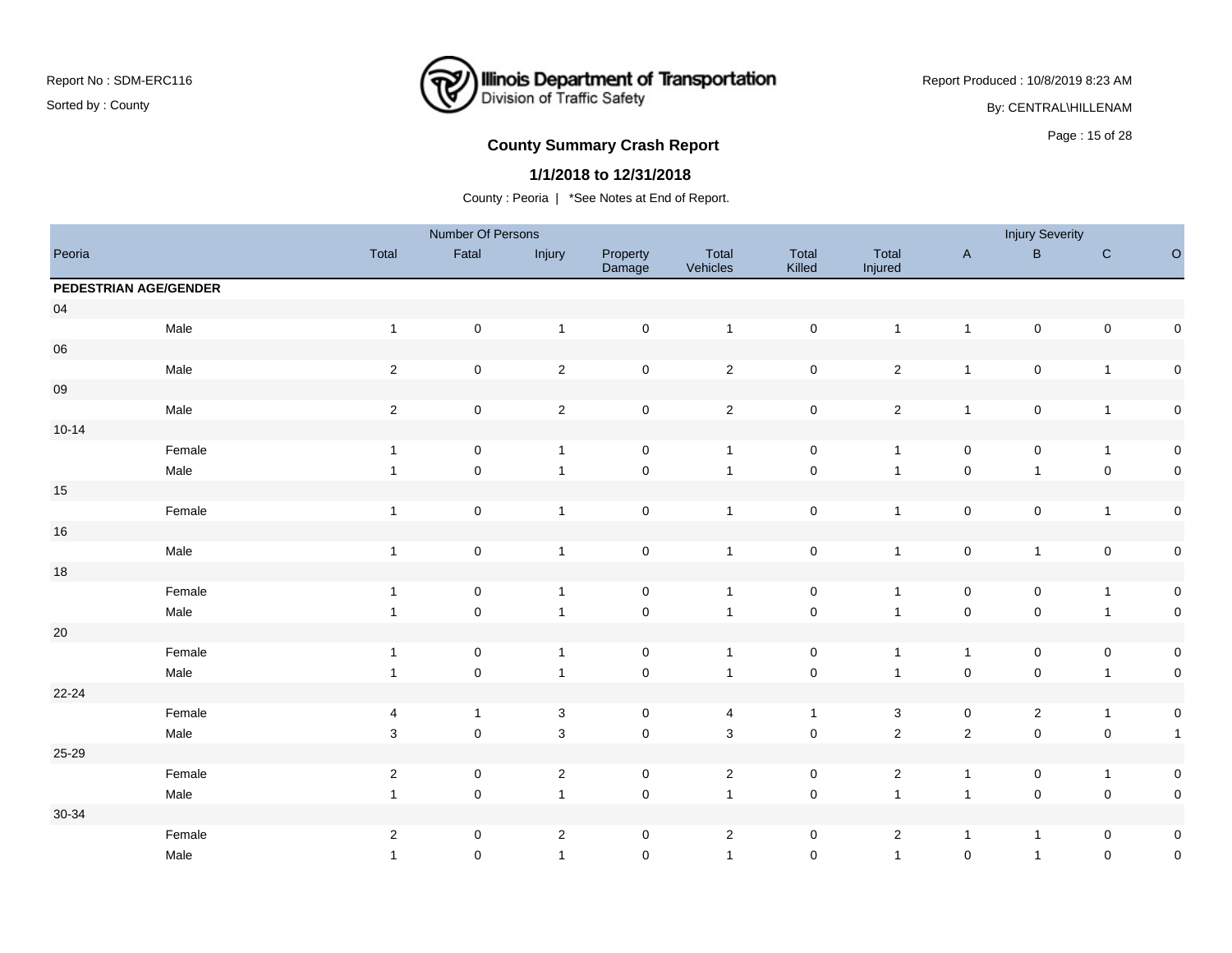### **Illinois Department of Transportation**<br>Division of Traffic Safety ₹

Report Produced : 10/8/2019 8:23 AM

By: CENTRAL\HILLENAM

# Page : 16 of 28 **County Summary Crash Report**

#### **1/1/2018 to 12/31/2018**

|               |                       |                           | Number Of Persons       |                           |                     |                   |                         |                  |                     | <b>Injury Severity</b> |                |                     |
|---------------|-----------------------|---------------------------|-------------------------|---------------------------|---------------------|-------------------|-------------------------|------------------|---------------------|------------------------|----------------|---------------------|
| Peoria        |                       | Total                     | Fatal                   | Injury                    | Property<br>Damage  | Total<br>Vehicles | Total<br>Killed         | Total<br>Injured | $\mathsf{A}$        | B                      | $\mathbf C$    | $\circ$             |
|               | PEDESTRIAN AGE/GENDER |                           |                         |                           |                     |                   |                         |                  |                     |                        |                |                     |
| 35-39         |                       |                           |                         |                           |                     |                   |                         |                  |                     |                        |                |                     |
|               | Male                  | $\sqrt{3}$                | $\pmb{0}$               | $\sqrt{3}$                | $\mathsf 0$         | $\mathbf{3}$      | $\mathsf{O}\xspace$     | $\mathbf{3}$     | $\sqrt{2}$          | $\mathbf{1}$           | $\pmb{0}$      | $\mathbf 0$         |
| $40 - 44$     |                       |                           |                         |                           |                     |                   |                         |                  |                     |                        |                |                     |
|               | Female                | $\mathbf{1}$              | $\pmb{0}$               | $\mathbf{1}$              | $\mathsf 0$         | $\mathbf{1}$      | $\mathbf 0$             | $\overline{1}$   | $\mathsf 0$         | $\mathbf 0$            | $\mathbf{1}$   | $\mathbf 0$         |
|               | Male                  | $\mathbf{3}$              | $\overline{2}$          | $\mathbf{1}$              | $\mathsf{O}\xspace$ | $\mathbf{3}$      | $\overline{2}$          | $\overline{1}$   | $\overline{1}$      | $\mathsf 0$            | $\pmb{0}$      | $\mathbf 0$         |
| 45-49         |                       |                           |                         |                           |                     |                   |                         |                  |                     |                        |                |                     |
|               | Female                | $\sqrt{2}$                | 0                       | $\sqrt{2}$                | $\mathbf 0$         | $\overline{2}$    | $\mathbf 0$             | $\overline{2}$   | $\mathsf{O}\xspace$ | 0                      | $\overline{2}$ | $\mathbf 0$         |
|               | Male                  | $\overline{4}$            | $\mathbf{1}$            | $\mathbf{3}$              | $\mathsf{O}\xspace$ | $\overline{4}$    | $\overline{1}$          | $\mathbf{3}$     | $\mathbf 2$         | $\overline{1}$         | $\mathbf 0$    | $\mathbf 0$         |
| 50-54         |                       |                           |                         |                           |                     |                   |                         |                  |                     |                        |                |                     |
|               | Male                  | $\ensuremath{\mathsf{3}}$ | $\pmb{0}$               | $\ensuremath{\mathsf{3}}$ | $\mathsf 0$         | $\mathbf{3}$      | $\mathbf 0$             | $\mathsf 3$      | $\mathbf{1}$        | $\overline{1}$         | $\mathbf{1}$   | $\mathbf 0$         |
| 55-59         |                       |                           |                         |                           |                     |                   |                         |                  |                     |                        |                |                     |
|               | Female                | $\overline{1}$            | 0                       | $\mathbf{1}$              | $\mathbf 0$         | $\mathbf{1}$      | $\mathbf 0$             | $\overline{1}$   | 0                   | $\overline{1}$         | 0              | $\mathbf 0$         |
|               | Male                  | $\sqrt{2}$                | $\mathsf{O}\xspace$     | $\overline{2}$            | $\mathsf{O}\xspace$ | $\sqrt{2}$        | $\mathsf{O}\xspace$     | $\overline{2}$   | $\pmb{0}$           | $\overline{ }$         | $\mathbf{1}$   | $\mathbf 0$         |
| 60-64         |                       |                           |                         |                           |                     |                   |                         |                  |                     |                        |                |                     |
|               | Female                | $\,$ 5 $\,$               | $\pmb{0}$               | $\overline{\mathbf{4}}$   | $\mathbf{1}$        | $\,$ 5 $\,$       | $\mathbf 0$             | 4                | $\mathbf{1}$        | 1                      | $\sqrt{2}$     | $\overline{1}$      |
| 65-69         |                       |                           |                         |                           |                     |                   |                         |                  |                     |                        |                |                     |
|               | Female                | $\overline{1}$            | $\mathsf{O}\xspace$     | $\mathbf{1}$              | $\mathsf 0$         | $\overline{1}$    | $\mathbf 0$             | $\overline{1}$   | $\mathsf 0$         | $\overline{1}$         | $\pmb{0}$      | $\mathbf 0$         |
| 70-74         |                       |                           |                         |                           |                     |                   |                         |                  |                     |                        |                |                     |
|               | Male                  | $\overline{1}$            | $\pmb{0}$               | $\mathbf{1}$              | $\mathsf 0$         | $\overline{1}$    | $\mathsf{O}\xspace$     | $\overline{1}$   | $\overline{1}$      | $\mathbf 0$            | $\pmb{0}$      | $\mathbf 0$         |
| 80-84         |                       |                           |                         |                           |                     |                   |                         |                  |                     |                        |                |                     |
|               | Male                  | $\mathbf{1}$              | $\pmb{0}$               | $\mathbf{1}$              | $\mathsf 0$         | $\mathbf{1}$      | $\pmb{0}$               | $\mathbf{1}$     | $\mathbf{1}$        | $\pmb{0}$              | $\pmb{0}$      | $\mathbf 0$         |
| Unknown       |                       |                           |                         |                           |                     |                   |                         |                  |                     |                        |                |                     |
|               | Male                  | $\overline{1}$            | $\pmb{0}$               | $\mathbf{1}$              | $\mathsf 0$         | $\mathbf{1}$      | $\mathbf 0$             | $\overline{1}$   | $\mathsf 0$         | $\mathbf 0$            | $\mathbf{1}$   | $\mathsf{O}\xspace$ |
| <b>TOTALS</b> |                       | 54                        | $\overline{\mathbf{4}}$ | 49                        | $\mathbf{1}$        | ${\bf 54}$        | $\overline{\mathbf{4}}$ | 48               | 18                  | 13                     | 17             | $\overline{2}$      |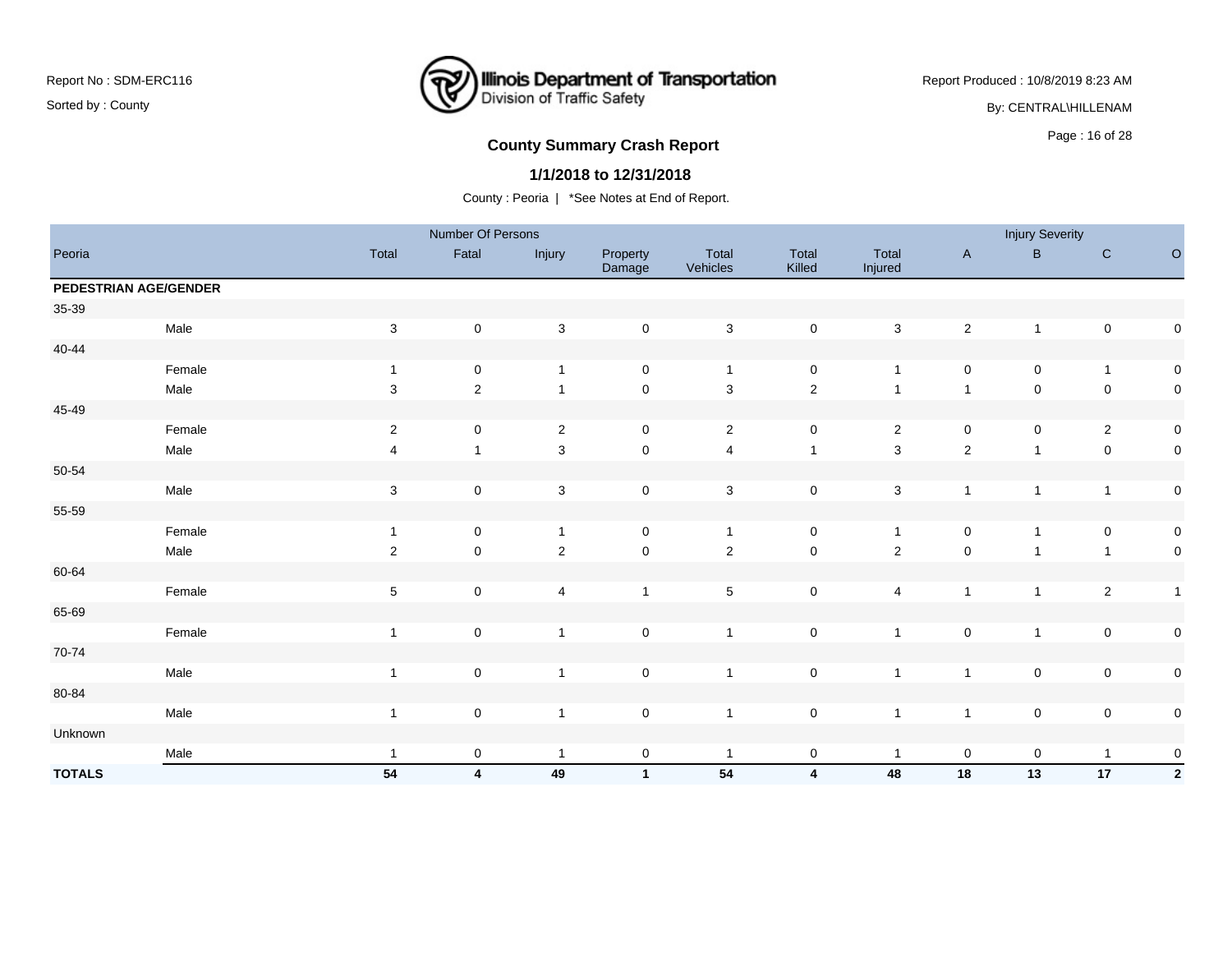### **Illinois Department of Transportation**<br>Division of Traffic Safety ₹

Report Produced : 10/8/2019 8:23 AM

By: CENTRAL\HILLENAM

# Page : 17 of 28 **County Summary Crash Report**

#### **1/1/2018 to 12/31/2018**

|           |                         |                         | Number Of Persons |              |                     |                   |                     |                           |                     | <b>Injury Severity</b> |                     |              |
|-----------|-------------------------|-------------------------|-------------------|--------------|---------------------|-------------------|---------------------|---------------------------|---------------------|------------------------|---------------------|--------------|
| Peoria    |                         | Total                   | Fatal             | Injury       | Property<br>Damage  | Total<br>Vehicles | Total<br>Killed     | Total<br>Injured          | $\mathsf{A}$        | $\sf{B}$               | ${\bf C}$           | $\circ$      |
|           | PEDALCYCLIST AGE/GENDER |                         |                   |              |                     |                   |                     |                           |                     |                        |                     |              |
| $07\,$    |                         |                         |                   |              |                     |                   |                     |                           |                     |                        |                     |              |
|           | Male                    | $\sqrt{2}$              | $\pmb{0}$         | $\sqrt{2}$   | $\mathbf 0$         | $\overline{2}$    | $\pmb{0}$           | $\sqrt{2}$                | $\mathsf{O}\xspace$ | $\sqrt{2}$             | $\mathsf{O}\xspace$ | $\pmb{0}$    |
| $15\,$    |                         |                         |                   |              |                     |                   |                     |                           |                     |                        |                     |              |
|           | Female                  | $\overline{1}$          | $\mathbf 0$       | $\mathbf{1}$ | $\mathbf 0$         | $\overline{1}$    | $\pmb{0}$           | $\mathbf{1}$              | $\mathbf{1}$        | $\pmb{0}$              | $\mathbf 0$         | $\pmb{0}$    |
| $18\,$    |                         |                         |                   |              |                     |                   |                     |                           |                     |                        |                     |              |
|           | Male                    | $\overline{1}$          | $\pmb{0}$         | $\mathbf{1}$ | $\mathsf{O}\xspace$ | $\overline{1}$    | $\pmb{0}$           | $\mathbf{1}$              | $\mathsf{O}\xspace$ | $\mathbf{1}$           | $\pmb{0}$           | $\pmb{0}$    |
| $19$      |                         |                         |                   |              |                     |                   |                     |                           |                     |                        |                     |              |
|           | Male                    | $\mathbf{1}$            | $\pmb{0}$         | $\mathbf{1}$ | $\mathbf 0$         | $\mathbf{1}$      | $\pmb{0}$           | $\mathbf{1}$              | $\pmb{0}$           | $\pmb{0}$              | $\mathbf{1}$        | $\pmb{0}$    |
| $20\,$    |                         |                         |                   |              |                     |                   |                     |                           |                     |                        |                     |              |
|           | Female                  | $\overline{1}$          | $\pmb{0}$         | $\mathbf{1}$ | $\mathbf 0$         | $\mathbf{1}$      | $\pmb{0}$           | $\mathbf{1}$              | $\mathsf{O}\xspace$ | $\pmb{0}$              | $\mathbf{1}$        | $\pmb{0}$    |
| 21        |                         |                         |                   |              |                     |                   |                     |                           |                     |                        |                     |              |
|           | Male                    | $\overline{1}$          | $\pmb{0}$         | $\mathbf{1}$ | $\mathbf 0$         | $\overline{1}$    | $\pmb{0}$           | $\mathbf{1}$              | $\pmb{0}$           | $\mathbf{1}$           | $\mathsf{O}\xspace$ | $\pmb{0}$    |
| $22 - 24$ |                         |                         |                   |              |                     |                   |                     |                           |                     |                        |                     |              |
|           | Male                    | $\sqrt{2}$              | $\pmb{0}$         | $\mathbf{1}$ | $\mathbf{1}$        | $\overline{2}$    | $\pmb{0}$           | $\mathbf{1}$              | $\mathsf{O}\xspace$ | $\mathbf{1}$           | $\mathsf{O}\xspace$ | $\mathbf{1}$ |
| 25-29     |                         |                         |                   |              |                     |                   |                     |                           |                     |                        |                     |              |
|           | Female                  | $\sqrt{3}$              | $\mathbf 0$       | $\sqrt{3}$   | $\mathbf 0$         | $\mathbf{3}$      | $\mathsf{O}\xspace$ | $\ensuremath{\mathsf{3}}$ | $\mathsf{O}\xspace$ | $\mathbf{3}$           | $\mathsf{O}\xspace$ | $\pmb{0}$    |
|           | Male                    | $\sqrt{2}$              | $\mathsf 0$       | $\sqrt{2}$   | $\mathsf 0$         | $\overline{2}$    | $\mathsf{O}\xspace$ | $\overline{2}$            | $\pmb{0}$           | $\overline{c}$         | $\pmb{0}$           | $\pmb{0}$    |
| $30 - 34$ |                         |                         |                   |              |                     |                   |                     |                           |                     |                        |                     |              |
|           | Male                    | $\mathbf{1}$            | $\pmb{0}$         | $\mathbf{1}$ | $\mathbf 0$         | $\overline{1}$    | $\pmb{0}$           | $\mathbf{1}$              | $\mathbf{1}$        | $\pmb{0}$              | $\mathsf{O}\xspace$ | $\pmb{0}$    |
| 35-39     |                         |                         |                   |              |                     |                   |                     |                           |                     |                        |                     |              |
|           | Male                    | $\sqrt{2}$              | $\mathbf 0$       | $\mathbf{2}$ | $\mathbf 0$         | $\overline{2}$    | $\pmb{0}$           | $\overline{2}$            | $\mathsf{O}\xspace$ | $\mathbf{1}$           | $\mathbf{1}$        | $\pmb{0}$    |
| $40 - 44$ |                         |                         |                   |              |                     |                   |                     |                           |                     |                        |                     |              |
|           | Male                    | $\overline{1}$          | $\pmb{0}$         | $\mathbf{1}$ | $\mathsf 0$         | $\overline{1}$    | $\pmb{0}$           | $\mathbf{1}$              | $\pmb{0}$           | $\mathbf{1}$           | $\mathsf{O}\xspace$ | $\pmb{0}$    |
| $45 - 49$ |                         |                         |                   |              |                     |                   |                     |                           |                     |                        |                     |              |
|           | Male                    | $\mathbf{1}$            | $\mathbf 0$       | $\mathbf{1}$ | $\mathbf 0$         | $\overline{1}$    | $\mathsf{O}\xspace$ | $\mathbf{1}$              | $\pmb{0}$           | $\mathbf{1}$           | $\pmb{0}$           | $\pmb{0}$    |
| 55-59     |                         |                         |                   |              |                     |                   |                     |                           |                     |                        |                     |              |
|           | Male                    | $\overline{\mathbf{4}}$ | $\mathbf 0$       | 4            | $\mathbf 0$         | 4                 | $\pmb{0}$           | $\overline{4}$            | $\mathbf 3$         | $\mathbf{1}$           | $\mathsf{O}\xspace$ | $\pmb{0}$    |
| 60-64     |                         |                         |                   |              |                     |                   |                     |                           |                     |                        |                     |              |
|           | Male                    | $\mathbf{1}$            | $\pmb{0}$         | $\mathbf{1}$ | $\pmb{0}$           | $\mathbf{1}$      | $\pmb{0}$           | $\mathbf{1}$              | $\mathbf 0$         | $\mathbf{1}$           | $\pmb{0}$           | $\pmb{0}$    |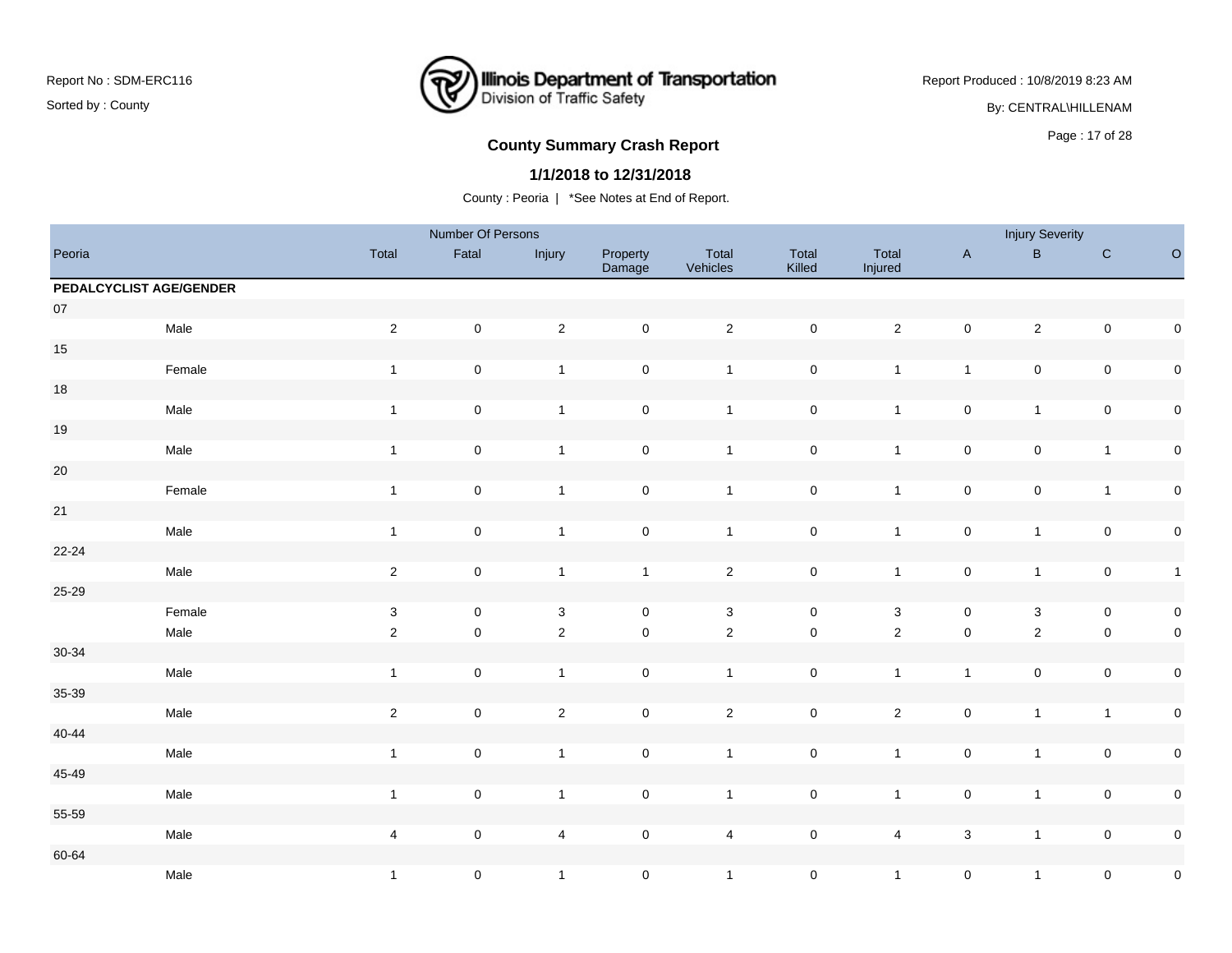### **Illinois Department of Transportation**<br>Division of Traffic Safety ₹

Report Produced : 10/8/2019 8:23 AM

By: CENTRAL\HILLENAM

# Page : 18 of 28 **County Summary Crash Report**

#### **1/1/2018 to 12/31/2018**

|                                |      |       | <b>Number Of Persons</b> |        |                    |                   |                 |                  |              | <b>Injury Severity</b> |          |          |
|--------------------------------|------|-------|--------------------------|--------|--------------------|-------------------|-----------------|------------------|--------------|------------------------|----------|----------|
| Peoria                         |      | Total | Fatal                    | Injury | Property<br>Damage | Total<br>Vehicles | Total<br>Killed | Total<br>Injured | $\mathsf{A}$ | B                      | C        |          |
| <b>PEDALCYCLIST AGE/GENDER</b> |      |       |                          |        |                    |                   |                 |                  |              |                        |          |          |
| 70-74                          |      |       |                          |        |                    |                   |                 |                  |              |                        |          |          |
|                                | Male |       |                          |        | $\Omega$           |                   |                 |                  |              |                        | $\Omega$ | $\Omega$ |
| <b>TOTALS</b>                  |      | 25    | 0                        | 24     |                    | 25                | U.              | 24               | 5            | 16                     |          |          |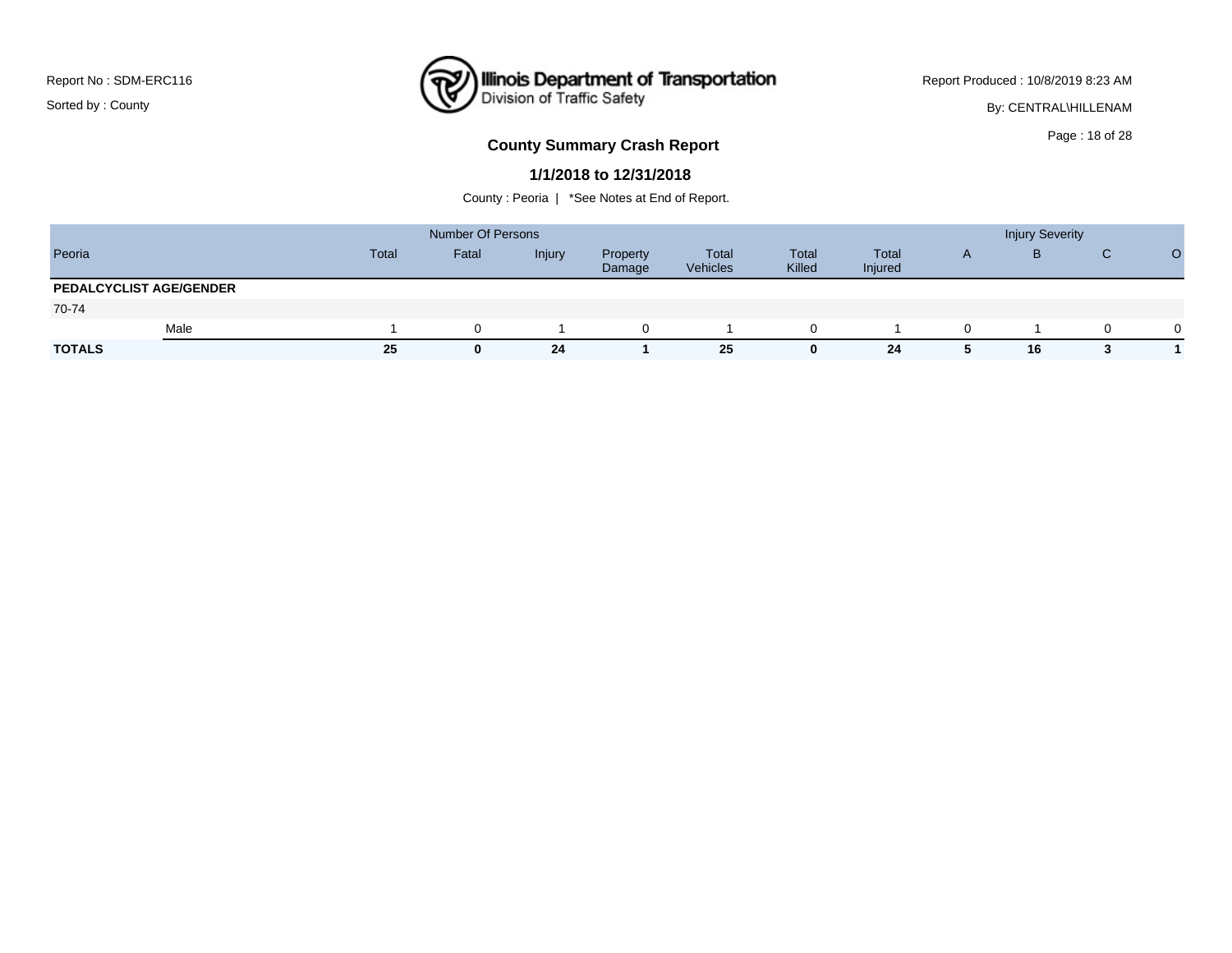### **Illinois Department of Transportation**<br>Division of Traffic Safety ₹

Report Produced : 10/8/2019 8:23 AM

By: CENTRAL\HILLENAM

# Page : 19 of 28 **County Summary Crash Report**

#### **1/1/2018 to 12/31/2018**

|                           |                                       |              | Number Of Persons   |                |                     |                   |                     |                     |                     | <b>Injury Severity</b> |                     |              |
|---------------------------|---------------------------------------|--------------|---------------------|----------------|---------------------|-------------------|---------------------|---------------------|---------------------|------------------------|---------------------|--------------|
| Peoria                    |                                       | Total        | Fatal               | Injury         | Property<br>Damage  | Total<br>Vehicles | Total<br>Killed     | Total<br>Injured    | $\mathsf{A}$        | B                      | $\mathsf{C}$        | $\circ$      |
|                           | PEDESTRIAN PRIOR ACTION AGE/GENDER    |              |                     |                |                     |                   |                     |                     |                     |                        |                     |              |
| Crossing - Against Signal |                                       |              |                     |                |                     |                   |                     |                     |                     |                        |                     |              |
| 45-49                     |                                       |              |                     |                |                     |                   |                     |                     |                     |                        |                     |              |
|                           | Male                                  | $\mathbf{1}$ | $\mathbf{1}$        | $\pmb{0}$      | $\mathsf{O}\xspace$ | $\overline{1}$    | $\mathbf{1}$        | $\mathsf{O}\xspace$ | $\mathsf{O}\xspace$ | $\pmb{0}$              | $\mathsf{O}\xspace$ | $\pmb{0}$    |
| 60-64                     |                                       |              |                     |                |                     |                   |                     |                     |                     |                        |                     |              |
|                           | Female                                | $\mathbf{1}$ | $\mathbf 0$         | $\overline{1}$ | $\mathbf 0$         | $\overline{1}$    | $\mathbf 0$         | $\mathbf{1}$        | $\mathbf 0$         | $\mathbf{1}$           | $\mathbf 0$         | $\pmb{0}$    |
| Crossing - With Signal    |                                       |              |                     |                |                     |                   |                     |                     |                     |                        |                     |              |
| $18\,$                    |                                       |              |                     |                |                     |                   |                     |                     |                     |                        |                     |              |
|                           | Female                                | $\mathbf{1}$ | $\mathbf 0$         | $\mathbf{1}$   | $\mathsf{O}\xspace$ | $\overline{1}$    | $\mathsf 0$         | $\mathbf{1}$        | $\mathsf{O}\xspace$ | $\pmb{0}$              | $\overline{1}$      | $\pmb{0}$    |
| $20\,$                    |                                       |              |                     |                |                     |                   |                     |                     |                     |                        |                     |              |
|                           | Male                                  | $\mathbf{1}$ | $\mathbf 0$         | $\overline{1}$ | $\mathsf{O}\xspace$ | $\overline{1}$    | $\mathsf 0$         | $\mathbf{1}$        | $\mathsf{O}\xspace$ | $\pmb{0}$              | $\mathbf{1}$        | $\pmb{0}$    |
| $22 - 24$                 |                                       |              |                     |                |                     |                   |                     |                     |                     |                        |                     |              |
|                           | Male                                  | $\mathbf{1}$ | $\mathbf 0$         | $\overline{1}$ | $\mathsf{O}\xspace$ | $\overline{1}$    | $\pmb{0}$           | $\mathbf{1}$        | $\mathbf{1}$        | $\pmb{0}$              | $\mathsf{O}\xspace$ | $\mathbf 0$  |
| 45-49                     |                                       |              |                     |                |                     |                   |                     |                     |                     |                        |                     |              |
|                           | Female                                | $\mathbf{1}$ | $\pmb{0}$           | $\overline{1}$ | $\mathsf{O}\xspace$ | $\overline{1}$    | $\mathsf 0$         | $\mathbf{1}$        | $\mathsf{O}\xspace$ | $\pmb{0}$              | $\overline{1}$      | $\pmb{0}$    |
| 55-59                     |                                       |              |                     |                |                     |                   |                     |                     |                     |                        |                     |              |
|                           | Male                                  | $\mathbf{1}$ | $\mathbf 0$         | $\mathbf{1}$   | $\mathsf{O}\xspace$ | $\overline{1}$    | $\mathsf{O}\xspace$ | $\mathbf{1}$        | $\mathsf{O}\xspace$ | $\pmb{0}$              | $\mathbf{1}$        | $\mathbf 0$  |
| 60-64                     |                                       |              |                     |                |                     |                   |                     |                     |                     |                        |                     |              |
|                           | Female                                | $\sqrt{2}$   | $\mathsf{O}\xspace$ | $\overline{1}$ | $\mathbf{1}$        | $\overline{2}$    | $\mathsf{O}\xspace$ | $\mathbf{1}$        | $\mathbf 0$         | $\pmb{0}$              | $\mathbf{1}$        | $\mathbf{1}$ |
| 65-69                     |                                       |              |                     |                |                     |                   |                     |                     |                     |                        |                     |              |
|                           | Female                                | $\mathbf{1}$ | $\pmb{0}$           | $\mathbf{1}$   | $\mathsf{O}\xspace$ | $\mathbf{1}$      | $\mathsf{O}\xspace$ | $\mathbf{1}$        | $\mathbf 0$         | $\mathbf{1}$           | $\mathbf 0$         | $\pmb{0}$    |
| Enter From Drive/Alley    |                                       |              |                     |                |                     |                   |                     |                     |                     |                        |                     |              |
| 45-49                     |                                       |              |                     |                |                     |                   |                     |                     |                     |                        |                     |              |
|                           | Male                                  | $\mathbf{1}$ | $\mathbf 0$         | $\overline{1}$ | $\mathbf 0$         | $\overline{1}$    | $\pmb{0}$           | $\mathbf{1}$        | $\mathbf{1}$        | $\pmb{0}$              | $\mathbf 0$         | $\pmb{0}$    |
| Location                  | Entering/Leaving/Crossing Unspecified |              |                     |                |                     |                   |                     |                     |                     |                        |                     |              |
| 04                        |                                       |              |                     |                |                     |                   |                     |                     |                     |                        |                     |              |
|                           | Male                                  | $\mathbf{1}$ | $\mathsf{O}\xspace$ | $\overline{1}$ | $\mathsf{O}\xspace$ | $\overline{1}$    | $\pmb{0}$           | $\mathbf{1}$        | $\overline{1}$      | $\pmb{0}$              | $\mathbf 0$         | 0            |
| ${\bf 06}$                |                                       |              |                     |                |                     |                   |                     |                     |                     |                        |                     |              |
|                           | Male                                  | $\mathbf{1}$ | $\mathbf 0$         | $\overline{1}$ | $\mathsf{O}\xspace$ | $\overline{1}$    | $\mathsf 0$         | $\mathbf{1}$        | $\mathsf{O}\xspace$ | $\pmb{0}$              | $\mathbf{1}$        | $\pmb{0}$    |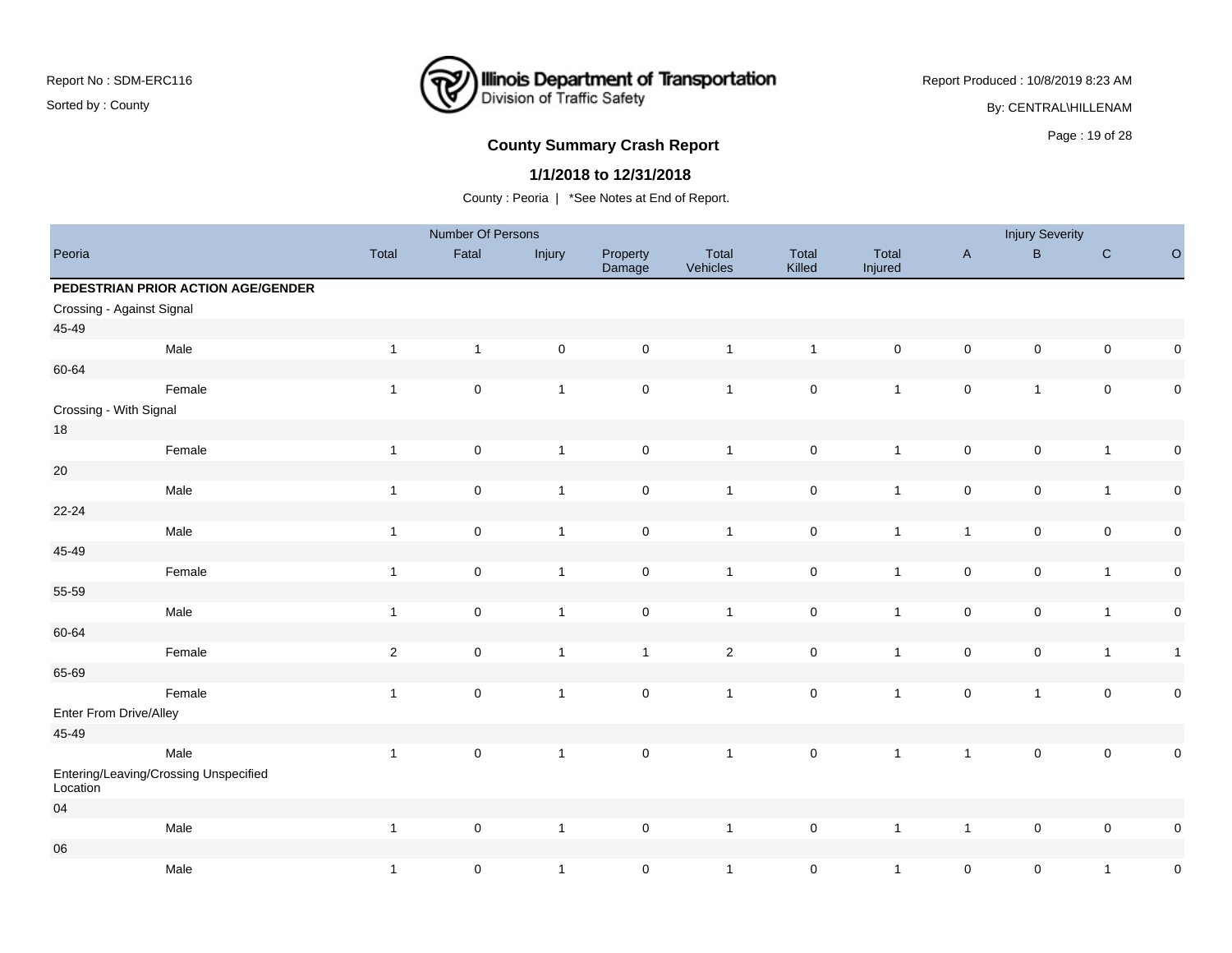### **Illinois Department of Transportation**<br>Division of Traffic Safety ₹

Report Produced : 10/8/2019 8:23 AM

By: CENTRAL\HILLENAM

# Page : 20 of 28 **County Summary Crash Report**

#### **1/1/2018 to 12/31/2018**

|                       |                                    |                | Number Of Persons |                     |                     |                   |                     |                  |                     | <b>Injury Severity</b> |                     |             |
|-----------------------|------------------------------------|----------------|-------------------|---------------------|---------------------|-------------------|---------------------|------------------|---------------------|------------------------|---------------------|-------------|
| Peoria                |                                    | Total          | Fatal             | Injury              | Property<br>Damage  | Total<br>Vehicles | Total<br>Killed     | Total<br>Injured | $\mathsf{A}$        | $\sf B$                | ${\bf C}$           | $\circ$     |
|                       | PEDESTRIAN PRIOR ACTION AGE/GENDER |                |                   |                     |                     |                   |                     |                  |                     |                        |                     |             |
| ${\bf 09}$            |                                    |                |                   |                     |                     |                   |                     |                  |                     |                        |                     |             |
|                       | Male                               | $\overline{2}$ | $\mathbf 0$       | $\mathbf 2$         | $\mathsf 0$         | $\overline{2}$    | $\mathsf 0$         | $\overline{2}$   | $\mathbf{1}$        | $\mathbf 0$            | $\overline{1}$      | $\mathbf 0$ |
| $10 - 14$             |                                    |                |                   |                     |                     |                   |                     |                  |                     |                        |                     |             |
|                       | Female                             | $\mathbf{1}$   | $\mathbf 0$       | $\overline{1}$      | $\mathsf{O}\xspace$ | $\overline{1}$    | $\mathsf 0$         | $\mathbf{1}$     | $\mathsf{O}\xspace$ | $\mathsf 0$            | $\overline{1}$      | $\mathbf 0$ |
| $16\,$                |                                    |                |                   |                     |                     |                   |                     |                  |                     |                        |                     |             |
|                       | Male                               | $\mathbf{1}$   | $\pmb{0}$         | $\overline{1}$      | $\mathsf{O}\xspace$ | $\overline{1}$    | $\mathsf 0$         | $\mathbf{1}$     | $\mathsf{O}\xspace$ | $\mathbf{1}$           | $\mathbf 0$         | $\pmb{0}$   |
| 22-24                 |                                    |                |                   |                     |                     |                   |                     |                  |                     |                        |                     |             |
|                       | Female                             | $\mathbf{1}$   | $\mathbf{1}$      | $\pmb{0}$           | $\mathsf{O}\xspace$ | $\overline{1}$    | $\mathbf{1}$        | $\pmb{0}$        | $\mathsf{O}\xspace$ | $\mathsf 0$            | $\mathsf{O}\xspace$ | $\pmb{0}$   |
| $30 - 34$             |                                    |                |                   |                     |                     |                   |                     |                  |                     |                        |                     |             |
|                       | Female                             | $\mathbf{1}$   | $\mathsf 0$       | $\mathbf{1}$        | $\mathsf{O}\xspace$ | $\overline{1}$    | $\mathsf 0$         | $\mathbf{1}$     | $\mathbf{1}$        | $\pmb{0}$              | $\pmb{0}$           | $\pmb{0}$   |
| 40-44                 |                                    |                |                   |                     |                     |                   |                     |                  |                     |                        |                     |             |
|                       | Male                               | $\mathbf{1}$   | $\mathbf{1}$      | $\mathsf{O}\xspace$ | $\mathsf{O}\xspace$ | $\overline{1}$    | $\mathbf{1}$        | $\mathbf 0$      | $\mathsf{O}\xspace$ | $\pmb{0}$              | $\mathsf{O}\xspace$ | $\pmb{0}$   |
| 45-49                 |                                    |                |                   |                     |                     |                   |                     |                  |                     |                        |                     |             |
|                       | Male                               | $\mathbf{1}$   | $\mathsf 0$       | $\mathbf{1}$        | $\mathsf{O}\xspace$ | $\overline{1}$    | $\mathbf 0$         | $\mathbf{1}$     | $\mathbf{1}$        | $\mathbf 0$            | $\mathsf{O}\xspace$ | $\mathbf 0$ |
|                       | Entering/Leaving/Crossing Vehicle  |                |                   |                     |                     |                   |                     |                  |                     |                        |                     |             |
| 50-54                 |                                    |                |                   |                     |                     |                   |                     |                  |                     |                        |                     |             |
|                       | Male                               | $\mathbf{1}$   | $\mathbf 0$       | $\mathbf{1}$        | $\mathbf 0$         | $\mathbf{1}$      | $\mathbf 0$         | $\mathbf{1}$     | $\mathbf{1}$        | $\pmb{0}$              | $\mathsf{O}\xspace$ | $\pmb{0}$   |
| Intoxicated Ped/Pedal |                                    |                |                   |                     |                     |                   |                     |                  |                     |                        |                     |             |
| 25-29                 |                                    |                |                   |                     |                     |                   |                     |                  |                     |                        |                     |             |
|                       | Female                             | $\mathbf{1}$   | $\mathsf 0$       | $\overline{1}$      | $\mathsf{O}\xspace$ | $\overline{1}$    | $\pmb{0}$           | $\mathbf{1}$     | $\mathbf{1}$        | $\mathbf 0$            | $\pmb{0}$           | $\pmb{0}$   |
| 55-59                 |                                    |                |                   |                     |                     |                   |                     |                  |                     |                        |                     |             |
|                       | Male                               | $\mathbf{1}$   | $\mathsf 0$       | $\mathbf{1}$        | $\mathsf{O}\xspace$ | $\overline{1}$    | $\pmb{0}$           | $\mathbf{1}$     | $\mathbf 0$         | $\mathbf{1}$           | $\pmb{0}$           | $\mathbf 0$ |
| None                  |                                    |                |                   |                     |                     |                   |                     |                  |                     |                        |                     |             |
| 22-24                 |                                    |                |                   |                     |                     |                   |                     |                  |                     |                        |                     |             |
|                       | Female                             | $\mathbf{1}$   | $\pmb{0}$         | $\overline{1}$      | $\mathsf{O}\xspace$ | $\overline{1}$    | $\mathsf 0$         | $\mathbf{1}$     | $\mathbf 0$         | $\pmb{0}$              | $\overline{1}$      | $\mathbf 0$ |
|                       | Male                               | $\mathbf{1}$   | $\mathbf 0$       | $\overline{1}$      | $\mathsf{O}\xspace$ | $\overline{1}$    | $\mathsf{O}\xspace$ | $\mathbf{1}$     | $\overline{1}$      | $\mathbf 0$            | $\mathbf 0$         | $\mathbf 0$ |
| 35-39                 |                                    |                |                   |                     |                     |                   |                     |                  |                     |                        |                     |             |
|                       | Male                               | $\mathbf{1}$   | $\pmb{0}$         | $\overline{1}$      | $\mathsf{O}\xspace$ | $\overline{1}$    | $\mathsf{O}\xspace$ | $\mathbf{1}$     | $\mathbf{1}$        | $\mathbf 0$            | $\mathbf 0$         | $\mathsf 0$ |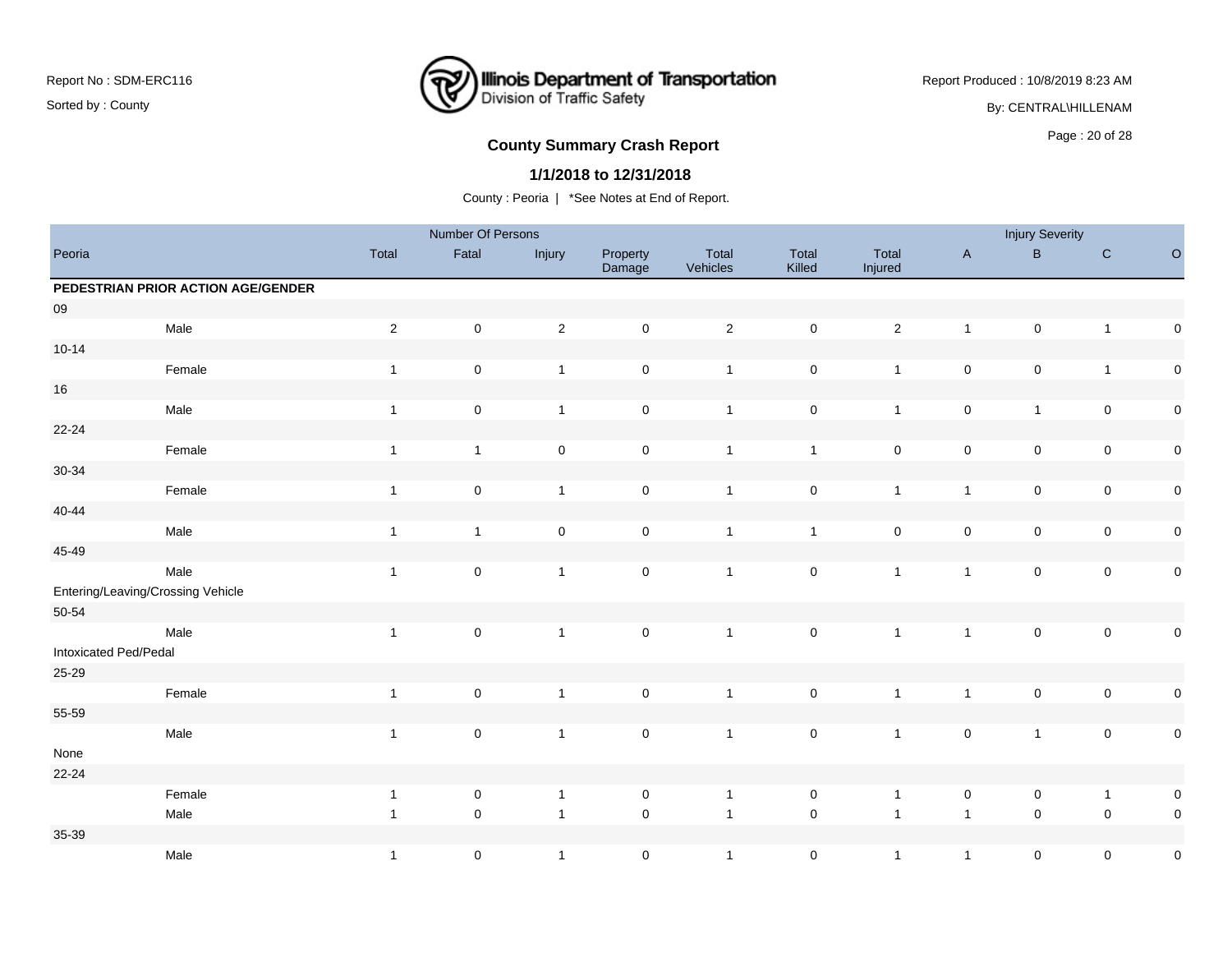### **Illinois Department of Transportation**<br>Division of Traffic Safety ₹

Report Produced : 10/8/2019 8:23 AM

By: CENTRAL\HILLENAM

# Page : 21 of 28 **County Summary Crash Report**

#### **1/1/2018 to 12/31/2018**

|                    |                                    |                | Number Of Persons   |              |                     |                   |                 |                  |                     | <b>Injury Severity</b> |                         |              |
|--------------------|------------------------------------|----------------|---------------------|--------------|---------------------|-------------------|-----------------|------------------|---------------------|------------------------|-------------------------|--------------|
| Peoria             |                                    | Total          | Fatal               | Injury       | Property<br>Damage  | Total<br>Vehicles | Total<br>Killed | Total<br>Injured | $\mathsf A$         | $\sf{B}$               | ${\bf C}$               | $\circ$      |
|                    | PEDESTRIAN PRIOR ACTION AGE/GENDER |                |                     |              |                     |                   |                 |                  |                     |                        |                         |              |
| $40 - 44$          |                                    |                |                     |              |                     |                   |                 |                  |                     |                        |                         |              |
|                    | Female                             | $\mathbf{1}$   | $\mathsf{O}\xspace$ | $\mathbf{1}$ | $\mathbf 0$         | $\overline{1}$    | $\mathbf 0$     | $\mathbf{1}$     | $\pmb{0}$           | $\mathsf 0$            | $\mathbf{1}$            | $\pmb{0}$    |
| 60-64              |                                    |                |                     |              |                     |                   |                 |                  |                     |                        |                         |              |
|                    | Female                             | $\mathbf{1}$   | $\mathbf 0$         | $\mathbf{1}$ | $\mathsf{O}\xspace$ | $\overline{1}$    | $\mathsf 0$     | $\mathbf{1}$     | $\mathbf{1}$        | $\pmb{0}$              | $\pmb{0}$               | $\pmb{0}$    |
| Other              |                                    |                |                     |              |                     |                   |                 |                  |                     |                        |                         |              |
| $10 - 14$          |                                    |                |                     |              |                     |                   |                 |                  |                     |                        |                         |              |
|                    | Male                               | $\overline{1}$ | $\mathbf 0$         | $\mathbf{1}$ | $\mathsf 0$         | $\mathbf{1}$      | $\mathbf 0$     | $\mathbf{1}$     | $\pmb{0}$           | $\mathbf{1}$           | $\mathsf{O}\xspace$     | $\pmb{0}$    |
| $15\,$             |                                    |                |                     |              |                     |                   |                 |                  |                     |                        |                         |              |
|                    | Female                             | $\overline{1}$ | $\mathsf{O}\xspace$ | $\mathbf{1}$ | $\mathbf 0$         | $\mathbf{1}$      | $\mathsf 0$     | $\mathbf{1}$     | $\pmb{0}$           | $\mathsf 0$            | $\mathbf{1}$            | $\pmb{0}$    |
| $20\,$             |                                    |                |                     |              |                     |                   |                 |                  |                     |                        |                         |              |
|                    | Female                             | $\mathbf{1}$   | $\pmb{0}$           | $\mathbf{1}$ | $\pmb{0}$           | $\mathbf{1}$      | $\mathsf 0$     | $\mathbf{1}$     | $\mathbf{1}$        | $\mathsf 0$            | $\pmb{0}$               | $\pmb{0}$    |
| $22 - 24$          |                                    |                |                     |              |                     |                   |                 |                  |                     |                        |                         |              |
|                    | Male                               | $\overline{1}$ | $\pmb{0}$           | $\mathbf{1}$ | $\mathbf 0$         | $\overline{1}$    | $\mathsf 0$     | $\mathbf 0$      | $\pmb{0}$           | $\mathbf 0$            | $\pmb{0}$               | $\mathbf{1}$ |
| $40 - 44$          |                                    |                |                     |              |                     |                   |                 |                  |                     |                        |                         |              |
|                    | Male                               | $\overline{1}$ | $\pmb{0}$           | $\mathbf{1}$ | $\mathsf{O}\xspace$ | $\overline{1}$    | $\pmb{0}$       | $\mathbf{1}$     | $\mathbf{1}$        | $\mathsf 0$            | $\pmb{0}$               | $\pmb{0}$    |
| 45-49              |                                    |                |                     |              |                     |                   |                 |                  |                     |                        |                         |              |
|                    | Female                             | $\mathbf{1}$   | $\pmb{0}$           | $\mathbf{1}$ | $\mathbf 0$         | $\mathbf{1}$      | $\pmb{0}$       | $\mathbf{1}$     | $\pmb{0}$           | $\pmb{0}$              | $\overline{\mathbf{1}}$ | $\pmb{0}$    |
| 60-64              |                                    |                |                     |              |                     |                   |                 |                  |                     |                        |                         |              |
|                    | Female                             | $\overline{1}$ | $\mathsf 0$         | $\mathbf{1}$ | $\mathsf{O}\xspace$ | $\overline{1}$    | $\mathsf 0$     | $\mathbf{1}$     | $\mathsf{O}\xspace$ | $\pmb{0}$              | $\mathbf{1}$            | $\pmb{0}$    |
| 80-84              |                                    |                |                     |              |                     |                   |                 |                  |                     |                        |                         |              |
|                    | Male                               | $\overline{1}$ | $\pmb{0}$           | $\mathbf{1}$ | $\mathbf 0$         | $\overline{1}$    | $\mathbf 0$     | $\mathbf{1}$     | $\mathbf{1}$        | $\pmb{0}$              | $\pmb{0}$               | $\pmb{0}$    |
| Unknown            |                                    |                |                     |              |                     |                   |                 |                  |                     |                        |                         |              |
|                    | Male                               | $\mathbf{1}$   | $\pmb{0}$           | $\mathbf{1}$ | $\mathsf{O}\xspace$ | $\overline{1}$    | $\mathsf 0$     | $\mathbf{1}$     | $\mathsf{O}\xspace$ | $\mathsf{O}\xspace$    | $\mathbf{1}$            | $\pmb{0}$    |
| Playing In Roadway |                                    |                |                     |              |                     |                   |                 |                  |                     |                        |                         |              |
| $06\,$             |                                    |                |                     |              |                     |                   |                 |                  |                     |                        |                         |              |
|                    | Male                               | $\overline{1}$ | $\pmb{0}$           | $\mathbf{1}$ | $\mathsf{O}\xspace$ | $\overline{1}$    | $\pmb{0}$       | $\mathbf{1}$     | $\mathbf{1}$        | $\pmb{0}$              | $\pmb{0}$               | $\pmb{0}$    |
| 35-39              |                                    |                |                     |              |                     |                   |                 |                  |                     |                        |                         |              |
|                    | Male                               | $\mathbf{1}$   | $\pmb{0}$           | $\mathbf{1}$ | $\pmb{0}$           | $\overline{1}$    | $\mathbf 0$     | $\mathbf{1}$     | $\mathbf 0$         | $\mathbf{1}$           | $\pmb{0}$               | $\pmb{0}$    |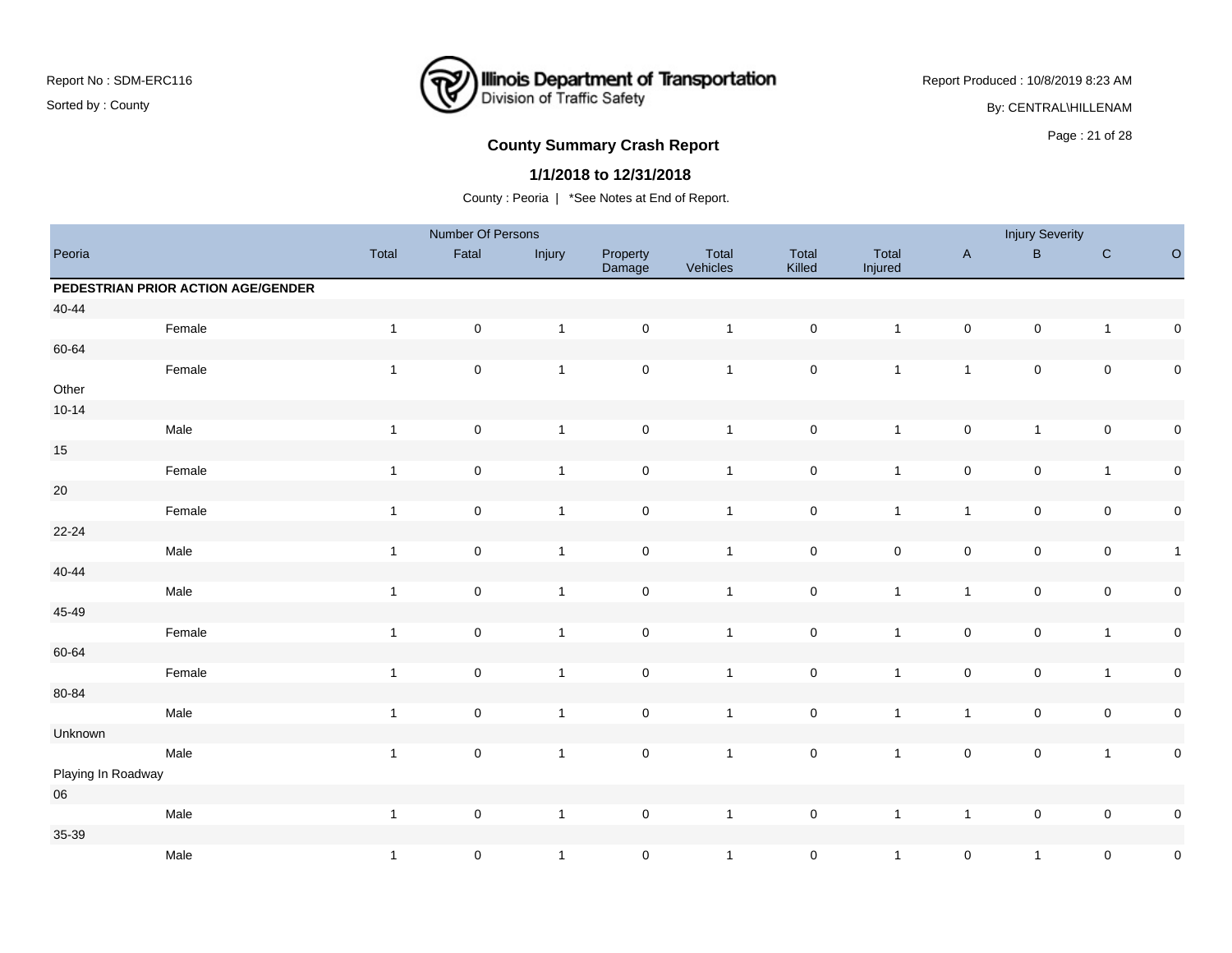# **Illinois Department of Transportation**<br>Division of Traffic Safety ₹

Report Produced : 10/8/2019 8:23 AM

By: CENTRAL\HILLENAM

# **County Summary Crash Report COUNTY SUMMARY CRASH REPORT COUNTY SUMMARY CRASH REPORT**

#### **1/1/2018 to 12/31/2018**

|                             |                                    |              | Number Of Persons |                     |                     |                   |                 |                  |                | <b>Injury Severity</b> |                     |             |
|-----------------------------|------------------------------------|--------------|-------------------|---------------------|---------------------|-------------------|-----------------|------------------|----------------|------------------------|---------------------|-------------|
| Peoria                      |                                    | Total        | Fatal             | Injury              | Property<br>Damage  | Total<br>Vehicles | Total<br>Killed | Total<br>Injured | $\mathsf{A}$   | $\, {\bf B} \,$        | $\mathbf C$         | $\circ$     |
|                             | PEDESTRIAN PRIOR ACTION AGE/GENDER |              |                   |                     |                     |                   |                 |                  |                |                        |                     |             |
| $50 - 54$                   |                                    |              |                   |                     |                     |                   |                 |                  |                |                        |                     |             |
| Standing In Roadway         | Male                               | $\mathbf{1}$ | $\pmb{0}$         | $\mathbf{1}$        | $\mathsf 0$         | $\overline{1}$    | $\pmb{0}$       | $\mathbf{1}$     | $\mathbf 0$    | $\mathbf{1}$           | $\overline{0}$      | $\mathbf 0$ |
| $22 - 24$                   |                                    |              |                   |                     |                     |                   |                 |                  |                |                        |                     |             |
|                             | Female                             | $\mathbf{1}$ | $\mathbf 0$       | $\overline{1}$      | $\mathsf{O}\xspace$ | $\mathbf{1}$      | $\mathbf 0$     | $\overline{1}$   | $\pmb{0}$      | $\mathbf{1}$           | $\mathbf{0}$        | $\pmb{0}$   |
| <b>Turning Right</b>        |                                    |              |                   |                     |                     |                   |                 |                  |                |                        |                     |             |
| 70-74                       |                                    |              |                   |                     |                     |                   |                 |                  |                |                        |                     |             |
| Unknown                     | Male                               | $\mathbf{1}$ | $\pmb{0}$         | $\mathbf{1}$        | $\mathsf{O}\xspace$ | $\mathbf{1}$      | $\pmb{0}$       | $\mathbf{1}$     | $\mathbf{1}$   | $\mathsf{O}\xspace$    | $\mathsf{O}$        | $\pmb{0}$   |
| 25-29                       |                                    |              |                   |                     |                     |                   |                 |                  |                |                        |                     |             |
|                             | Female                             | $\mathbf{1}$ | $\mathbf 0$       | $\overline{1}$      | $\pmb{0}$           | $\mathbf{1}$      | $\mathbf 0$     | $\mathbf{1}$     | $\pmb{0}$      | $\mathbf 0$            | $\overline{1}$      | $\mathbf 0$ |
| $30 - 34$                   |                                    |              |                   |                     |                     |                   |                 |                  |                |                        |                     |             |
|                             | Female                             | $\mathbf{1}$ | $\mathbf 0$       | $\mathbf{1}$        | $\mathbf 0$         | $\mathbf{1}$      | $\pmb{0}$       | $\mathbf{1}$     | $\mathbf 0$    | $\mathbf{1}$           | $\mathsf{O}\xspace$ | $\mathbf 0$ |
| $40 - 44$                   |                                    |              |                   |                     |                     |                   |                 |                  |                |                        |                     |             |
|                             | Male                               | $\mathbf{1}$ | $\mathbf{1}$      | $\mathsf{O}\xspace$ | $\mathsf{O}\xspace$ | $\mathbf{1}$      | $\mathbf{1}$    | $\mathbf 0$      | $\pmb{0}$      | $\mathsf 0$            | $\mathsf{O}\xspace$ | $\mathbf 0$ |
| Waiting For School Bus      |                                    |              |                   |                     |                     |                   |                 |                  |                |                        |                     |             |
| $18\,$                      |                                    |              |                   |                     |                     |                   |                 |                  |                |                        |                     |             |
|                             | Male                               | $\mathbf{1}$ | $\mathbf 0$       | $\overline{1}$      | $\mathsf{O}\xspace$ | $\mathbf{1}$      | $\mathbf 0$     | $\mathbf{1}$     | $\pmb{0}$      | $\mathbf 0$            | $\mathbf{1}$        | $\mathbf 0$ |
| Walking/Riding With Traffic |                                    |              |                   |                     |                     |                   |                 |                  |                |                        |                     |             |
| $22 - 24$                   |                                    |              |                   |                     |                     |                   |                 |                  |                |                        |                     |             |
|                             | Female                             | $\mathbf{1}$ | $\pmb{0}$         | $\overline{1}$      | $\mathsf{O}\xspace$ | $\mathbf{1}$      | $\mathbf 0$     | $\overline{1}$   | $\pmb{0}$      | $\mathbf{1}$           | $\mathsf{O}\xspace$ | $\mathbf 0$ |
| 25-29                       |                                    |              |                   |                     |                     |                   |                 |                  |                |                        |                     |             |
|                             | Male                               | $\mathbf{1}$ | $\mathbf 0$       | $\overline{1}$      | $\mathbf 0$         | $\mathbf{1}$      | $\mathbf 0$     | $\overline{1}$   | $\overline{1}$ | $\mathsf 0$            | $\mathbf 0$         | $\mathbf 0$ |
| 35-39                       |                                    |              |                   |                     |                     |                   |                 |                  |                |                        |                     |             |
|                             | Male                               | $\mathbf{1}$ | $\pmb{0}$         | $\overline{1}$      | $\pmb{0}$           | $\mathbf{1}$      | $\mathbf 0$     | $\mathbf{1}$     | $\overline{1}$ | $\mathbf 0$            | $\mathsf{O}\xspace$ | $\mathbf 0$ |
| 45-49                       |                                    |              |                   |                     |                     |                   |                 |                  |                |                        |                     |             |
|                             | Male                               | $\mathbf{1}$ | $\mathbf 0$       | $\overline{1}$      | $\mathbf 0$         | $\mathbf{1}$      | $\pmb{0}$       | $\mathbf{1}$     | $\pmb{0}$      | $\mathbf{1}$           | $\mathsf{O}\xspace$ | $\pmb{0}$   |
| $50 - 54$                   |                                    |              |                   |                     |                     |                   |                 |                  |                |                        |                     |             |
|                             | Male                               | $\mathbf 1$  | $\pmb{0}$         | $\overline{1}$      | $\mathsf{O}\xspace$ | $\mathbf{1}$      | $\mathbf 0$     | $\mathbf{1}$     | $\pmb{0}$      | $\mathsf 0$            | $\mathbf{1}$        | $\mathbf 0$ |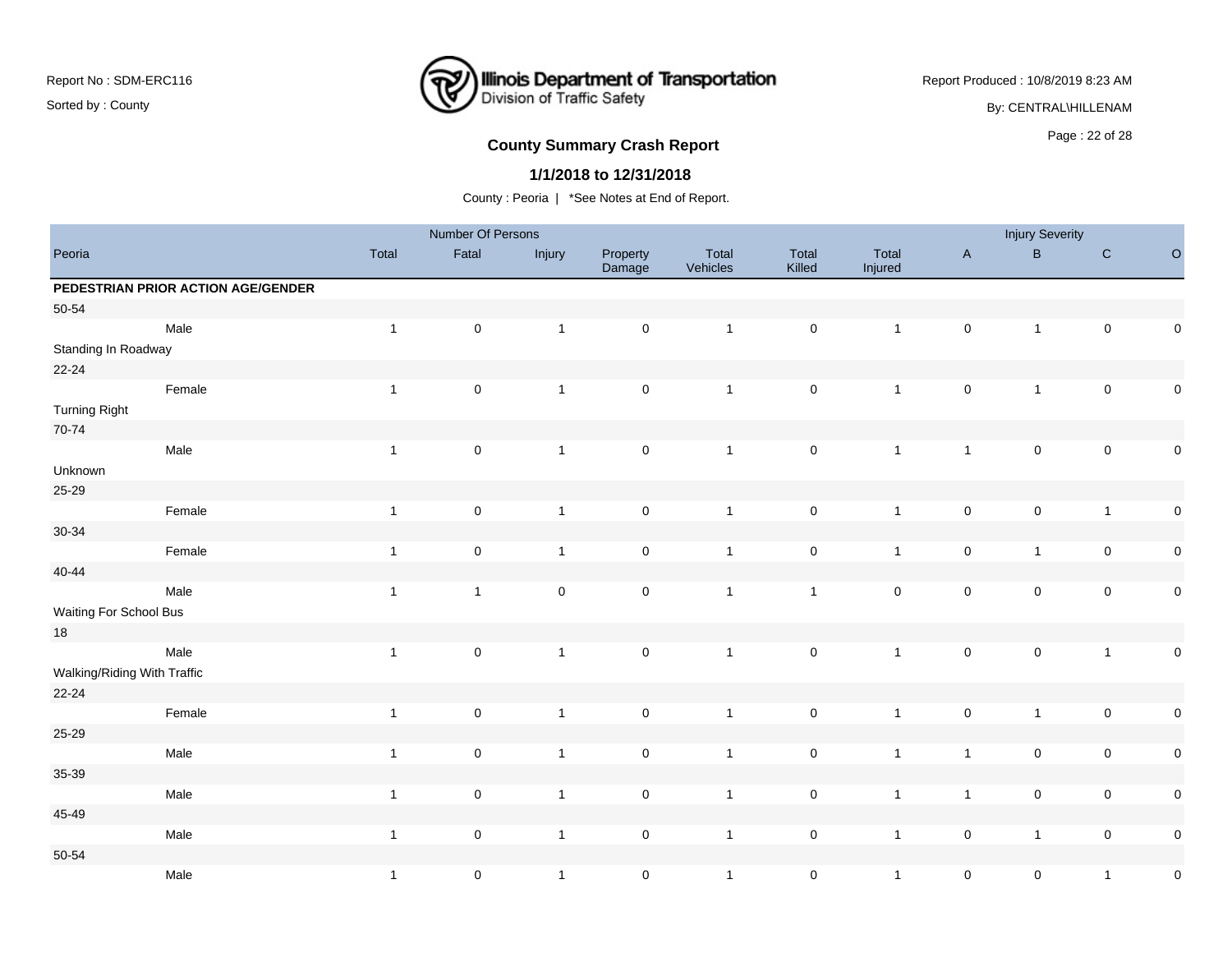### **Illinois Department of Transportation**<br>Division of Traffic Safety ₹

Report Produced : 10/8/2019 8:23 AM

By: CENTRAL\HILLENAM

# Page : 23 of 28 **County Summary Crash Report**

#### **1/1/2018 to 12/31/2018**

|                    |                                    |       | <b>Number Of Persons</b> |        |                    |                   |                 |                  |    | <b>Injury Severity</b> |    |                |
|--------------------|------------------------------------|-------|--------------------------|--------|--------------------|-------------------|-----------------|------------------|----|------------------------|----|----------------|
| Peoria             |                                    | Total | Fatal                    | Injury | Property<br>Damage | Total<br>Vehicles | Total<br>Killed | Total<br>Injured | A  | B                      | C  | $\Omega$       |
|                    | PEDESTRIAN PRIOR ACTION AGE/GENDER |       |                          |        |                    |                   |                 |                  |    |                        |    |                |
| 55-59              |                                    |       |                          |        |                    |                   |                 |                  |    |                        |    |                |
|                    | Female                             |       | 0                        |        | $\mathbf{0}$       |                   | 0               |                  | 0  |                        | 0  | $\mathbf 0$    |
| Working In Roadway |                                    |       |                          |        |                    |                   |                 |                  |    |                        |    |                |
| 30-34              |                                    |       |                          |        |                    |                   |                 |                  |    |                        |    |                |
|                    | Male                               |       | 0                        |        | $\overline{0}$     |                   | 0               |                  | 0  |                        | 0  | $\mathbf 0$    |
| <b>TOTALS</b>      |                                    | 54    | 4                        | 49     |                    | 54                | 4               | 48               | 18 | 13                     | 17 | $\overline{2}$ |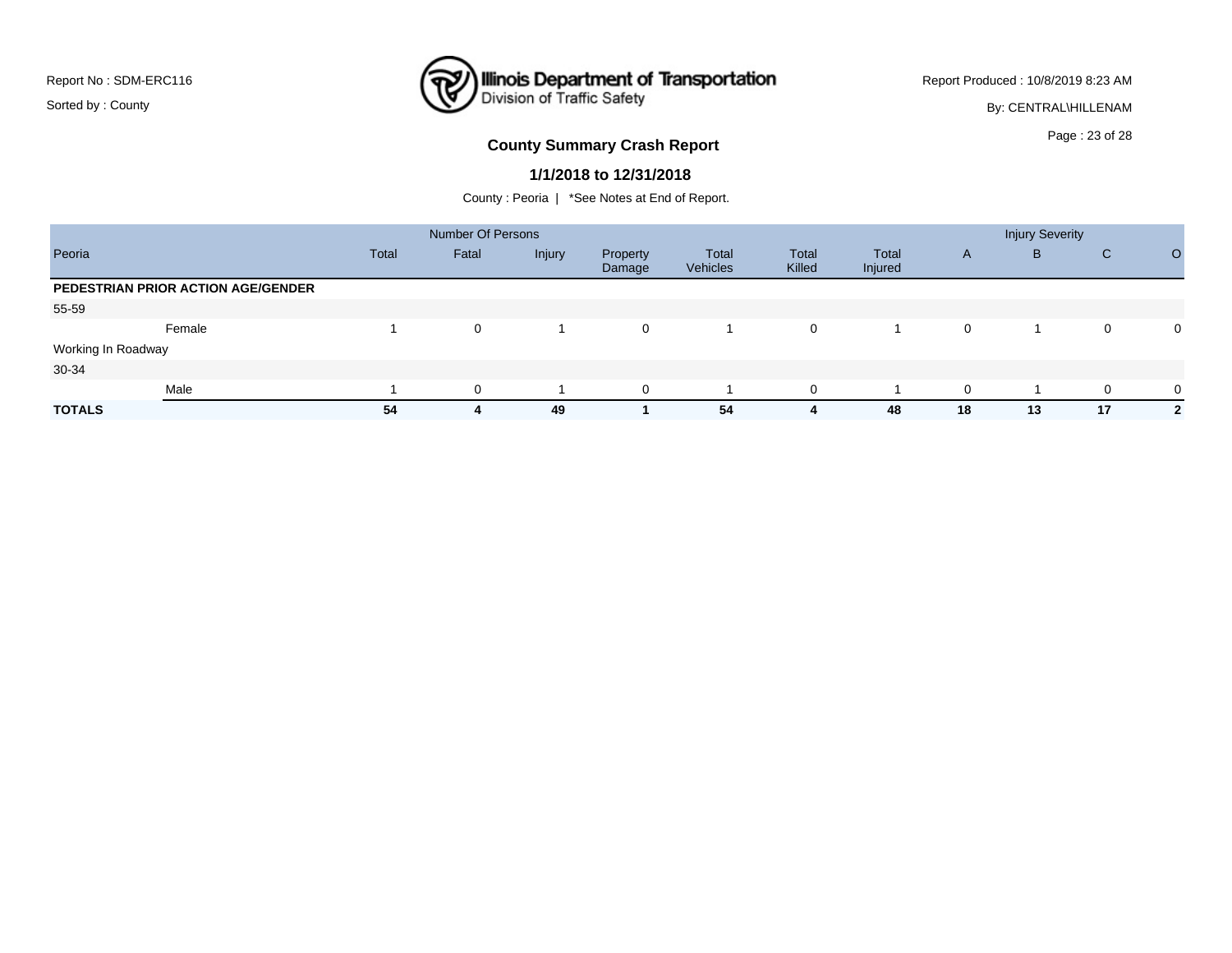# **Illinois Department of Transportation**<br>Division of Traffic Safety ₹

Report Produced : 10/8/2019 8:23 AM

By: CENTRAL\HILLENAM

# **County Summary Crash Report COUNTY SUMMARY CRASH REPORT COUNTY SUMMARY CRASH REPORT**

#### **1/1/2018 to 12/31/2018**

|                                                   |              | Number Of Persons   |                |                     |                   |                     |                  |                     | <b>Injury Severity</b> |                     |             |
|---------------------------------------------------|--------------|---------------------|----------------|---------------------|-------------------|---------------------|------------------|---------------------|------------------------|---------------------|-------------|
| Peoria                                            | Total        | Fatal               | Injury         | Property<br>Damage  | Total<br>Vehicles | Total<br>Killed     | Total<br>Injured | $\mathsf{A}$        | $\sf B$                | $\mathbf C$         | $\circ$     |
| PEDALCYCLIST PRIOR ACTION AGE/GENDER              |              |                     |                |                     |                   |                     |                  |                     |                        |                     |             |
| Crossing - Against Signal                         |              |                     |                |                     |                   |                     |                  |                     |                        |                     |             |
| 15                                                |              |                     |                |                     |                   |                     |                  |                     |                        |                     |             |
| Female                                            | $\mathbf{1}$ | $\pmb{0}$           | $\mathbf{1}$   | $\mathsf{O}\xspace$ | $\mathbf{1}$      | $\mathbf 0$         | $\overline{1}$   | $\mathbf{1}$        | $\mathsf 0$            | $\mathsf{O}\xspace$ | $\pmb{0}$   |
| $20\,$                                            |              |                     |                |                     |                   |                     |                  |                     |                        |                     |             |
| Female                                            | $\mathbf{1}$ | $\mathbf 0$         | $\overline{1}$ | $\mathbf 0$         | $\mathbf{1}$      | $\mathsf{O}\xspace$ | $\overline{1}$   | $\mathbf 0$         | $\mathbf 0$            | $\overline{1}$      | $\pmb{0}$   |
| 55-59                                             |              |                     |                |                     |                   |                     |                  |                     |                        |                     |             |
| Male                                              | $\mathbf 2$  | $\mathbf 0$         | $\overline{c}$ | $\mathbf 0$         | $\overline{c}$    | $\mathbf 0$         | $\overline{c}$   | $\mathbf 2$         | $\mathsf 0$            | $\mathsf{O}\xspace$ | $\mathbf 0$ |
| Crossing - With Signal                            |              |                     |                |                     |                   |                     |                  |                     |                        |                     |             |
| 25-29                                             |              |                     |                |                     |                   |                     |                  |                     |                        |                     |             |
| Male                                              | $\mathbf{1}$ | $\pmb{0}$           | $\overline{1}$ | $\mathsf{O}\xspace$ | $\mathbf{1}$      | $\pmb{0}$           | $\overline{1}$   | $\pmb{0}$           | $\mathbf{1}$           | $\mathsf{O}\xspace$ | $\pmb{0}$   |
| 70-74                                             |              |                     |                |                     |                   |                     |                  |                     |                        |                     |             |
| Male                                              | $\mathbf{1}$ | $\mathbf 0$         | $\overline{1}$ | $\mathsf{O}\xspace$ | $\mathbf{1}$      | $\mathbf 0$         | $\overline{1}$   | $\pmb{0}$           | $\mathbf{1}$           | $\mathsf{O}\xspace$ | $\pmb{0}$   |
| Entering/Leaving/Crossing Unspecified<br>Location |              |                     |                |                     |                   |                     |                  |                     |                        |                     |             |
| $18$                                              |              |                     |                |                     |                   |                     |                  |                     |                        |                     |             |
| Male                                              | $\mathbf{1}$ | $\mathsf{O}\xspace$ | $\overline{1}$ | $\mathsf{O}\xspace$ | $\mathbf{1}$      | $\mathbf 0$         | $\mathbf{1}$     | $\mathsf{O}\xspace$ | $\mathbf{1}$           | $\mathbf 0$         | $\pmb{0}$   |
| Entering/Leaving/Crossing Vehicle                 |              |                     |                |                     |                   |                     |                  |                     |                        |                     |             |
| 55-59                                             |              |                     |                |                     |                   |                     |                  |                     |                        |                     |             |
| Male                                              | $\mathbf{1}$ | $\mathsf{O}\xspace$ | $\overline{1}$ | $\mathsf{O}\xspace$ | $\overline{1}$    | $\mathbf 0$         | $\mathbf{1}$     | $\pmb{0}$           | $\mathbf{1}$           | $\mathsf{O}\xspace$ | $\pmb{0}$   |
| None                                              |              |                     |                |                     |                   |                     |                  |                     |                        |                     |             |
| 25-29                                             |              |                     |                |                     |                   |                     |                  |                     |                        |                     |             |
| Male                                              | $\mathbf{1}$ | $\mathbf 0$         | $\mathbf{1}$   | $\mathsf{O}\xspace$ | $\mathbf{1}$      | $\mathbf 0$         | $\overline{1}$   | $\pmb{0}$           | $\mathbf{1}$           | $\mathsf{O}\xspace$ | $\pmb{0}$   |
| 60-64                                             |              |                     |                |                     |                   |                     |                  |                     |                        |                     |             |
| Male                                              | $\mathbf{1}$ | $\mathsf{O}\xspace$ | $\overline{1}$ | $\mathbf 0$         | $\mathbf{1}$      | $\mathbf 0$         | $\mathbf{1}$     | $\mathsf{O}\xspace$ | $\mathbf{1}$           | $\mathbf 0$         | $\pmb{0}$   |
| Other                                             |              |                     |                |                     |                   |                     |                  |                     |                        |                     |             |
| $40 - 44$                                         |              |                     |                |                     |                   |                     |                  |                     |                        |                     |             |
| Male                                              | $\mathbf{1}$ | $\pmb{0}$           | $\mathbf{1}$   | $\mathsf{O}\xspace$ | $\mathbf{1}$      | $\mathbf 0$         | $\overline{1}$   | $\pmb{0}$           | $\mathbf{1}$           | $\mathbf 0$         | $\pmb{0}$   |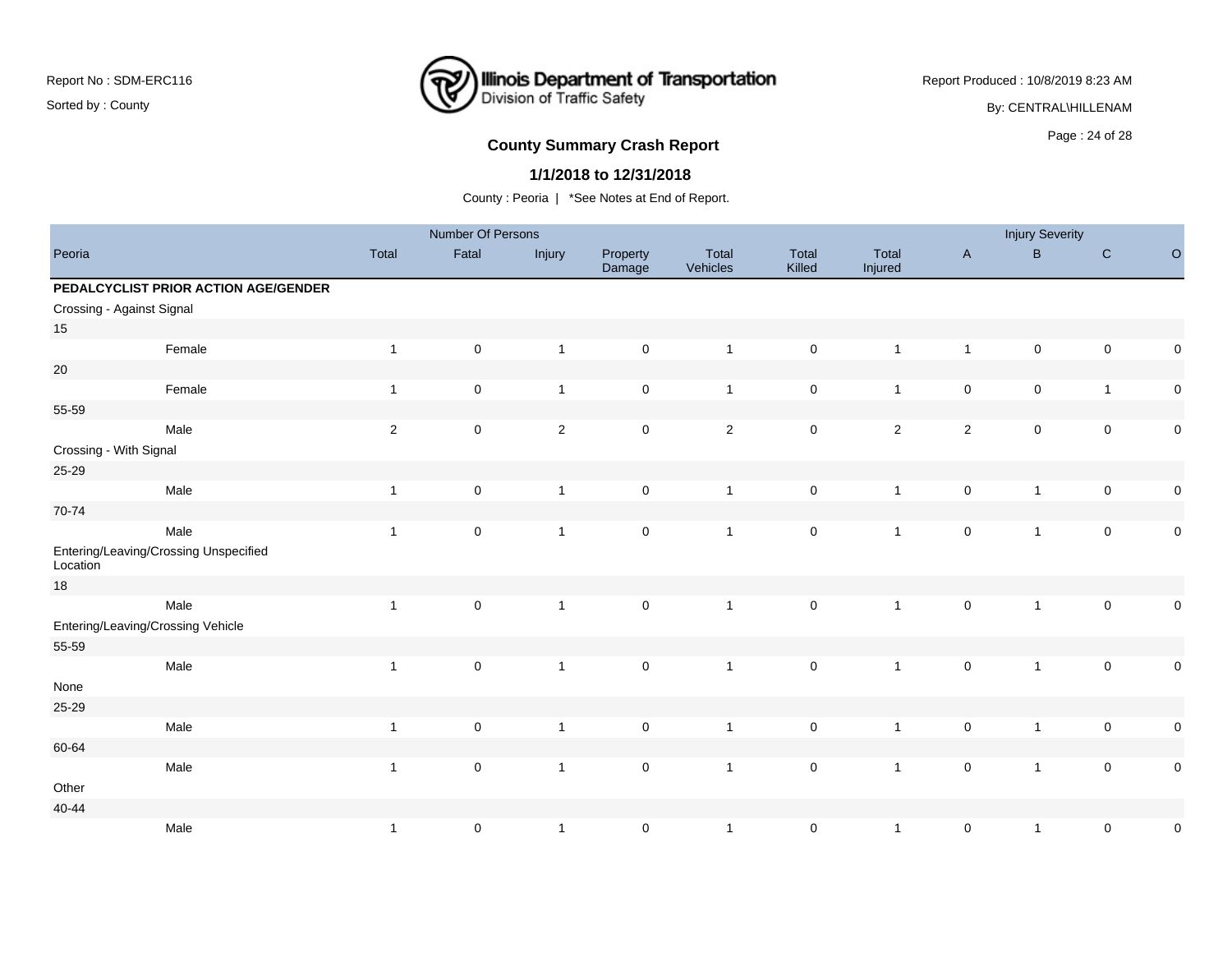

Report Produced : 10/8/2019 8:23 AM

By: CENTRAL\HILLENAM

## Page : 25 of 28 **County Summary Crash Report**

#### **1/1/2018 to 12/31/2018**

|                                |                                      |                | Number Of Persons   |                |                     |                   |                 |                  |                           | <b>Injury Severity</b> |                     |              |
|--------------------------------|--------------------------------------|----------------|---------------------|----------------|---------------------|-------------------|-----------------|------------------|---------------------------|------------------------|---------------------|--------------|
| Peoria                         |                                      | Total          | Fatal               | Injury         | Property<br>Damage  | Total<br>Vehicles | Total<br>Killed | Total<br>Injured | $\boldsymbol{\mathsf{A}}$ | B                      | ${\bf C}$           | $\circ$      |
|                                | PEDALCYCLIST PRIOR ACTION AGE/GENDER |                |                     |                |                     |                   |                 |                  |                           |                        |                     |              |
| Playing In Roadway             |                                      |                |                     |                |                     |                   |                 |                  |                           |                        |                     |              |
| $07\,$                         |                                      |                |                     |                |                     |                   |                 |                  |                           |                        |                     |              |
|                                | Male                                 | $\mathbf{1}$   | $\mathsf 0$         | $\overline{1}$ | $\mathsf{O}\xspace$ | $\mathbf{1}$      | $\pmb{0}$       | $\mathbf{1}$     | $\pmb{0}$                 | $\mathbf{1}$           | $\mathsf{O}\xspace$ | 0            |
| <b>Turning Left</b>            |                                      |                |                     |                |                     |                   |                 |                  |                           |                        |                     |              |
| $22 - 24$                      |                                      |                |                     |                |                     |                   |                 |                  |                           |                        |                     |              |
|                                | Male                                 | $\mathbf{1}$   | $\mathsf 0$         | $\overline{1}$ | $\mathsf{O}\xspace$ | $\overline{1}$    | $\pmb{0}$       | $\mathbf{1}$     | $\pmb{0}$                 | $\mathbf{1}$           | $\pmb{0}$           | 0            |
| 25-29                          |                                      |                |                     |                |                     |                   |                 |                  |                           |                        |                     |              |
|                                | Female                               | $\overline{2}$ | $\mathsf 0$         | $\overline{2}$ | $\mathsf{O}\xspace$ | $\overline{2}$    | $\mathsf 0$     | $\overline{2}$   | $\pmb{0}$                 | $\overline{2}$         | $\pmb{0}$           | $\mathbf 0$  |
| 55-59                          |                                      |                |                     |                |                     |                   |                 |                  |                           |                        |                     |              |
|                                | Male                                 | $\mathbf{1}$   | $\mathsf 0$         | $\overline{1}$ | $\mathsf{O}\xspace$ | $\mathbf{1}$      | $\mathsf 0$     | $\mathbf{1}$     | $\overline{1}$            | $\pmb{0}$              | $\pmb{0}$           | $\mathbf 0$  |
| <b>Turning Right</b>           |                                      |                |                     |                |                     |                   |                 |                  |                           |                        |                     |              |
| 45-49                          |                                      |                |                     |                |                     |                   |                 |                  |                           |                        |                     |              |
|                                | Male                                 | $\mathbf{1}$   | $\mathsf 0$         | $\overline{1}$ | $\mathsf{O}\xspace$ | $\overline{1}$    | $\mathsf 0$     | $\mathbf{1}$     | $\pmb{0}$                 | $\mathbf{1}$           | $\mathsf{O}\xspace$ | $\mathbf 0$  |
| Unknown                        |                                      |                |                     |                |                     |                   |                 |                  |                           |                        |                     |              |
| 07                             |                                      |                |                     |                |                     |                   |                 |                  |                           |                        |                     |              |
|                                | Male                                 | $\mathbf{1}$   | $\mathsf 0$         | $\mathbf{1}$   | $\pmb{0}$           | $\mathbf{1}$      | $\pmb{0}$       | $\mathbf{1}$     | $\pmb{0}$                 | $\mathbf{1}$           | $\pmb{0}$           | $\pmb{0}$    |
| 21                             |                                      |                |                     |                |                     |                   |                 |                  |                           |                        |                     |              |
|                                | Male                                 | $\mathbf{1}$   | $\mathsf{O}\xspace$ | $\overline{1}$ | $\mathsf{O}\xspace$ | $\mathbf{1}$      | $\mathsf 0$     | $\mathbf{1}$     | $\pmb{0}$                 | $\mathbf{1}$           | $\mathsf 0$         | $\pmb{0}$    |
| Walking/Riding Against Traffic |                                      |                |                     |                |                     |                   |                 |                  |                           |                        |                     |              |
| 25-29                          |                                      |                |                     |                |                     |                   |                 |                  |                           |                        |                     |              |
|                                | Female                               | $\mathbf{1}$   | $\mathsf 0$         | $\overline{1}$ | $\mathsf{O}\xspace$ | $\mathbf{1}$      | $\mathsf 0$     | $\mathbf{1}$     | $\pmb{0}$                 | $\mathbf{1}$           | $\pmb{0}$           | $\pmb{0}$    |
| 35-39                          |                                      |                |                     |                |                     |                   |                 |                  |                           |                        |                     |              |
|                                | Male                                 | $\mathbf{1}$   | $\mathsf 0$         | $\mathbf{1}$   | $\mathsf{O}\xspace$ | $\overline{1}$    | $\mathsf 0$     | $\mathbf{1}$     | $\pmb{0}$                 | $\pmb{0}$              | $\overline{1}$      | $\pmb{0}$    |
| Walking/Riding With Traffic    |                                      |                |                     |                |                     |                   |                 |                  |                           |                        |                     |              |
| 19                             |                                      |                |                     |                |                     |                   |                 |                  |                           |                        |                     |              |
|                                | Male                                 | $\mathbf{1}$   | $\mathsf 0$         | $\overline{1}$ | $\mathbf 0$         | $\overline{1}$    | $\pmb{0}$       | $\mathbf{1}$     | $\pmb{0}$                 | $\pmb{0}$              | $\overline{1}$      | 0            |
| $22 - 24$                      |                                      |                |                     |                |                     |                   |                 |                  |                           |                        |                     |              |
|                                | Male                                 | $\mathbf{1}$   | $\mathsf{O}\xspace$ | $\mathsf 0$    | $\mathbf{1}$        | $\mathbf{1}$      | $\mathsf 0$     | $\mathbf 0$      | $\mathsf 0$               | $\mathsf 0$            | $\pmb{0}$           | $\mathbf{1}$ |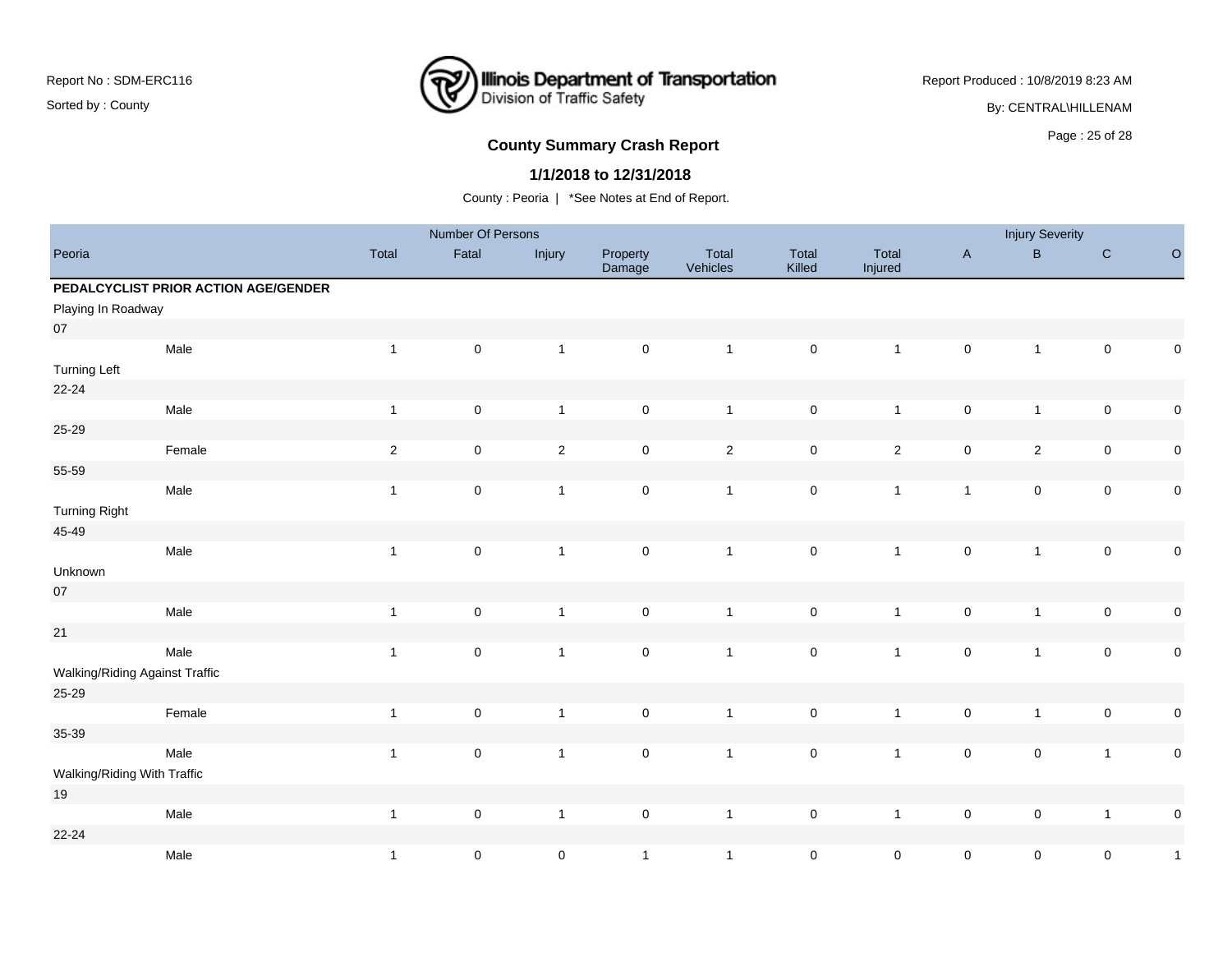### **Illinois Department of Transportation**<br>Division of Traffic Safety ₹

Report Produced : 10/8/2019 8:23 AM

By: CENTRAL\HILLENAM

# Page : 26 of 28 **County Summary Crash Report**

#### **1/1/2018 to 12/31/2018**

|                                      |              | <b>Number Of Persons</b> |        |                    |                   |                 |                  | <b>Injury Severity</b> |    |   |          |  |
|--------------------------------------|--------------|--------------------------|--------|--------------------|-------------------|-----------------|------------------|------------------------|----|---|----------|--|
| Peoria                               | <b>Total</b> | Fatal                    | Injury | Property<br>Damage | Total<br>Vehicles | Total<br>Killed | Total<br>Injured | A                      | в  | С |          |  |
| PEDALCYCLIST PRIOR ACTION AGE/GENDER |              |                          |        |                    |                   |                 |                  |                        |    |   |          |  |
| 30-34                                |              |                          |        |                    |                   |                 |                  |                        |    |   |          |  |
| Male                                 |              | $\mathbf 0$              |        | 0                  |                   | $\mathbf 0$     |                  |                        | 0  | 0 | $\Omega$ |  |
| 35-39                                |              |                          |        |                    |                   |                 |                  |                        |    |   |          |  |
| Male                                 |              | $\Omega$                 |        | $\Omega$           |                   | $\Omega$        |                  | $\Omega$               |    |   | $\Omega$ |  |
| <b>TOTALS</b>                        | 25           | $\bf{0}$                 | 24     |                    | 25                | 0               | 24               | 5                      | 16 |   |          |  |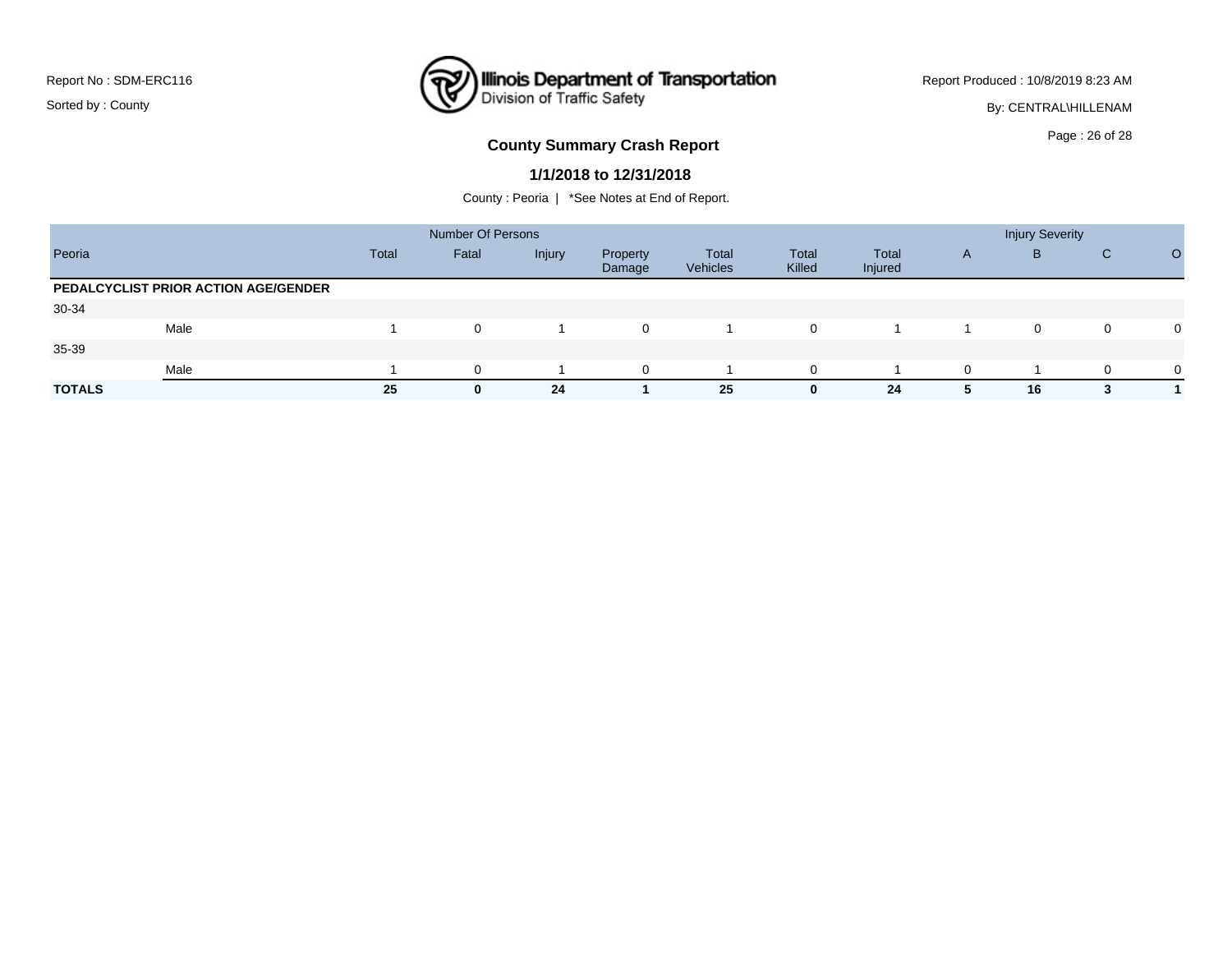

Report Produced : 10/8/2019 8:23 AM

By: CENTRAL\HILLENAM

## Page : 27 of 28 **County Summary Crash Report**

#### **1/1/2018 to 12/31/2018**

|               |                                           |       | <b>Number Of Persons</b> |              |                    |                          |                 | <b>Injury Severity</b> |              |             |             |             |
|---------------|-------------------------------------------|-------|--------------------------|--------------|--------------------|--------------------------|-----------------|------------------------|--------------|-------------|-------------|-------------|
| Peoria        |                                           | Total | Fatal                    | Injury       | Property<br>Damage | Total<br><b>Vehicles</b> | Total<br>Killed | Total<br>Injured       | $\mathsf{A}$ | B           | C           | $\circ$     |
|               | OCCUPANT OF NON-MOTORIZED VEHICLE AGE/SEX |       |                          |              |                    |                          |                 |                        |              |             |             |             |
| 25-29         |                                           |       |                          |              |                    |                          |                 |                        |              |             |             |             |
|               | Female                                    |       | $\mathbf 0$              |              | $\mathbf 0$        |                          | $\mathbf 0$     | $\mathbf 0$            | 0            | $\mathbf 0$ | $\mathbf 0$ |             |
|               | Male                                      |       | $\Omega$                 | $\mathbf 0$  |                    |                          | $\mathbf 0$     | 0                      | 0            | 0           | $\mathbf 0$ |             |
| 30-34         |                                           |       |                          |              |                    |                          |                 |                        |              |             |             |             |
|               | Female                                    |       | $\mathbf 0$              |              | $\mathbf 0$        |                          | $\mathbf 0$     |                        | $\mathbf 0$  | $\mathbf 0$ |             | $\mathbf 0$ |
| 45-49         |                                           |       |                          |              |                    |                          |                 |                        |              |             |             |             |
|               | Female                                    |       | 0                        | 0            |                    |                          | $\mathbf 0$     | $\mathbf 0$            | $\mathbf 0$  | $\mathbf 0$ | $\mathbf 0$ |             |
| <b>TOTALS</b> |                                           | 4     | $\bf{0}$                 | $\mathbf{2}$ | $\mathbf{2}$       | 4                        | $\bf{0}$        |                        | $\mathbf{0}$ | $\bf{0}$    |             | 3           |

|                         |       | Number Of Vehicles |                |                    |                   |                 |                         | <b>Injury Severity</b> |             |              |       |  |
|-------------------------|-------|--------------------|----------------|--------------------|-------------------|-----------------|-------------------------|------------------------|-------------|--------------|-------|--|
| Peoria                  | Total | Fatal              | Injury         | Property<br>Damage | Total<br>Vehicles | Total<br>Killed | <b>Total</b><br>Injured | $\mathsf{A}$           | B           | $\mathsf{C}$ | O     |  |
| <b>VEHICLE DEFECTS</b>  |       |                    |                |                    |                   |                 |                         |                        |             |              |       |  |
| <b>Brakes</b>           | 61    | 0                  | 16             | 45                 | 61                | 0               | 10                      | 3                      | 4           | 3            | 53    |  |
| Cargo                   |       | 0                  | 0              |                    |                   | 0               | 0                       | 0                      | 0           | 0            | 2     |  |
| Engine/Motor            | 8     |                    | 3              |                    |                   | 0               | $\overline{2}$          |                        |             | 0            | 6     |  |
| Lights                  | 2     | $\Omega$           |                |                    |                   | $\Omega$        |                         | $\Omega$               | $\Omega$    |              |       |  |
| None                    | 7,601 | 20                 | 2,001          | 5,580              | 7,601             | 9               | 1,465                   | 194                    | 509         | 762          | 7,541 |  |
| Other                   | 10    | 0                  | 4              | 6                  | 10                | $\Omega$        | 3                       | 0                      | 2           |              | 8     |  |
| <b>Restraint System</b> |       | 0                  |                | 0                  |                   | $\Omega$        | 0                       | $\Omega$               | $\Omega$    | $\Omega$     |       |  |
| Signals                 | 4     | 0                  | $\overline{2}$ | 2                  |                   | 0               |                         |                        | $\mathbf 0$ |              |       |  |
| Steering                | 10    | 0                  | $\overline{2}$ | 8                  | 10                | $\Omega$        | $\overline{2}$          | 0                      | 2           | 0            | 9     |  |
| Suspension              | 4     | 0                  | $\Omega$       |                    |                   | 0               | 0                       | 0                      | $\Omega$    | 0            | 5     |  |
| Tires                   | 16    | 0                  | 6              | 10                 | 16                | 0               | 6                       | 0                      |             | 5            | 15    |  |
| <b>Trailer Coupling</b> |       | 0                  | $\mathbf 0$    |                    |                   | 0               | $\mathbf 0$             | $\Omega$               | $\Omega$    | 0            |       |  |
| Unknown                 | 714   |                    | 121            | 586                | 714               | ⇁               | 50                      | 13                     | 21          | 16           | 692   |  |
| Wheels                  | 3     | 0                  |                | 2                  | 3                 | 0               |                         |                        | 0           | 0            | 5     |  |
| Windows                 | 2     | 0                  | 0              | 2                  | $\overline{2}$    | 0               | 0                       | 0                      | 0           | 0            |       |  |
| <b>TOTALS</b>           | 8,438 | 28                 | 2,158          | 6,252              | 8,438             | 16              | 1,541                   | 212                    | 540         | 789          | 8,345 |  |